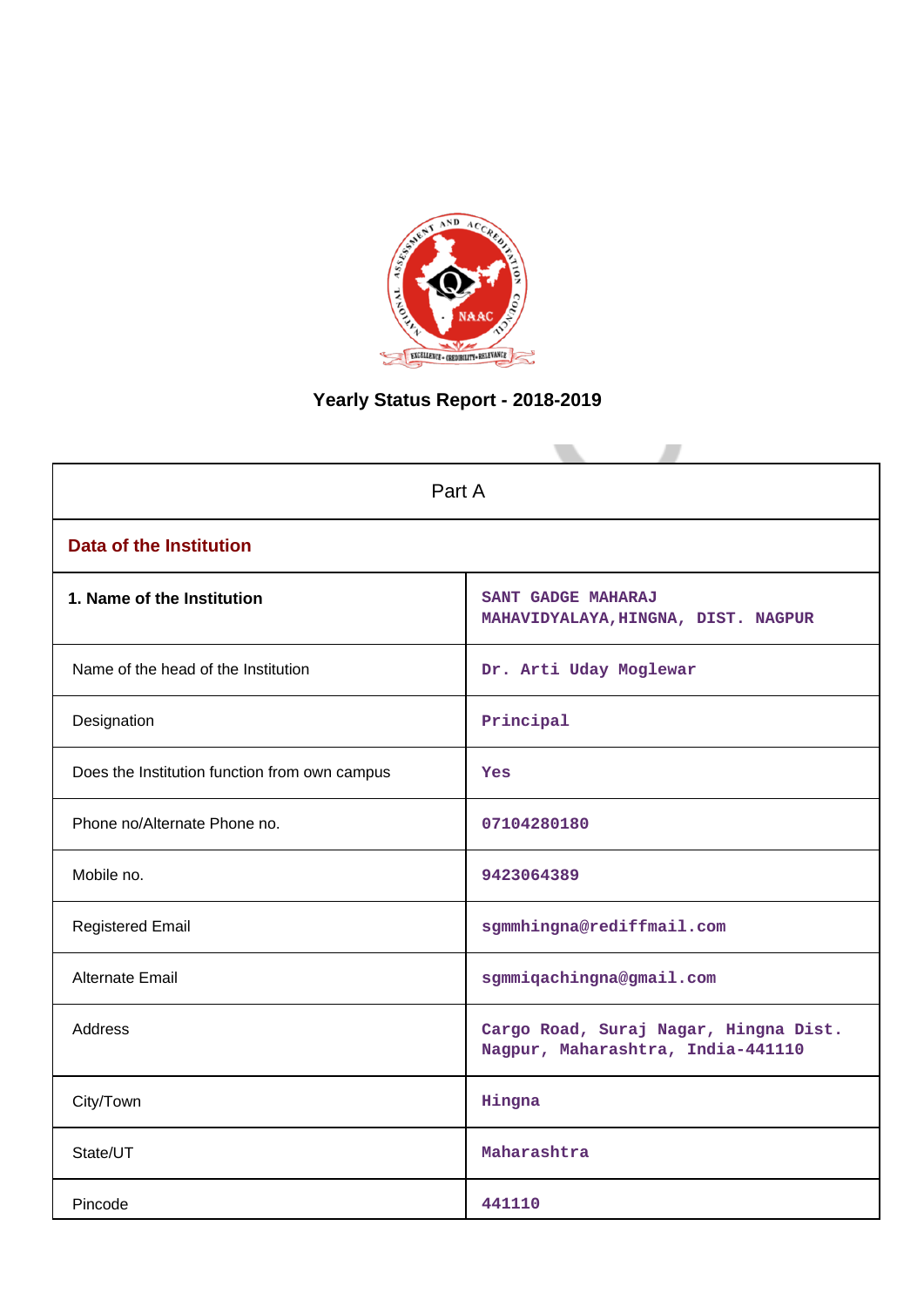| 2. Institutional Status                                                  |                                                         |  |  |
|--------------------------------------------------------------------------|---------------------------------------------------------|--|--|
| Affiliated / Constituent                                                 | Affiliated                                              |  |  |
| Type of Institution                                                      | Co-education                                            |  |  |
| Location                                                                 | Rural                                                   |  |  |
| <b>Financial Status</b>                                                  | state                                                   |  |  |
| Name of the IQAC co-ordinator/Director                                   | Dr. Ganesh S. Maywade                                   |  |  |
| Phone no/Alternate Phone no.                                             | 07104280180                                             |  |  |
| Mobile no.                                                               | 9423638645                                              |  |  |
| <b>Registered Email</b>                                                  | sgmmigachingna@gmail.com                                |  |  |
| <b>Alternate Email</b>                                                   | ganeshmaywade@gmail.com                                 |  |  |
| 3. Website Address                                                       |                                                         |  |  |
| Web-link of the AQAR: (Previous Academic Year)                           | http://www.sgmmhingna.org/agar.php                      |  |  |
| 4. Whether Academic Calendar prepared during<br>the year                 | Yes                                                     |  |  |
| if yes, whether it is uploaded in the institutional website:<br>Weblink: | http://www.sqmmhingna.org/pdf/Academic-<br>Calender.pdf |  |  |
| <b>5. Accrediation Details</b>                                           |                                                         |  |  |

| Cycle | Grade | <b>CGPA</b> | Year of      | Validity           |                   |
|-------|-------|-------------|--------------|--------------------|-------------------|
|       |       |             | Accrediation | Period From        | Period To         |
|       | $C+$  | 1.64        | 2004         | $03 - May - 2004$  | $02 - May - 2009$ |
|       |       | 1.77        | 2016         | $16 -$ Sep $-2016$ | $15 - Sep-2021$   |

# **6. Date of Establishment of IQAC 16-Aug-2004**

# **7. Internal Quality Assurance System**

| Quality initiatives by IQAC during the year for promoting quality culture |                 |                                       |  |
|---------------------------------------------------------------------------|-----------------|---------------------------------------|--|
| Item / Title of the quality initiative by<br>IQAC                         | Date & Duration | Number of participants/ beneficiaries |  |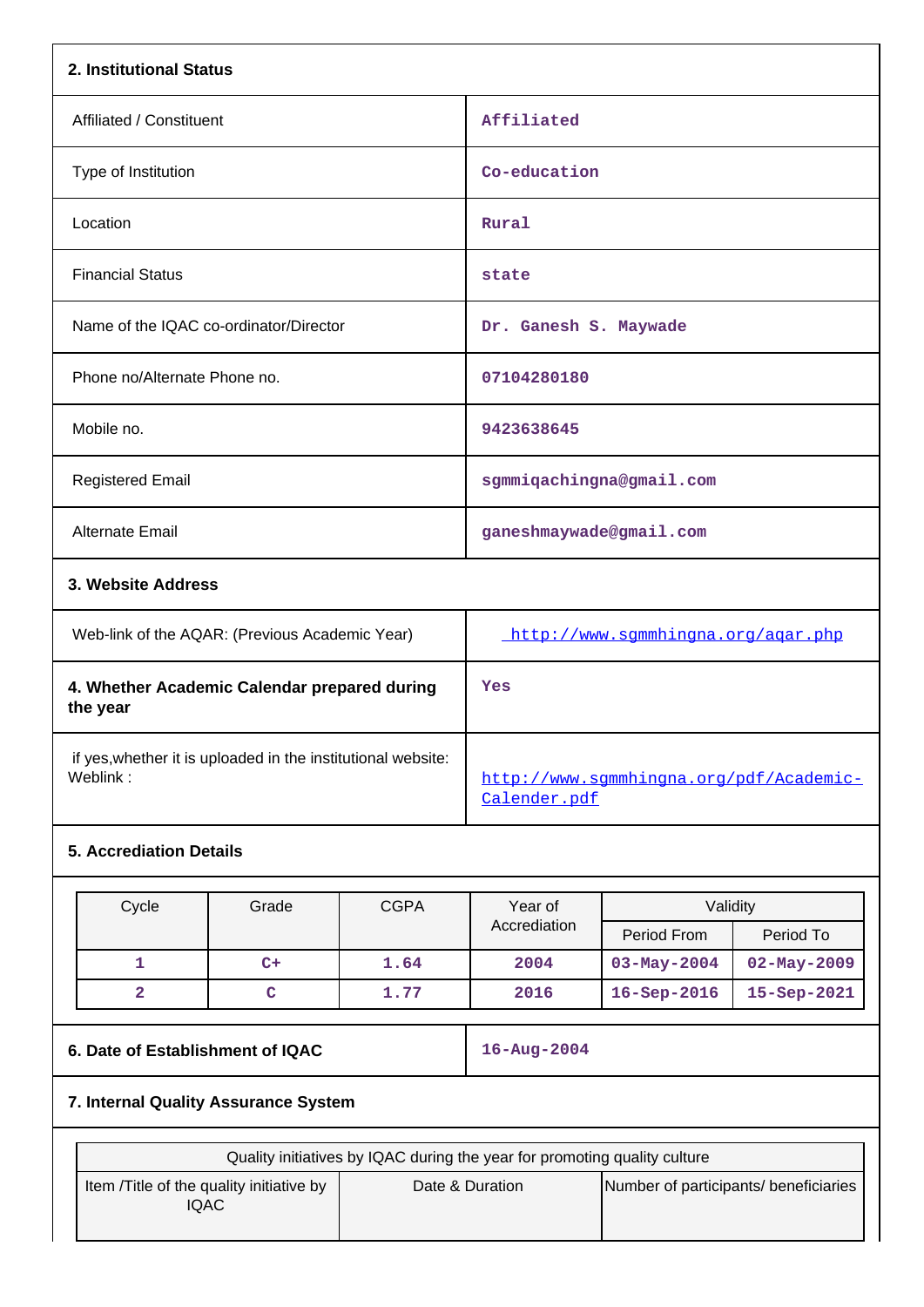| One Day National<br>Conference on Impact of<br>GST on Indian Economy<br>$(IGIE-2019)$                | $09 - \text{Feb} - 2019$<br>ı | 240 |  |  |
|------------------------------------------------------------------------------------------------------|-------------------------------|-----|--|--|
| Conducted one day Master<br>Software training<br>programme for nonteaching<br>faculty of the college | $18 - Jan - 2019$<br>1        | 9   |  |  |
| Conducted one day<br>training programme on ICT<br>for teaching staff                                 | $18 - Jan - 2019$<br>1        | 28  |  |  |
| Conducted One Day<br>Workshop on Intellectual<br>Property Rights<br>$(IPR-2018)$                     | $15 - Oct - 2018$             | 28  |  |  |
| View File                                                                                            |                               |     |  |  |

# **8. Provide the list of funds by Central/ State Government- UGC/CSIR/DST/DBT/ICMR/TEQIP/World Bank/CPE of UGC etc.**

| Institution/Departmen<br>t/Faculty                    | Scheme    | Funding Agency | Year of award with<br>duration | Amount  |  |
|-------------------------------------------------------|-----------|----------------|--------------------------------|---------|--|
| Sant Gadge<br>Mahraj<br>Mahvidyalaya<br>Hingna        | XI Plan   | <b>UGC</b>     | 2012<br>227                    | 484500  |  |
| Sant Gadge<br>Mahraj<br>Mahvidyalaya<br>Hingna        | XI Plan   | <b>UGC</b>     | 2012<br>269                    | 1453500 |  |
| Sant Gadge<br>Mahraj<br>Mahvidyalaya<br>Hingna        | XI Plan   | <b>UGC</b>     | 2014<br>103                    | 1926189 |  |
| Sant Gadge<br>Mahraj<br>Mahvidyalaya<br>Hingna        | XII Plan  | <b>UGC</b>     | 2015<br>360                    | 1000000 |  |
| Sant Gadge<br>Mahraj<br>Mahvidyalaya<br>Hingna (IQAC) | XII Plan  | <b>UGC</b>     | 2015<br>358                    | 270000  |  |
|                                                       | View File |                |                                |         |  |

| 9. Whether composition of IQAC as per latest<br><b>NAAC guidelines:</b> | Yes       |
|-------------------------------------------------------------------------|-----------|
| Upload latest notification of formation of IQAC                         | View File |
| 10. Number of IQAC meetings held during the                             | 4         |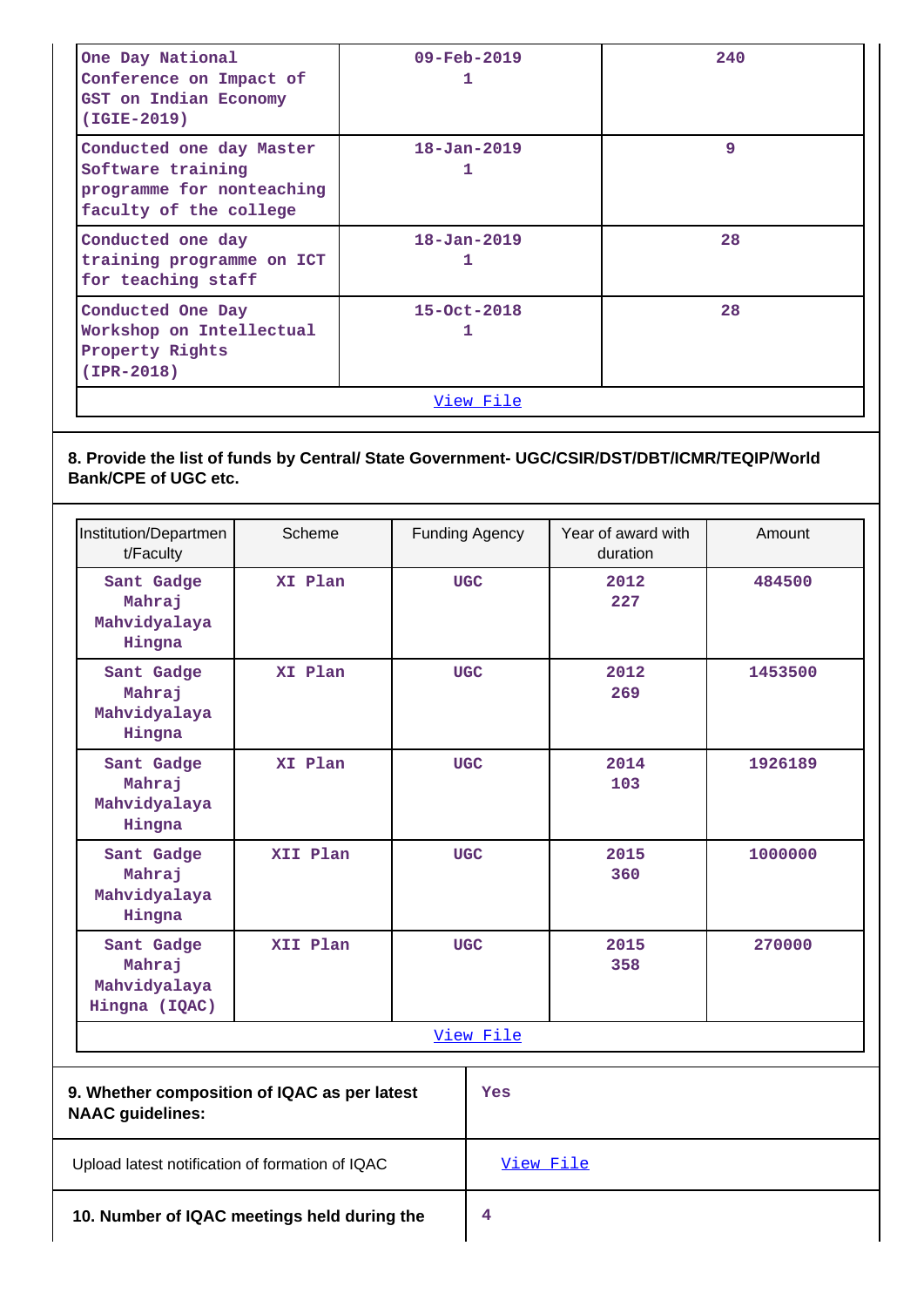| year :                                                                                                                                                                                                                           |                                                                                                                                                     |  |  |  |
|----------------------------------------------------------------------------------------------------------------------------------------------------------------------------------------------------------------------------------|-----------------------------------------------------------------------------------------------------------------------------------------------------|--|--|--|
| The minutes of IQAC meeting and compliances to the<br>decisions have been uploaded on the institutional<br>website                                                                                                               | Yes                                                                                                                                                 |  |  |  |
| Upload the minutes of meeting and action taken report                                                                                                                                                                            | View File                                                                                                                                           |  |  |  |
| 11. Whether IQAC received funding from any of<br>the funding agency to support its activities<br>during the year?                                                                                                                | <b>No</b>                                                                                                                                           |  |  |  |
| 12. Significant contributions made by IQAC during the current year(maximum five bullets)                                                                                                                                         |                                                                                                                                                     |  |  |  |
| Interaction with various stakeholders such as student, teacher, management and<br>staff. Prepared plan of action for every academic year 201819 and monitored its<br>implementation.                                             |                                                                                                                                                     |  |  |  |
| * Motivated teachers to present and publish paper in national seminar, journals,<br>Workshop and national & international conference.                                                                                            |                                                                                                                                                     |  |  |  |
| * Conducted workshop on intellectual property rights * Conducted National<br>conference on impact of GST on Indian economy.                                                                                                      |                                                                                                                                                     |  |  |  |
| * Beautification and maintenance of college campus * Monitored overall activities<br>of the college such as cultural, physical and academic activities. * Bringing<br>quality improvement in the overall functioning of college. |                                                                                                                                                     |  |  |  |
| View File                                                                                                                                                                                                                        |                                                                                                                                                     |  |  |  |
| 13. Plan of action chalked out by the IQAC in the beginning of the academic year towards Quality<br>Enhancement and outcome achieved by the end of the academic year                                                             |                                                                                                                                                     |  |  |  |
| Plan of Action                                                                                                                                                                                                                   | Achivements/Outcomes                                                                                                                                |  |  |  |
| To insure preservation of nature and<br>beautification of campus. To conduct<br>academic audit                                                                                                                                   | 103 plants were planted in college<br>campus under the theme one man one<br>tree. 32 saplings of endangered<br>medicinal plantation were planted in |  |  |  |

**academic audit committee dually constituted and working within the guidance of IQAC Language improvement for rural students and remedial coaching for the rural students & Students' association of various departments Inauguration of the English Language association. Inauguration of students association of Department of commerce, Marathi, political science, sociology, history, economics.**

**the Botanical garden of the college. Nurturing of plant by applying bio**

**academic audit was conducted by**

**pesticide in college premises. Internal**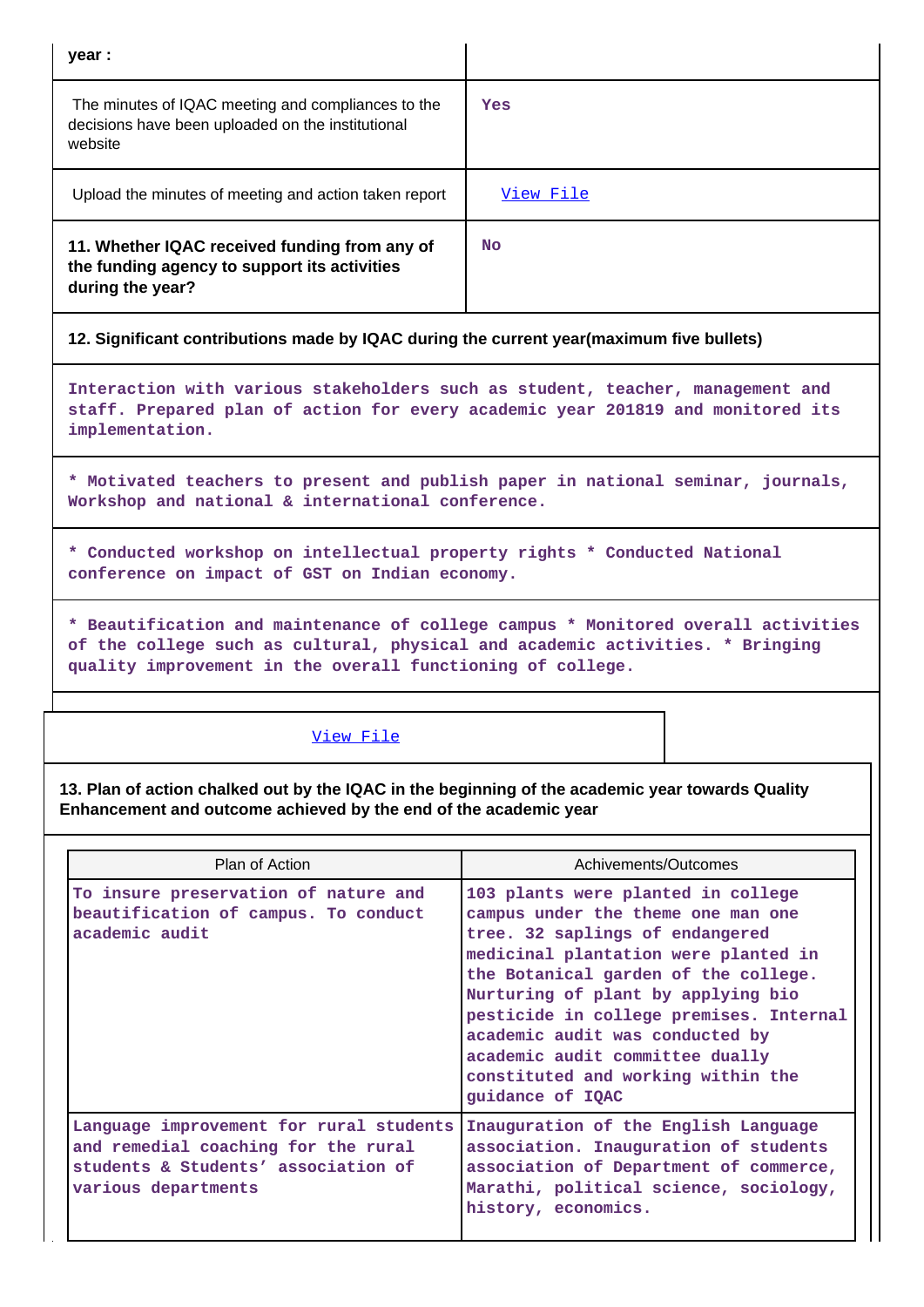| Guest lectures, lab visit, planetary<br>observatory visit, Botanical garden<br>visit excursion tour, Library visit                                                                                                | Departments organized guest lecture and<br>educational visit to Biotechnological<br>research lab visit, planetary<br>observatory visit at vedshala, Nagpur,<br>excursion tour at fun planet<br>patansoangi, tahasil soaner, dist.<br>Nagpur. Visit to botanical garden at<br>Dr. Ambedkar College Nagpur. Plant<br>collection at vaghdhara, Isasani,<br>Tahsil Hingna, Dist. Nagpur. Organized<br>library visit by English department.                                                                                                                          |
|-------------------------------------------------------------------------------------------------------------------------------------------------------------------------------------------------------------------|-----------------------------------------------------------------------------------------------------------------------------------------------------------------------------------------------------------------------------------------------------------------------------------------------------------------------------------------------------------------------------------------------------------------------------------------------------------------------------------------------------------------------------------------------------------------|
| Aptitude test in all departments at the<br>beginning of session. To insure the<br>student participation in sports, co-<br>curricular, academic, cultural and<br>other activities                                  | Identifying slow and advanced learners<br>and provide extra coaching to the weak<br>student. 4 students represented to RTM<br>Nagpur University, Nagpur for inter<br>university competition. A large number<br>of students took part in intra college<br>sports and cultural activities<br>conducted at the occasion of Annual<br>College Gathering.                                                                                                                                                                                                            |
| Co-curricular activities to disseminate<br>the delivery of curriculum and planning<br>the conduct of internal evaluation in<br>all department by internal/ external<br>examiner committee                         | Unitwise / topicwise unit tests<br>conducted, internal assessment through<br>preliminary examination, quiz, student<br>syllabi seminar competition (SSSC),<br>Semester wise internal assignments and<br>environmental project conducted in all<br>department                                                                                                                                                                                                                                                                                                    |
| To promote extension services through<br>political science                                                                                                                                                        | Voting awareness program through street<br>shows and rally was conducted by NSS<br>department of the college in<br>collaboration with Tahsil Karyalay<br>Hingna on 06/04/2019.                                                                                                                                                                                                                                                                                                                                                                                  |
| To promote extension services through<br><b>NSS</b>                                                                                                                                                               | NSS organized RTM Nagpur university<br>level seven days annual camp from<br>12/01/2019 to 18/01/2019 at Junewani,<br>Tahasil Hingna, Dist. Nagpur on theme<br>Swachh Bharat Sundar Bharat Abhiyan<br>where in topics such as feminism and<br>marathi poetry, implement scope in<br>indian forces, social reformer<br>Savatribai Fule, employment scope in<br>media, water conservation and social<br>awareness through "Kirtan", National<br>Unity Rally, are delivered to villagers<br>and the students by the experts and<br>eminent personality of the field |
| To Take feedback from students,<br>parents, alumni and teachers on<br>curriculum                                                                                                                                  | Feedback was taken at the end of<br>session                                                                                                                                                                                                                                                                                                                                                                                                                                                                                                                     |
| To encourage faculty members for the<br>participation in national and<br>international workshop, seminar,<br>conferences. To insure faculty<br>participation in Faculty development<br>program and other courses. | 16 Faculty members participated in<br>Various National, International, local<br>level seminars, workshop and<br>conferences. Three faculty members from<br>various departments were send to attend<br>orientation programme from 20 June 2018                                                                                                                                                                                                                                                                                                                   |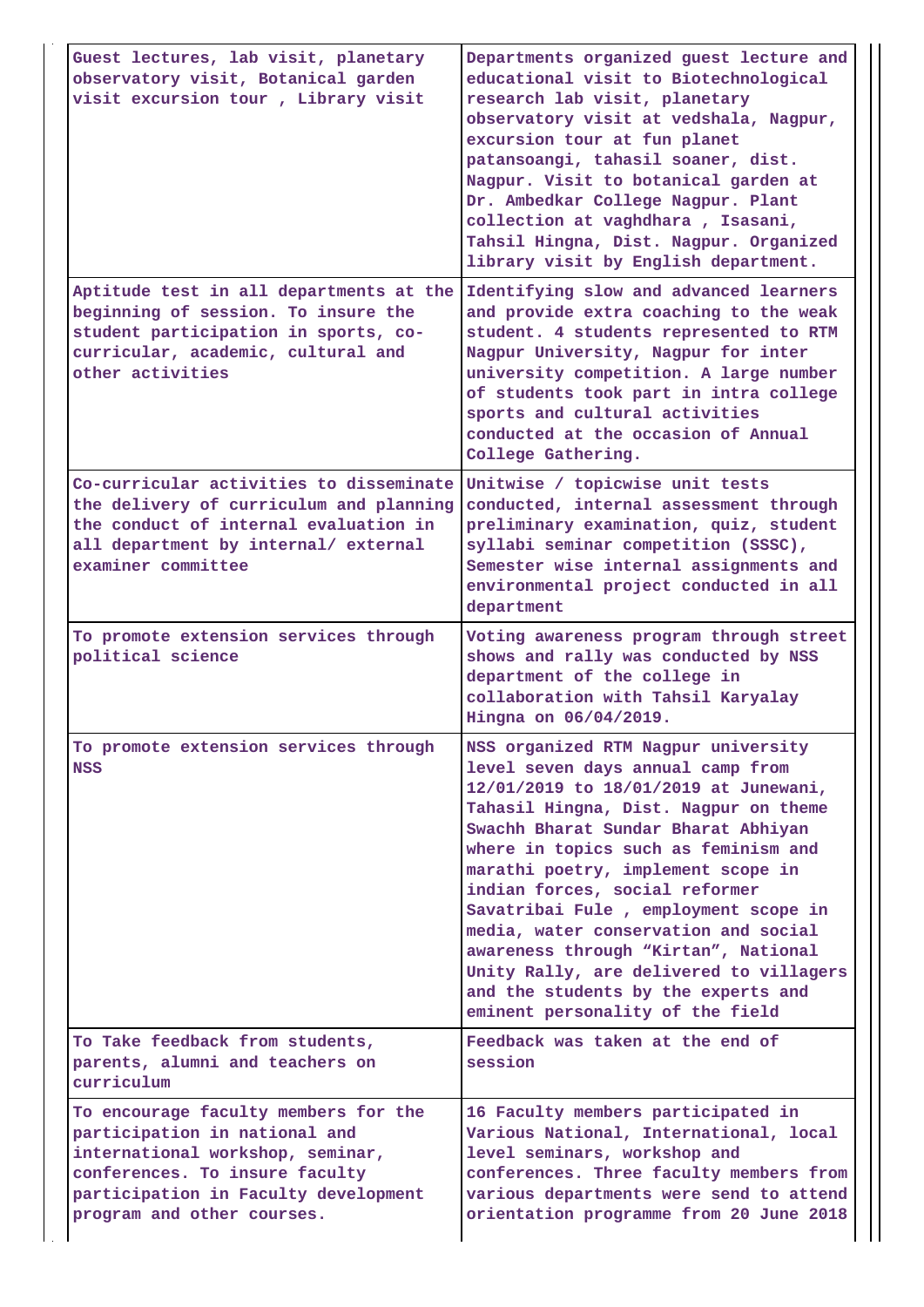| To arrange parents teacher meet To<br>arrange Alumni meet                                                            | to 17 July 2018 and Two faculty members<br>from English and Economics attended<br>Faculty Development Programme during<br>$4/12/2018$ to $6/12/2018$ .<br>Parent teacher meet was conducted on<br>18/03/2019 and feedback was taken.<br>Alumni meet was arranged and feedback<br>was taken on academic and nonacademic<br>issues<br>View File                                                                                                                                                                                                                                                                                                                                                                                                                                                                                                                |  |
|----------------------------------------------------------------------------------------------------------------------|--------------------------------------------------------------------------------------------------------------------------------------------------------------------------------------------------------------------------------------------------------------------------------------------------------------------------------------------------------------------------------------------------------------------------------------------------------------------------------------------------------------------------------------------------------------------------------------------------------------------------------------------------------------------------------------------------------------------------------------------------------------------------------------------------------------------------------------------------------------|--|
| 14. Whether AQAR was placed before statutory<br>body?                                                                | Yes                                                                                                                                                                                                                                                                                                                                                                                                                                                                                                                                                                                                                                                                                                                                                                                                                                                          |  |
| Name of Statutory Body                                                                                               | <b>Meeting Date</b>                                                                                                                                                                                                                                                                                                                                                                                                                                                                                                                                                                                                                                                                                                                                                                                                                                          |  |
| College Development Committee                                                                                        | $05 - Aug - 2019$                                                                                                                                                                                                                                                                                                                                                                                                                                                                                                                                                                                                                                                                                                                                                                                                                                            |  |
|                                                                                                                      |                                                                                                                                                                                                                                                                                                                                                                                                                                                                                                                                                                                                                                                                                                                                                                                                                                                              |  |
| 15. Whether NAAC/or any other accredited<br>body(s) visited IQAC or interacted with it to<br>assess the functioning? | <b>No</b>                                                                                                                                                                                                                                                                                                                                                                                                                                                                                                                                                                                                                                                                                                                                                                                                                                                    |  |
| 16. Whether institutional data submitted to<br>AISHE:                                                                | Yes                                                                                                                                                                                                                                                                                                                                                                                                                                                                                                                                                                                                                                                                                                                                                                                                                                                          |  |
| Year of Submission                                                                                                   | 2019                                                                                                                                                                                                                                                                                                                                                                                                                                                                                                                                                                                                                                                                                                                                                                                                                                                         |  |
| Date of Submission                                                                                                   | $23 - Jan - 2019$                                                                                                                                                                                                                                                                                                                                                                                                                                                                                                                                                                                                                                                                                                                                                                                                                                            |  |
| 17. Does the Institution have Management<br><b>Information System?</b>                                               | Yes                                                                                                                                                                                                                                                                                                                                                                                                                                                                                                                                                                                                                                                                                                                                                                                                                                                          |  |
| If yes, give a brief descripiton and a list of modules<br>currently operational (maximum 500 words)                  | Management Information System (MIS) is<br>technological advancement analysis and<br>visualization of information in a<br>College in a corporate setting. MIS in<br>Office centralized campus management<br>system( CCMS) software has been used<br>for automation of all the<br>administrative and learning activities.<br>This system carries, generate and<br>maintain the following documents under<br>various heads It is data capture of<br>general details of the office including<br>staff information. Details of approved<br>courses conducted in the college. Total<br>approved seats for each category of<br>students. Details of Approved seats<br>designation wise Details of research<br>activities in the college by the<br>faculty members. Details of minority<br>student's enrollment. Details of<br>physically unable students Details of |  |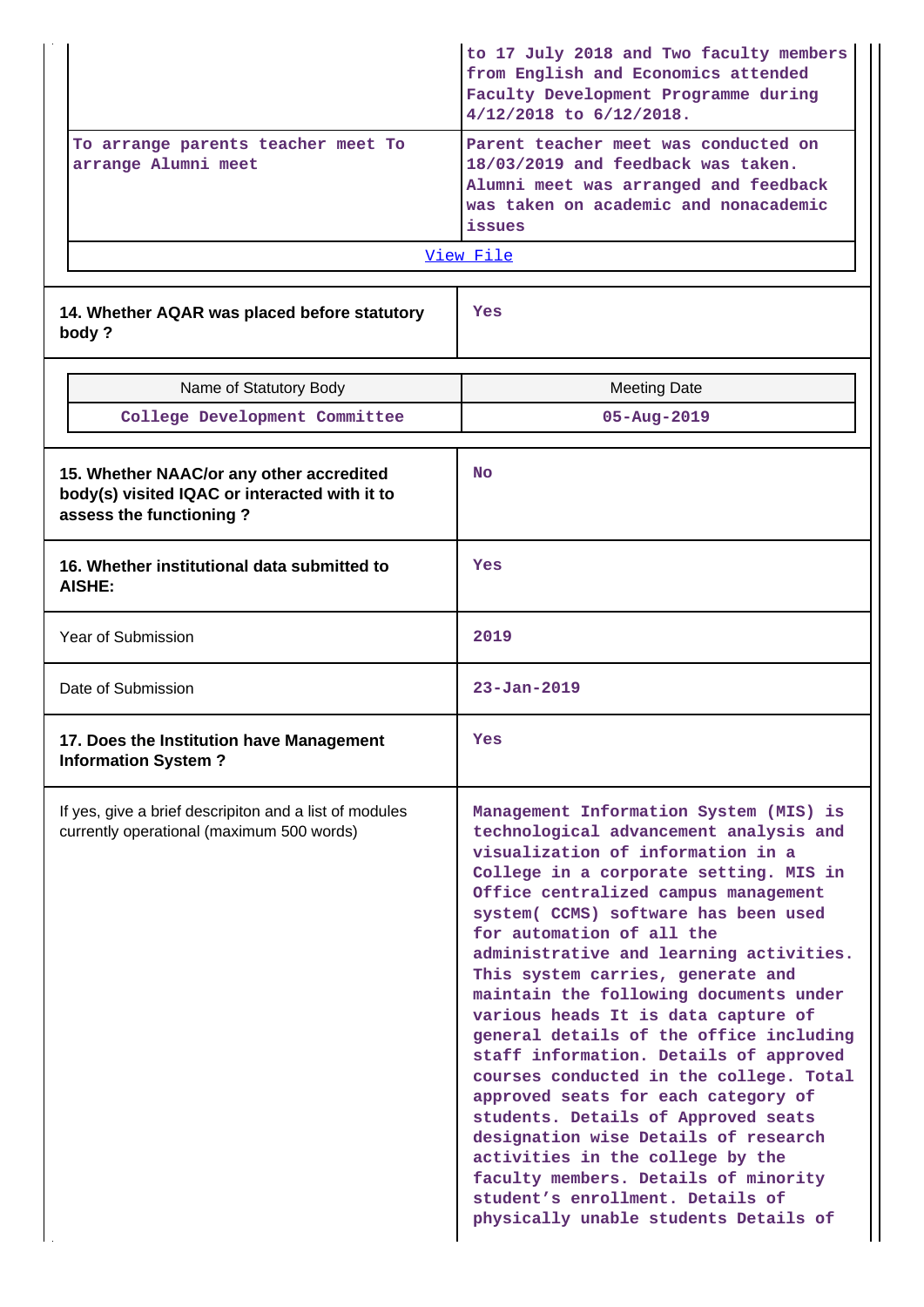**Scholarship availing students Details of facility available for Physical education departments, Library. Details of Examination results. Expenditure of plan schemes This system also utilized to generate Bonafide and Transfer certificate, Identity Card, Book bank scheme in Library, Library Borrower Ticket Card for students and staff .**

# **Part B**

## **CRITERION I – CURRICULAR ASPECTS**

#### **1.1 – Curriculum Planning and Implementation**

 1.1.1 – Institution has the mechanism for well planned curriculum delivery and documentation. Explain in 500 words

 **In order to achieve best results in curriculum delivery, portfolio contains around 33 committees out of which the committee namely time table, Academic Calendar committee, academic audit committee, grievance redressal committee, prospectus, Magazine, Internal/ external examiner committee, Library Advisory, sports and games advisory, ICT teaching and learning, etc. directly or indirectly contribute towards authenticating and curriculum delivery and documentation. As a result of that following committees and functions are working in college. Academic Calendar: It portrays the annual programme plan is prepared by all departments specifying the trajectory of curriculum delivery and co-curricular and extra –curricular activities. Academic audit committee: it looks after the teacher performances regarding various methodology, Technics and tools used by them at the time of verification of annual performance indicators. It verifies whether the indicators related with teaching learning are obtained by the teacher or not. Teaching Plan: Every teacher prepares a teaching plan for each subjects for each semester i.e. documented and submitted to IQAC. The said teaching plan are reviewed and monitored by the curriculum delivery committee of the IQAC to insure smooth conduct and completion of curriculum prescribed. Daily attendance (students): All the teachers are provided attendance registers in the beginning of every year. Attendance of the students is taken every day (subject-wise). The attendance is checked and verified by the vice-principal and principal as per the protocol. Bridge courses and extra classes: First year students are taught the bridge courses of one or two weeks to familiarize them with new chosen subjects. Difficult subjects such as English, Chemistry, Mathematics, Physics, Commerce, etc are mainly focused. Extra classes are conducted to solve the problems of the weak students regarding basic and important topic. Mentor Mentee mechanism: Teacher guidance and mentors solve the stress related problem as regards study, finance and do the counselling of the students. Internal evaluation apart from summative evaluation at the end of the session, students are tested through Unit test, surprize test, open book test, seminars, assignments, viva-voce, etc.**

| 1.1.2 – Certificate/ Diploma Courses introduced during the academic year |                 |                          |                                    |                                                 |                      |  |  |
|--------------------------------------------------------------------------|-----------------|--------------------------|------------------------------------|-------------------------------------------------|----------------------|--|--|
| Certificate                                                              | Diploma Courses | Dates of<br>Introduction | <b>Duration</b>                    | Focus on employ<br>ability/entreprene<br>urship | Skill<br>Development |  |  |
|                                                                          |                 |                          | No Data Entered/Not Applicable !!! |                                                 |                      |  |  |
| 1.2 - Academic Flexibility                                               |                 |                          |                                    |                                                 |                      |  |  |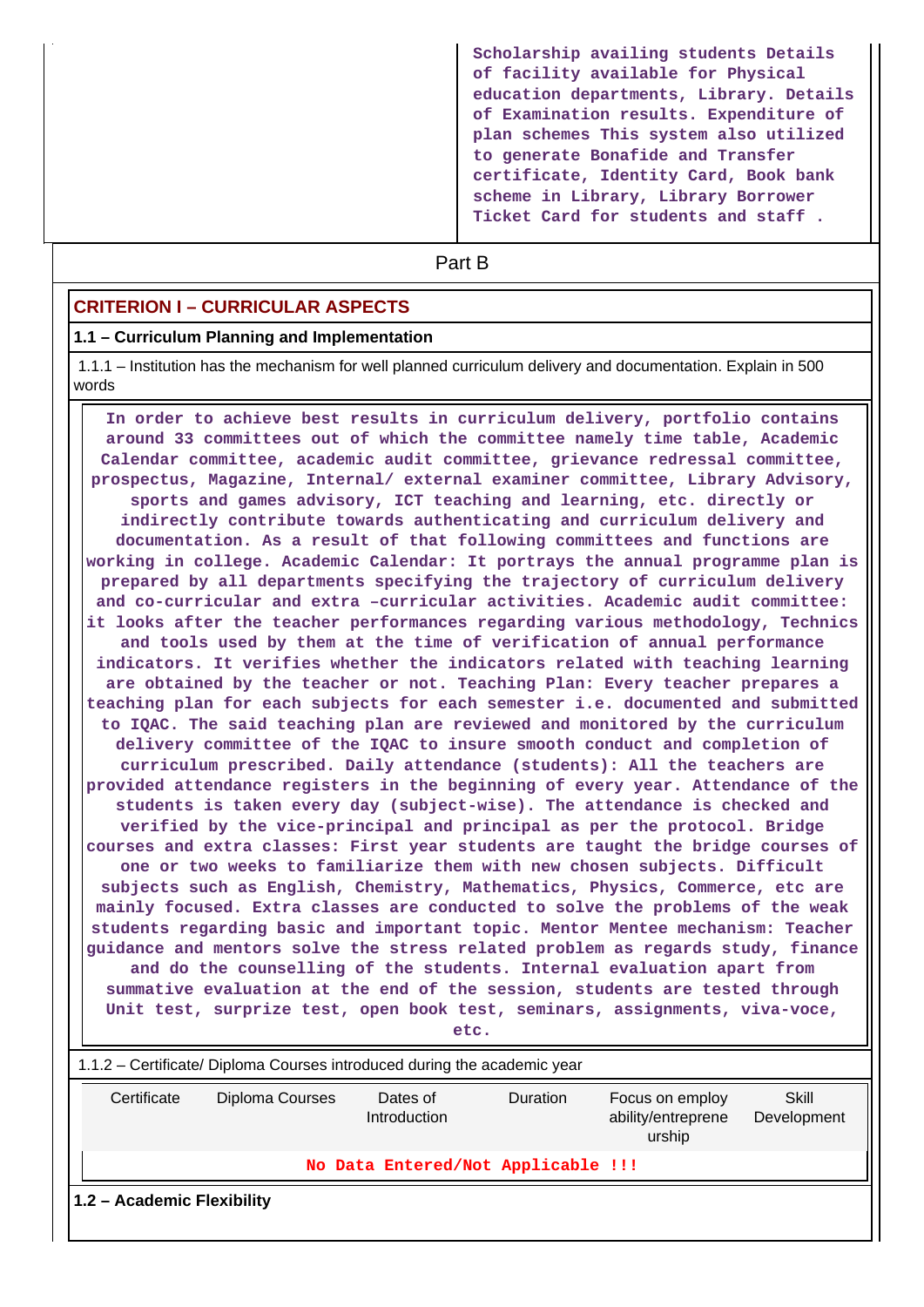| 1.2.1 – New programmes/courses introduced during the academic year                                                                                                       |                                                                                                                                                                                                                                                                                                                                                                                                                                                                 |                                                                 |  |  |  |
|--------------------------------------------------------------------------------------------------------------------------------------------------------------------------|-----------------------------------------------------------------------------------------------------------------------------------------------------------------------------------------------------------------------------------------------------------------------------------------------------------------------------------------------------------------------------------------------------------------------------------------------------------------|-----------------------------------------------------------------|--|--|--|
| Programme/Course                                                                                                                                                         | Programme Specialization                                                                                                                                                                                                                                                                                                                                                                                                                                        | Dates of Introduction                                           |  |  |  |
| Economics<br><b>MA</b>                                                                                                                                                   |                                                                                                                                                                                                                                                                                                                                                                                                                                                                 | 04/04/2019                                                      |  |  |  |
|                                                                                                                                                                          | View File                                                                                                                                                                                                                                                                                                                                                                                                                                                       |                                                                 |  |  |  |
| 1.2.2 - Programmes in which Choice Based Credit System (CBCS)/Elective course system implemented at the<br>affiliated Colleges (if applicable) during the academic year. |                                                                                                                                                                                                                                                                                                                                                                                                                                                                 |                                                                 |  |  |  |
| Name of programmes adopting<br><b>CBCS</b>                                                                                                                               | Programme Specialization                                                                                                                                                                                                                                                                                                                                                                                                                                        | Date of implementation of<br><b>CBCS/Elective Course System</b> |  |  |  |
| <b>BA</b>                                                                                                                                                                | Compulsory English,<br>Marathi, Marathi<br>Literature, Economics,<br>Political Science,<br>Sociology, History                                                                                                                                                                                                                                                                                                                                                   | 15/06/2018                                                      |  |  |  |
| <b>BCom</b>                                                                                                                                                              | Marathi, Compulsory<br>English, Financial<br>Accounting, Advanced<br>Statistics, Sta statics<br>and Business Mathematics,<br>Cost Accounting,<br>Management Accounting,<br>Economics, Company Law,<br>Secretory Practice,<br>Business Organization,<br>Business Management,<br>Business law, Industrial<br>Law, Marketing<br>management, Management<br>Process, Skill<br>Development, Business<br>Communications and<br>Management, Income Tax,<br><b>Audit</b> | 15/06/2018                                                      |  |  |  |
| <b>BSC</b>                                                                                                                                                               | Chemistry, Botany,<br>Physics, Mathematics,<br>Zoology, Compulsory<br>English, Marathi                                                                                                                                                                                                                                                                                                                                                                          | 15/06/2018                                                      |  |  |  |
| 1.2.3 - Students enrolled in Certificate/ Diploma Courses introduced during the year                                                                                     |                                                                                                                                                                                                                                                                                                                                                                                                                                                                 |                                                                 |  |  |  |
|                                                                                                                                                                          | Certificate                                                                                                                                                                                                                                                                                                                                                                                                                                                     | Diploma Course                                                  |  |  |  |
|                                                                                                                                                                          | No Data Entered/Not Applicable !!!                                                                                                                                                                                                                                                                                                                                                                                                                              |                                                                 |  |  |  |
| 1.3 - Curriculum Enrichment                                                                                                                                              |                                                                                                                                                                                                                                                                                                                                                                                                                                                                 |                                                                 |  |  |  |
| 1.3.1 – Value-added courses imparting transferable and life skills offered during the year                                                                               |                                                                                                                                                                                                                                                                                                                                                                                                                                                                 |                                                                 |  |  |  |
| <b>Value Added Courses</b>                                                                                                                                               | Date of Introduction                                                                                                                                                                                                                                                                                                                                                                                                                                            | Number of Students Enrolled                                     |  |  |  |
|                                                                                                                                                                          | No Data Entered/Not Applicable !!!                                                                                                                                                                                                                                                                                                                                                                                                                              |                                                                 |  |  |  |
| No file uploaded.                                                                                                                                                        |                                                                                                                                                                                                                                                                                                                                                                                                                                                                 |                                                                 |  |  |  |
| 1.3.2 - Field Projects / Internships under taken during the year                                                                                                         |                                                                                                                                                                                                                                                                                                                                                                                                                                                                 |                                                                 |  |  |  |
| Project/Programme Title                                                                                                                                                  | Programme Specialization                                                                                                                                                                                                                                                                                                                                                                                                                                        | No. of students enrolled for Field<br>Projects / Internships    |  |  |  |
| No Data Entered/Not Applicable !!!                                                                                                                                       |                                                                                                                                                                                                                                                                                                                                                                                                                                                                 |                                                                 |  |  |  |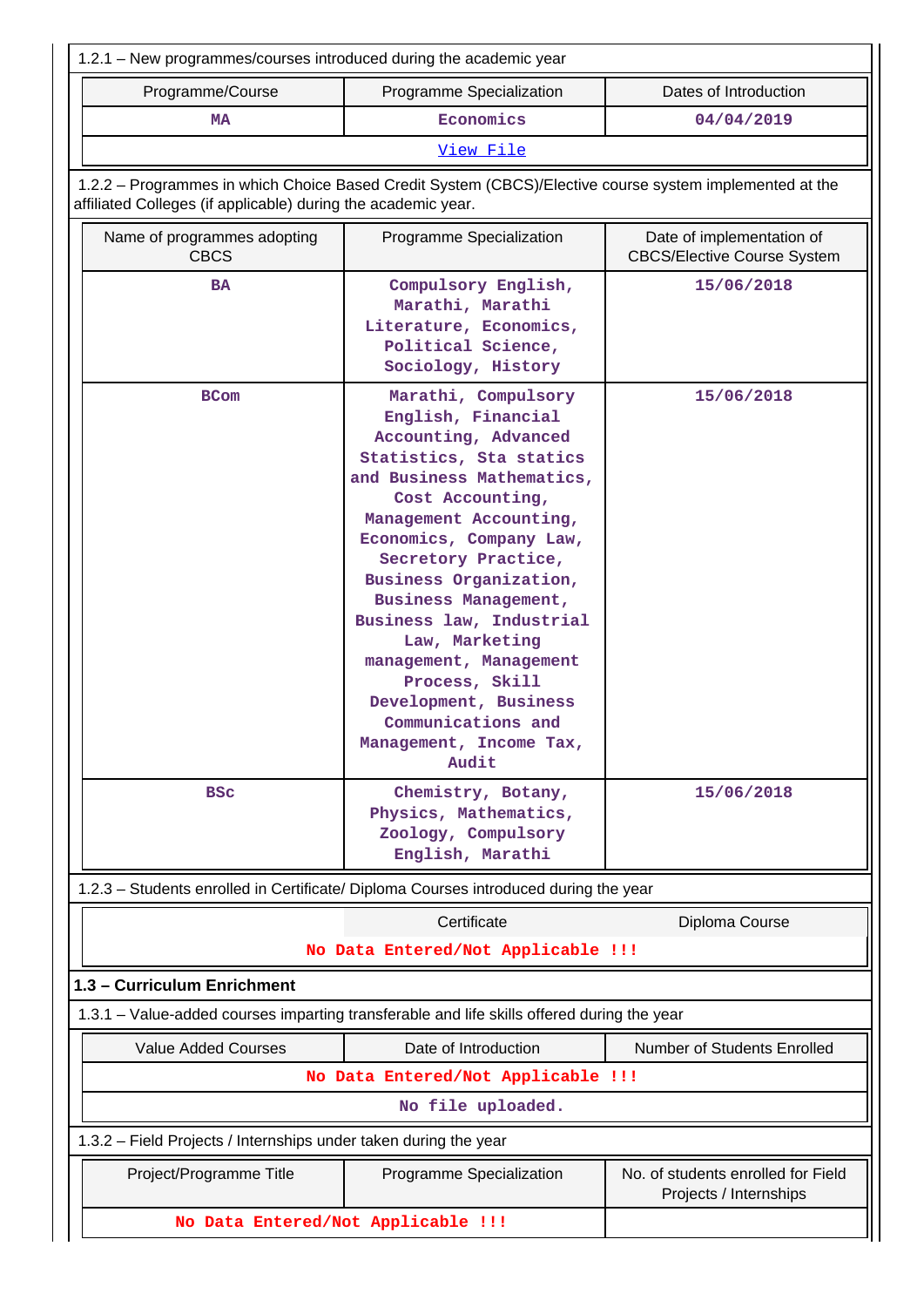| No file uploaded.                                                                                                                                                                                                                                                                        |                                                                                                                                                                                                                                   |  |  |  |  |  |  |  |  |
|------------------------------------------------------------------------------------------------------------------------------------------------------------------------------------------------------------------------------------------------------------------------------------------|-----------------------------------------------------------------------------------------------------------------------------------------------------------------------------------------------------------------------------------|--|--|--|--|--|--|--|--|
| 1.4 – Feedback System                                                                                                                                                                                                                                                                    |                                                                                                                                                                                                                                   |  |  |  |  |  |  |  |  |
| 1.4.1 – Whether structured feedback received from all the stakeholders.                                                                                                                                                                                                                  |                                                                                                                                                                                                                                   |  |  |  |  |  |  |  |  |
| <b>Students</b>                                                                                                                                                                                                                                                                          | Yes                                                                                                                                                                                                                               |  |  |  |  |  |  |  |  |
| Teachers                                                                                                                                                                                                                                                                                 | Yes                                                                                                                                                                                                                               |  |  |  |  |  |  |  |  |
| Employers                                                                                                                                                                                                                                                                                | No.                                                                                                                                                                                                                               |  |  |  |  |  |  |  |  |
| Alumni                                                                                                                                                                                                                                                                                   | Yes                                                                                                                                                                                                                               |  |  |  |  |  |  |  |  |
| Parents                                                                                                                                                                                                                                                                                  | Yes                                                                                                                                                                                                                               |  |  |  |  |  |  |  |  |
| $\mathbf{a}$ , and $\mathbf{a}$ , and $\mathbf{a}$ , and $\mathbf{a}$ , and $\mathbf{a}$ , and $\mathbf{a}$ , and $\mathbf{a}$ , and $\mathbf{a}$ , and $\mathbf{a}$ , and $\mathbf{a}$ , and $\mathbf{a}$ , and $\mathbf{a}$ , and $\mathbf{a}$ , and $\mathbf{a}$ , and $\mathbf{a}$ , | $\mathbf{r}$ , and the contract of the contract of the contract of the contract of the contract of the contract of the contract of the contract of the contract of the contract of the contract of the contract of the contract o |  |  |  |  |  |  |  |  |

 1.4.2 – How the feedback obtained is being analyzed and utilized for overall development of the institution? (maximum 500 words)

#### Feedback Obtained

**Feedback is obtained from all stakeholders. The feedback from students is taken on syllabus, facilities in the institution and on teachers through the student satisfaction survey and other feedback from others stakeholders is taken through feedback form that are specifically designed by feedback committee and the IQAC for this purpose. The student's satisfaction survey has been taken offline. It is therefore analysed by the feedback committee and IQAC. Graphical report is prepared by commerce and IQAC department of the college. The other feedback forms such as teachers, alumni, employers, parents are analysed by feedback committee and a report submitted to IQAC and to give suggestion and action to be taken. The Principal and IQAC chock out the action to be taken on relevant suggestions, highlighted in the said reports. Utilization of feedback: student feedback considered for overall class development and in providing optimum student support services. Teacher's feedback about the curriculum is dually considered to introduce bridge courses for the better delivery of curriculum. Employer's feedback acts as a benchmark to enhance the capabilities of students to make them employable and job ready. Alumni feedback gives boost to the development of student facility available in the college and parent's feedback is valuable to improve curriculum delivery and also enhance discipline among the students.**

# **CRITERION II – TEACHING- LEARNING AND EVALUATION**

#### **2.1 – Student Enrolment and Profile**

# 2.1.1 – Demand Ratio during the year

| Name of the<br>Programme | Programme<br>Specialization                                                                        | Number of seats<br>available | Number of<br>Application received | <b>Students Enrolled</b> |  |
|--------------------------|----------------------------------------------------------------------------------------------------|------------------------------|-----------------------------------|--------------------------|--|
| <b>BSC</b>               | Chemistry,<br>Botany,<br>Physics,<br>Mathematics,<br>Zoology,<br>Compulsory<br>English,<br>Marathi | 360                          | 286                               | 286                      |  |
| <b>BA</b>                | Compulsory<br>English,<br>Marathi,<br>Marathi<br>Literature,<br>Economics,<br>Political            | 460                          | 392                               | 392                      |  |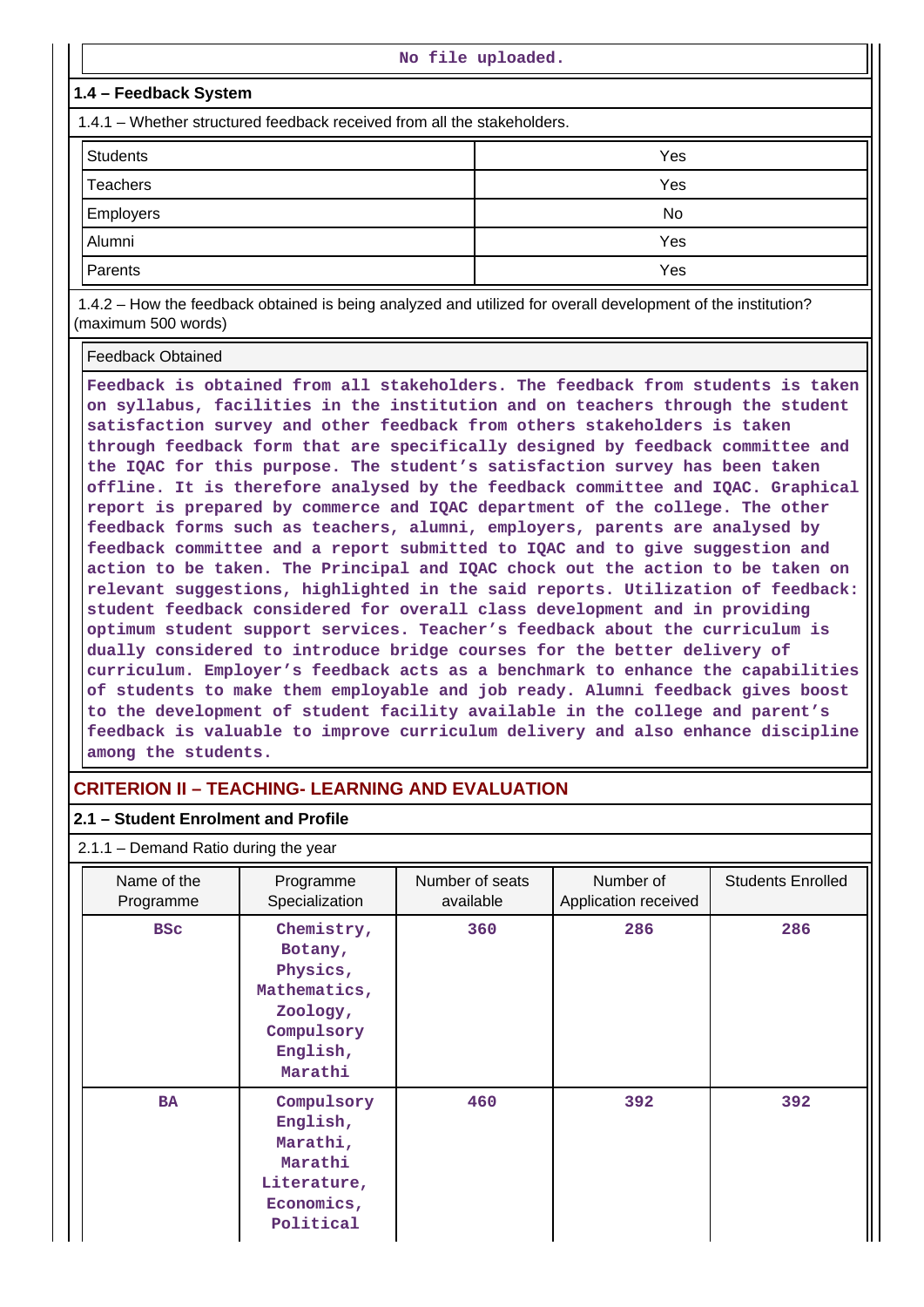|                                                                                                                                                                                                                                                                                                                                                                                                                                                                                                                                                                          | Science,<br>Sociology,<br>History                                                                                                                                                                                                                                                                                                                        |  |                                                                                                                                                                  |                                        |  |                                                                                                  |  |                                                             |
|--------------------------------------------------------------------------------------------------------------------------------------------------------------------------------------------------------------------------------------------------------------------------------------------------------------------------------------------------------------------------------------------------------------------------------------------------------------------------------------------------------------------------------------------------------------------------|----------------------------------------------------------------------------------------------------------------------------------------------------------------------------------------------------------------------------------------------------------------------------------------------------------------------------------------------------------|--|------------------------------------------------------------------------------------------------------------------------------------------------------------------|----------------------------------------|--|--------------------------------------------------------------------------------------------------|--|-------------------------------------------------------------|
| <b>BCom</b>                                                                                                                                                                                                                                                                                                                                                                                                                                                                                                                                                              | Marathi,<br>Compulsory<br>English,<br>Financial<br>Accounting,<br>Advanced<br>Statistics, Sta<br>statics and<br><b>Business</b><br>Mathematics,<br>Cost<br>Accounting,<br>Management<br>Accounting,<br>Economics,<br>Company Law,<br>Secretory<br>Practice,<br><b>Business</b><br>Organization,<br><b>Business</b><br>Management,<br><b>Business law</b> |  |                                                                                                                                                                  | 360                                    |  | 222                                                                                              |  | 222                                                         |
|                                                                                                                                                                                                                                                                                                                                                                                                                                                                                                                                                                          |                                                                                                                                                                                                                                                                                                                                                          |  |                                                                                                                                                                  |                                        |  |                                                                                                  |  |                                                             |
|                                                                                                                                                                                                                                                                                                                                                                                                                                                                                                                                                                          |                                                                                                                                                                                                                                                                                                                                                          |  |                                                                                                                                                                  | <u>View File</u>                       |  |                                                                                                  |  |                                                             |
| 2.2 - Catering to Student Diversity                                                                                                                                                                                                                                                                                                                                                                                                                                                                                                                                      |                                                                                                                                                                                                                                                                                                                                                          |  |                                                                                                                                                                  |                                        |  |                                                                                                  |  |                                                             |
| 2.2.1 - Student - Full time teacher ratio (current year data)                                                                                                                                                                                                                                                                                                                                                                                                                                                                                                            |                                                                                                                                                                                                                                                                                                                                                          |  |                                                                                                                                                                  |                                        |  |                                                                                                  |  |                                                             |
| Year                                                                                                                                                                                                                                                                                                                                                                                                                                                                                                                                                                     | Number of<br>students enrolled<br>in the institution<br>(UG)                                                                                                                                                                                                                                                                                             |  | Number of<br>Number of<br>students enrolled<br>fulltime teachers<br>in the institution<br>available in the<br>(PG)<br>institution<br>teaching only UG<br>courses |                                        |  | Number of<br>fulltime teachers<br>available in the<br>institution<br>teaching only PG<br>courses |  | Number of<br>teachers<br>teaching both UG<br>and PG courses |
| 2018                                                                                                                                                                                                                                                                                                                                                                                                                                                                                                                                                                     | 900                                                                                                                                                                                                                                                                                                                                                      |  | Nill                                                                                                                                                             | 29                                     |  | <b>Nill</b>                                                                                      |  | <b>Nill</b>                                                 |
| 2.3 - Teaching - Learning Process                                                                                                                                                                                                                                                                                                                                                                                                                                                                                                                                        |                                                                                                                                                                                                                                                                                                                                                          |  |                                                                                                                                                                  |                                        |  |                                                                                                  |  |                                                             |
|                                                                                                                                                                                                                                                                                                                                                                                                                                                                                                                                                                          | 2.3.1 - Percentage of teachers using ICT for effective teaching with Learning Management Systems (LMS), E-<br>learning resources etc. (current year data)                                                                                                                                                                                                |  |                                                                                                                                                                  |                                        |  |                                                                                                  |  |                                                             |
| Number of<br><b>Teachers on Roll</b>                                                                                                                                                                                                                                                                                                                                                                                                                                                                                                                                     | Number of<br>teachers using<br>ICT (LMS, e-<br>Resources)                                                                                                                                                                                                                                                                                                |  | <b>ICT Tools and</b><br>resources<br>available                                                                                                                   | Number of ICT<br>enabled<br>Classrooms |  | Numberof smart<br>classrooms                                                                     |  | E-resources and<br>techniques used                          |
| 29                                                                                                                                                                                                                                                                                                                                                                                                                                                                                                                                                                       | 24                                                                                                                                                                                                                                                                                                                                                       |  | 42                                                                                                                                                               | 5                                      |  | 4                                                                                                |  | 10                                                          |
|                                                                                                                                                                                                                                                                                                                                                                                                                                                                                                                                                                          |                                                                                                                                                                                                                                                                                                                                                          |  | View File of ICT Tools and resources                                                                                                                             |                                        |  |                                                                                                  |  |                                                             |
|                                                                                                                                                                                                                                                                                                                                                                                                                                                                                                                                                                          |                                                                                                                                                                                                                                                                                                                                                          |  |                                                                                                                                                                  |                                        |  | View File of E-resources and techniques used                                                     |  |                                                             |
|                                                                                                                                                                                                                                                                                                                                                                                                                                                                                                                                                                          |                                                                                                                                                                                                                                                                                                                                                          |  |                                                                                                                                                                  |                                        |  |                                                                                                  |  |                                                             |
| 2.3.2 - Students mentoring system available in the institution? Give details. (maximum 500 words)<br>Mentor mentee facility is one of the student centric facilities. Mentoring is a powerful personal developmental and<br>empowerment tool. It is an effective way of helping students to progress in their carriers and is becoming<br>increasing popular as its potential is realise. A mentor is a guide who can help the mentee to find the right<br>direction and who can help them to develop solutions to carrier issues. Mentoring provides the mentee with an |                                                                                                                                                                                                                                                                                                                                                          |  |                                                                                                                                                                  |                                        |  |                                                                                                  |  |                                                             |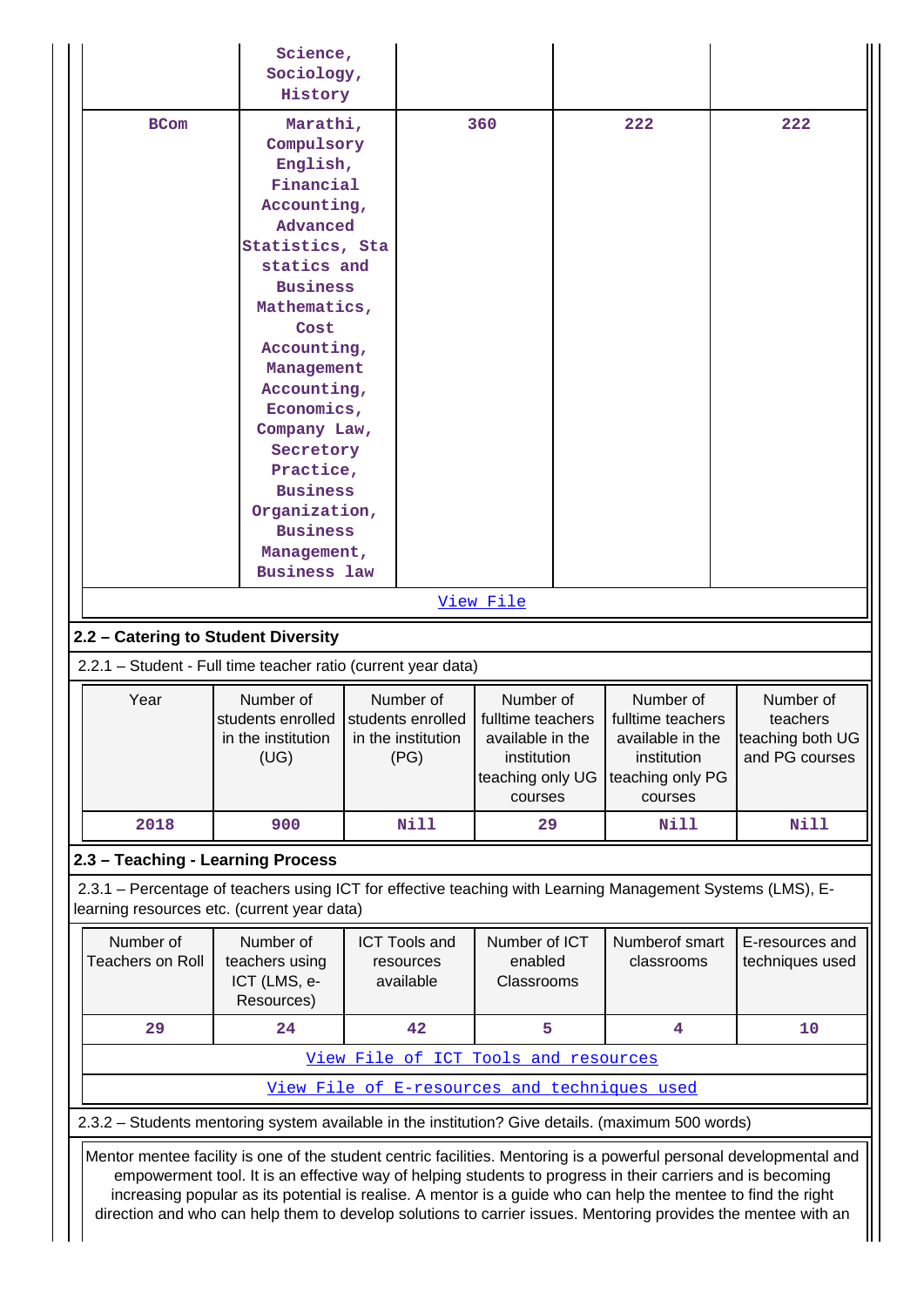opportunity to think about carrier options and progress. Goals and Objectives: It helps to identify carrier paths for students and support student's personal growth. It provides an opportunity for students to learn and practice professional networking skills. It helps to equip students with the understanding and tool to make ethical and informed decisions. It shapes students in to confident graduates with excellent leadership, communication, critical thinking, professionalism and other skills important to the transition to the world.900 mentees were assign to 29 mentors, out of that 392 students were assign to 11 mentors of Arts faculty at UG level, 286 mentees were assign to 12 mentors of Science faculty at UG level and 222 mentees were assign to 6 mentors of Commerce faculty at UG level. Appointed teacher mentors look after the students assign to them on the stress related problems due to academic, financial, psychological and behavioural constraints and do the counselling in a wellstructured manner. Mentors with the allotted mentees have healthy communication and ethical relations to create conducive educational environment. Mentors guide and approach such mentees to make them relax from tension by counselling as well as paying extra attention to them. Mentor and mentees are allotted facultywise and classwise in the academic year. Mentors have categorize mentees on the basis of social, educational, economical, mental, physical and any other problems which may become hurdle in education progress.

| Number of students enrolled in the<br>institution | Number of fulltime teachers | Mentor: Mentee Ratio |
|---------------------------------------------------|-----------------------------|----------------------|
| 900                                               | 29                          | 1:31                 |

## **2.4 – Teacher Profile and Quality**

2.4.1 – Number of full time teachers appointed during the year

| No. of sanctioned<br>positions | No. of filled positions | Vacant positions | Positions filled during<br>the current year | No. of faculty with<br>Ph.D |
|--------------------------------|-------------------------|------------------|---------------------------------------------|-----------------------------|
| 28                             |                         |                  | T0.                                         | 17                          |

 2.4.2 – Honours and recognition received by teachers (received awards, recognition, fellowships at State, National, International level from Government, recognised bodies during the year )

| Year of Award | Name of full time teachers<br>receiving awards from<br>state level, national level,<br>international level | Designation            |                                                                                                                                                                                   |
|---------------|------------------------------------------------------------------------------------------------------------|------------------------|-----------------------------------------------------------------------------------------------------------------------------------------------------------------------------------|
| 2019          | Dr. Ulhas S.<br>Moglewar                                                                                   | Assistant<br>Professor | "Lokashahir<br>Sahitya Samrat<br>Annabhau Sathe<br>memorial" Rajya<br>stariya Jivan Gurav<br>Purskar by Matang<br>Samaj Sadbhavana<br>Mitra Mandal,<br>Aurangabad, (MH),<br>India |
| 2019          | Dr. Ulhas S.<br>Moglewar                                                                                   | Assistant<br>Professor | Saksham Society's<br>Iconic Faculty<br>Award by Saksham<br>Society, Jaipur,<br>(RJ), India                                                                                        |
| 2019          | Dr. Ulhas S.<br>Moglewar                                                                                   | Assistant<br>Professor | National Earth<br>Care Award by<br>Jaiypur National<br>University, Jaipur,<br>(RJ), India                                                                                         |
| 2019          | Dr. Ulhas S.<br>Moglewar                                                                                   | Assistant<br>Professor | Bharatjyoti<br>Pratibha Sanman<br>Purskar by<br>Manushyabal Vikas<br>Lokseva Akadami,                                                                                             |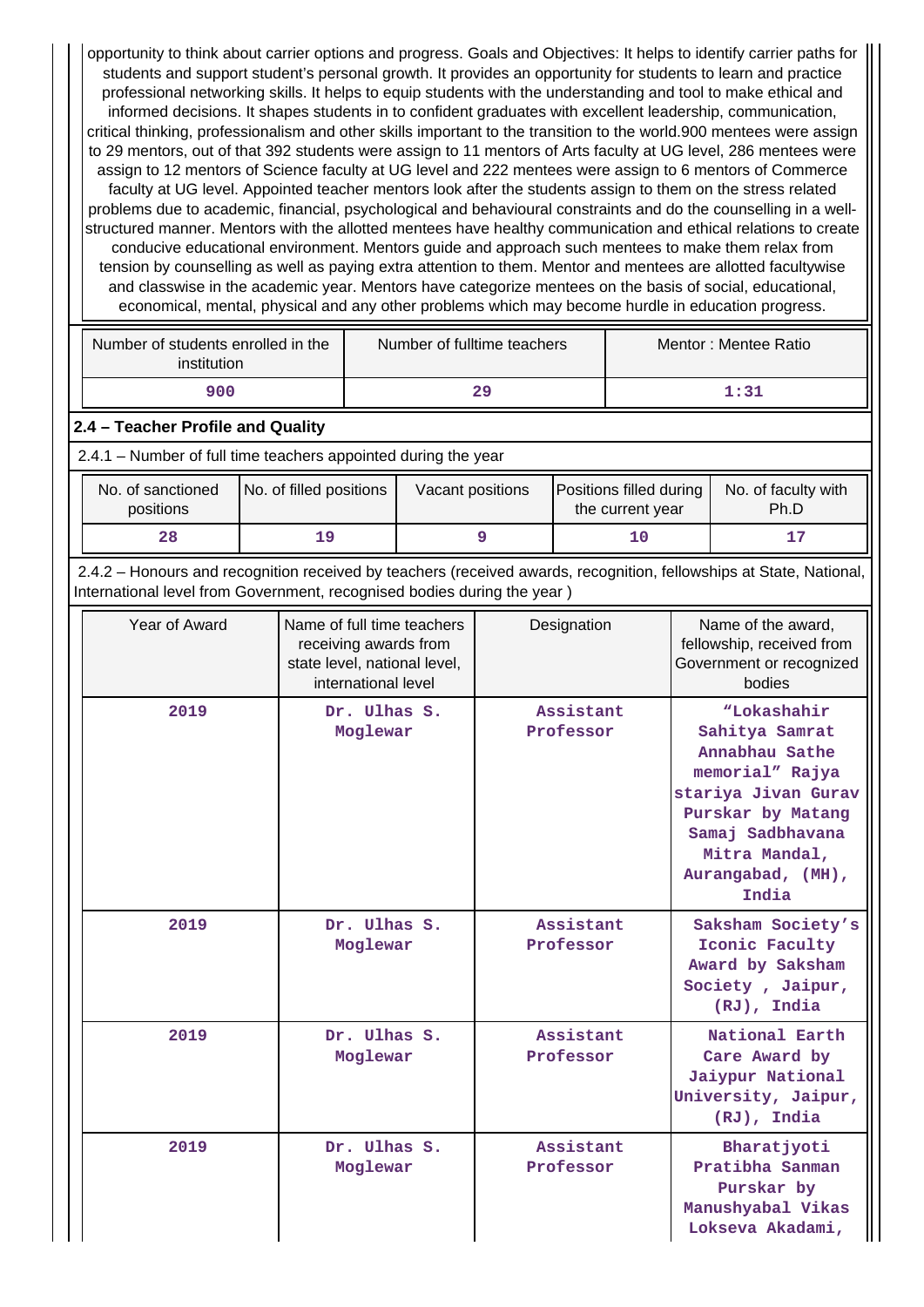#### View File

#### **2.5 – Evaluation Process and Reforms**

 2.5.1 – Number of days from the date of semester-end/ year- end examination till the declaration of results during the year

| Programme Name | Programme Code | Semester/year | Last date of the last<br>semester-end/year-<br>end examination | Date of declaration of<br>results of semester-<br>end/ year- end<br>examination |
|----------------|----------------|---------------|----------------------------------------------------------------|---------------------------------------------------------------------------------|
| <b>BA</b>      | <b>NA</b>      | IΙ            | 31/05/2019                                                     | 05/07/2019                                                                      |
| <b>BA</b>      | <b>NA</b>      | ΙV            | 31/05/2019                                                     | 30/06/2019                                                                      |
| <b>BA</b>      | <b>NA</b>      | VI            | 31/05/2019                                                     | 16/06/2019                                                                      |
| <b>BCom</b>    | <b>NA</b>      | ΙI.           | 04/05/2019                                                     | 10/07/2019                                                                      |
| <b>BCom</b>    | <b>NA</b>      | IV            | 04/05/2019                                                     | 08/07/2019                                                                      |
| <b>BCom</b>    | <b>NA</b>      | VI            | 02/05/2019                                                     | 30/06/2019                                                                      |
| <b>BSC</b>     | <b>NA</b>      | IΙ            | 24/05/2019                                                     | 17/06/2019                                                                      |
| <b>BSC</b>     | NA             | ΙV            | 24/05/2019                                                     | 30/06/2019                                                                      |
| <b>BSC</b>     | NA             | VI            | 20/05/2019                                                     | 04/07/2019                                                                      |
|                |                | View File     |                                                                |                                                                                 |

#### 2.5.2 – Reforms initiated on Continuous Internal Evaluation(CIE) system at the institutional level (250 words)

 **We conduct aptitude test for new comers to identify weak and advance learners. We evaluate the students periodically based on their aptitude and abilities. Unit tests are conducted after the completion of a unit or topic we take an objective question answer examination to evaluate their understanding about the concerned topic. Every semester we conduct two unit test and one preliminary examination on the respective curriculum. The unit tests are designed carefully to evaluate the knowledge of the students about the topics taught. The question papers are design in such a way that there have to be descriptive answers moreover the questions for internal examinations are selected in such a way that it can test their understandings, applicability and thinking ability. Students are evaluated on the basis of given home assignment also. Periodically we arrange classroom seminars which help them to get confidence which in turn removes the fear of facing the audience as well as to furnish their subject knowledge. Quiz competitions based on syllabus have been conducted in the respective classrooms. For continuous internal evaluation surprize test, open book test have been conducted to create awareness about the syllabus amongst the students. At the end of the semester before university examination vivavoce has been conducted to prepare the students to face any interview in future. Unitwise interclass poster competitions have been arranged to enhance their subject knowledge and confidence as well. The calendar therefore reflects the various activities planned and also targets the conduct of evaluative tests. The various departments also conduct student centric extracurricular and co-curricular activities to make the overall development.**

 2.5.3 – Academic calendar prepared and adhered for conduct of Examination and other related matters (250 words)

 **The academic calendar of the college is prepared based on the annual program planned and chalked out by every department. It is displayed on the notice boars and communicated to the students in induction meet. It covers examination related schedule such as internal examination dates, university examination**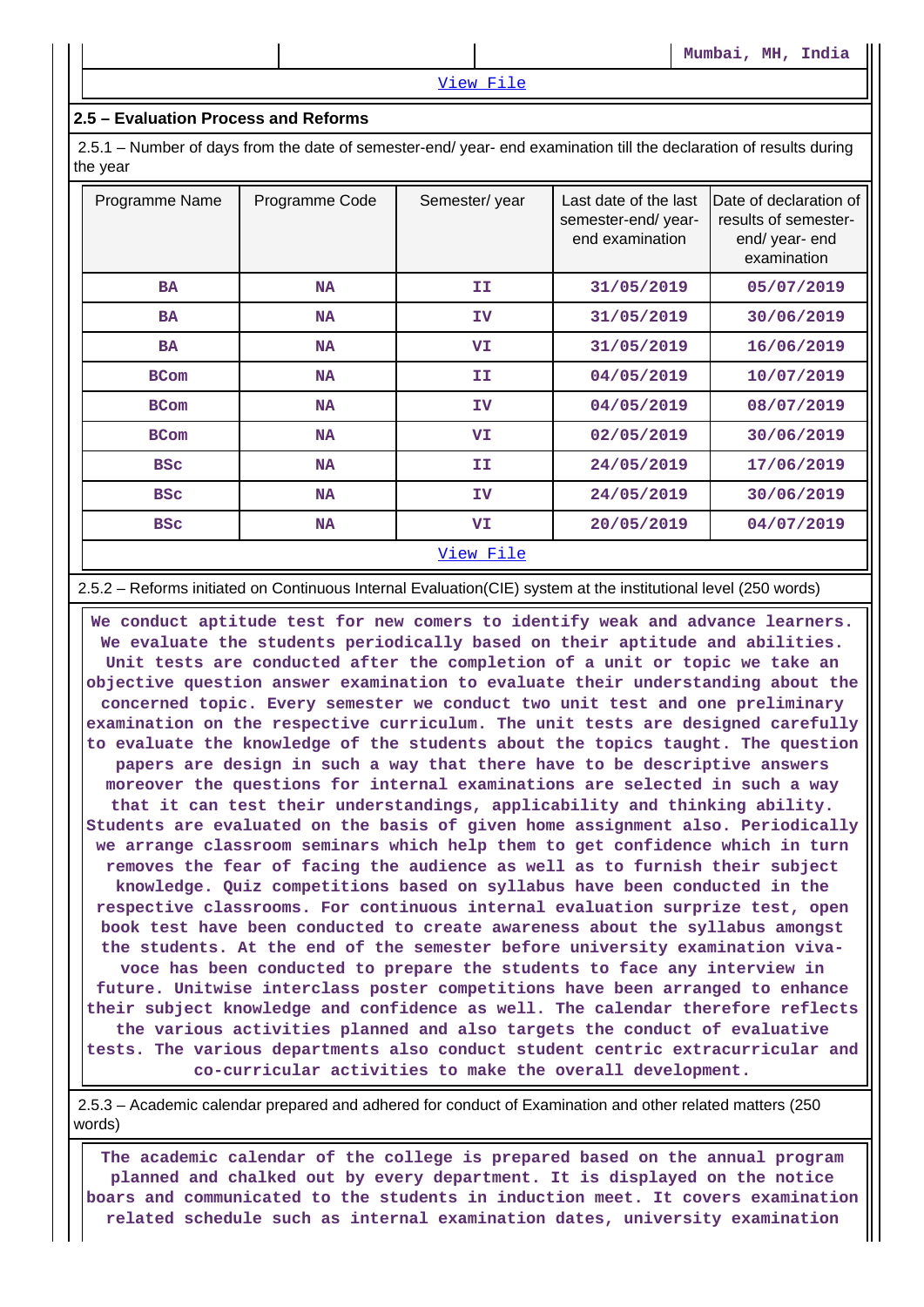**dates, and extra information about commencement of winter and summer vacations, college annual function, educational tours. It also covers the activities like extracurricular and co-curricular which are going to conduct by various departments.**

# **2.6 – Student Performance and Learning Outcomes**

 2.6.1 – Program outcomes, program specific outcomes and course outcomes for all programs offered by the institution are stated and displayed in website of the institution (to provide the weblink)

 http://www.sgmmhingna.org/pdf/Programme-outcome-of-Science.pdf http://www.sgmmhingna.org/pdf/Programme-outcomes-for-Commerce.pdf http://www.sgmmhingna.org/pdf/Programme-outcomes-for-Arts.pdf

# 2.6.2 – Pass percentage of students

| Programme<br>Code | Programme<br>Name | Programme<br>Specialization                                                                                                                                                                                                                                                                                                                        | Number of<br>students<br>appeared in the<br>final year<br>examination | Number of<br>students passed<br>in final year<br>examination | Pass Percentage |
|-------------------|-------------------|----------------------------------------------------------------------------------------------------------------------------------------------------------------------------------------------------------------------------------------------------------------------------------------------------------------------------------------------------|-----------------------------------------------------------------------|--------------------------------------------------------------|-----------------|
| <b>NA</b>         | BA                | Compulsory<br>English,<br>Marathi,<br>Marathi<br>Literature,<br>Economics,<br>Political<br>Science,<br>Sociology,<br>History                                                                                                                                                                                                                       | 38<br>32                                                              |                                                              | 84.21           |
| NA                | <b>BCom</b>       | Marathi,<br>Compulsory<br>English,<br>Financial<br>Accounting,<br>Advanced<br>Statistics,<br>Sta statics<br>and Business<br>Mathematics,<br>Cost<br>Accounting,<br>Management<br>Accounting,<br>Economics,<br>Company Law,<br>Secretory<br>Practice,<br><b>Business Org</b><br>anization,<br><b>Business</b><br>Management,<br><b>Business law</b> | 53                                                                    | 50                                                           | 94.33           |
| $\mathbf{NA}$     | <b>BSC</b>        | Chemistry,<br>Botany,<br>Physics,<br>Mathematics,<br>Zoology,                                                                                                                                                                                                                                                                                      | 45                                                                    | 45                                                           | 100             |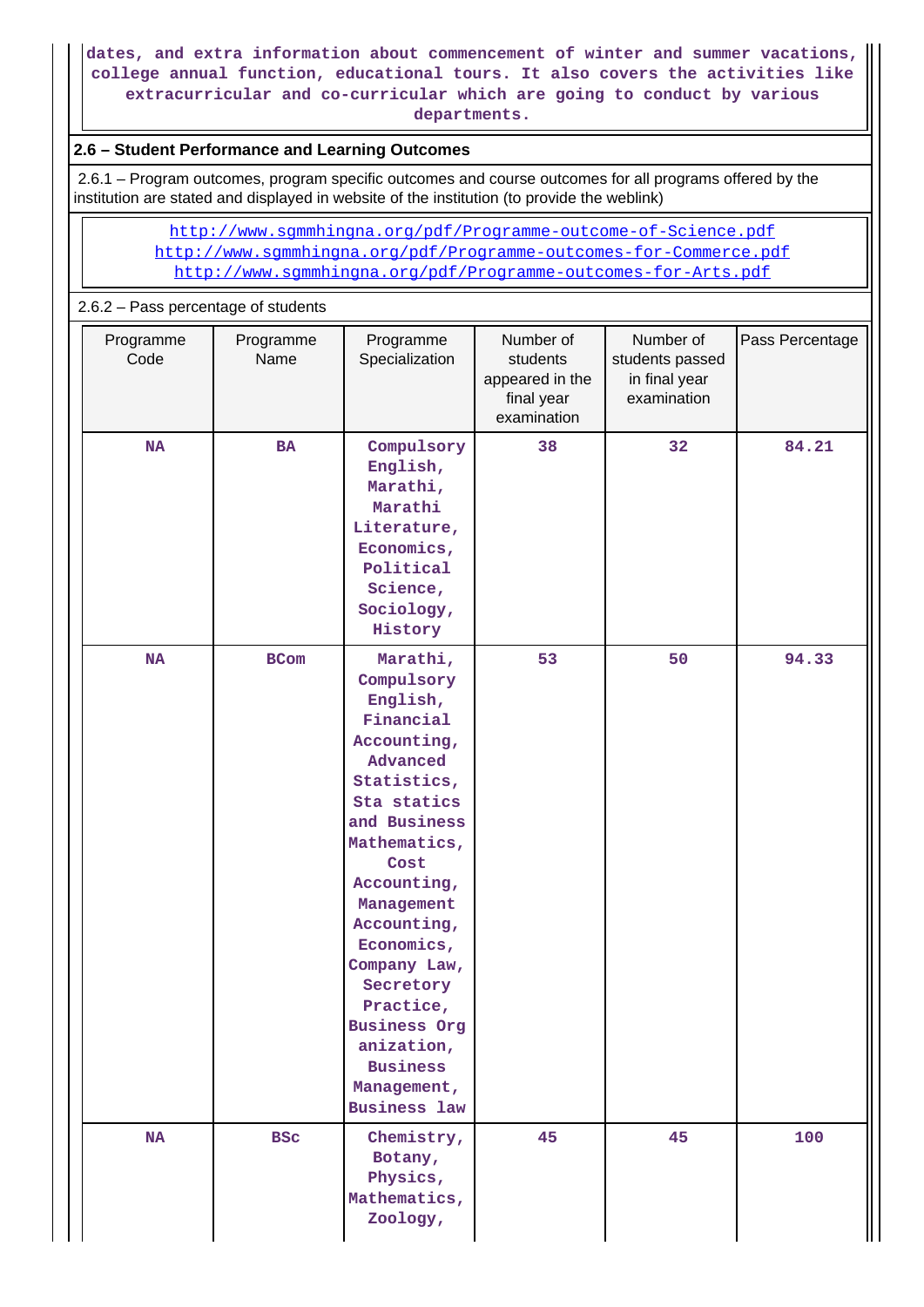|                                                                                                                                                                           |                        | Compulsory<br>English,<br>Marathi               |                         |                           |               |                                    |
|---------------------------------------------------------------------------------------------------------------------------------------------------------------------------|------------------------|-------------------------------------------------|-------------------------|---------------------------|---------------|------------------------------------|
|                                                                                                                                                                           |                        |                                                 | View File               |                           |               |                                    |
| 2.7 - Student Satisfaction Survey                                                                                                                                         |                        |                                                 |                         |                           |               |                                    |
| 2.7.1 - Student Satisfaction Survey (SSS) on overall institutional performance (Institution may design the<br>questionnaire) (results and details be provided as weblink) |                        |                                                 |                         |                           |               |                                    |
|                                                                                                                                                                           |                        | http://www.sqmmhingna.org/pdf/SSS%202018-19.pdf |                         |                           |               |                                    |
| <b>CRITERION III - RESEARCH, INNOVATIONS AND EXTENSION</b>                                                                                                                |                        |                                                 |                         |                           |               |                                    |
| 3.1 - Resource Mobilization for Research                                                                                                                                  |                        |                                                 |                         |                           |               |                                    |
| 3.1.1 - Research funds sanctioned and received from various agencies, industry and other organisations                                                                    |                        |                                                 |                         |                           |               |                                    |
| Nature of the Project                                                                                                                                                     | Duration               | Name of the funding<br>agency                   |                         | Total grant<br>sanctioned |               | Amount received<br>during the year |
|                                                                                                                                                                           |                        | No Data Entered/Not Applicable !!!              |                         |                           |               |                                    |
|                                                                                                                                                                           |                        |                                                 | No file uploaded.       |                           |               |                                    |
| 3.2 - Innovation Ecosystem                                                                                                                                                |                        |                                                 |                         |                           |               |                                    |
| 3.2.1 - Workshops/Seminars Conducted on Intellectual Property Rights (IPR) and Industry-Academia Innovative<br>practices during the year                                  |                        |                                                 |                         |                           |               |                                    |
| Title of workshop/seminar                                                                                                                                                 |                        | Name of the Dept.                               |                         |                           | Date          |                                    |
| Workshop on Intellectual<br>Property Rights<br>$(IPR-2018)$                                                                                                               |                        | Department of IQAC and<br>English               |                         |                           | 15/10/2018    |                                    |
| 3.2.2 - Awards for Innovation won by Institution/Teachers/Research scholars/Students during the year                                                                      |                        |                                                 |                         |                           |               |                                    |
| Title of the innovation                                                                                                                                                   | Name of Awardee        | Awarding Agency                                 |                         | Date of award             |               | Category                           |
|                                                                                                                                                                           |                        | No Data Entered/Not Applicable !!!              |                         |                           |               |                                    |
|                                                                                                                                                                           |                        |                                                 | No file uploaded.       |                           |               |                                    |
| 3.2.3 – No. of Incubation centre created, start-ups incubated on campus during the year                                                                                   |                        |                                                 |                         |                           |               |                                    |
| Incubation<br>Center                                                                                                                                                      | Name                   | Sponsered By                                    | Name of the<br>Start-up | Nature of Start-<br>up    |               | Date of<br>Commencement            |
|                                                                                                                                                                           |                        | No Data Entered/Not Applicable !!!              |                         |                           |               |                                    |
|                                                                                                                                                                           |                        |                                                 | No file uploaded.       |                           |               |                                    |
| 3.3 - Research Publications and Awards                                                                                                                                    |                        |                                                 |                         |                           |               |                                    |
| 3.3.1 - Incentive to the teachers who receive recognition/awards                                                                                                          |                        |                                                 |                         |                           |               |                                    |
| <b>State</b>                                                                                                                                                              |                        | National                                        |                         |                           | International |                                    |
|                                                                                                                                                                           |                        | No Data Entered/Not Applicable !!!              |                         |                           |               |                                    |
| 3.3.2 - Ph. Ds awarded during the year (applicable for PG College, Research Center)                                                                                       |                        |                                                 |                         |                           |               |                                    |
|                                                                                                                                                                           | Name of the Department |                                                 |                         | Number of PhD's Awarded   |               |                                    |
|                                                                                                                                                                           |                        | No Data Entered/Not Applicable !!!              |                         |                           |               |                                    |
| 3.3.3 - Research Publications in the Journals notified on UGC website during the year                                                                                     |                        |                                                 |                         |                           |               |                                    |
| <b>Type</b>                                                                                                                                                               |                        | Department                                      | Number of Publication   |                           |               | Average Impact Factor (if<br>any)  |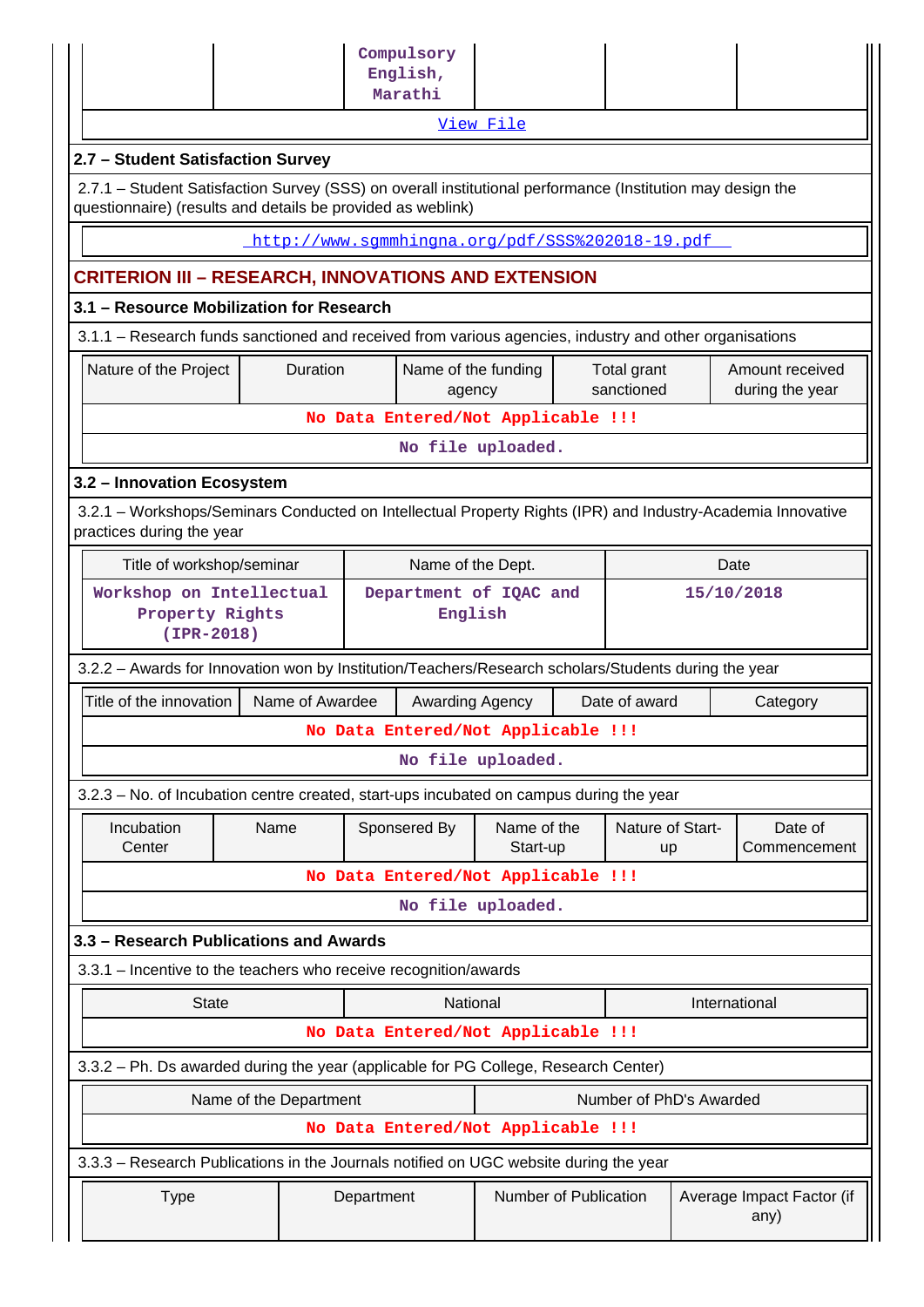| International |                                                                                                                                       |                                         | Physics                                                                                                            |                        | 1                                                                                                                                 |                | 5.5                                     |                                                                         |
|---------------|---------------------------------------------------------------------------------------------------------------------------------------|-----------------------------------------|--------------------------------------------------------------------------------------------------------------------|------------------------|-----------------------------------------------------------------------------------------------------------------------------------|----------------|-----------------------------------------|-------------------------------------------------------------------------|
|               | International                                                                                                                         |                                         | <b>Botany</b>                                                                                                      |                        | 1                                                                                                                                 |                |                                         | 8.07                                                                    |
|               | International                                                                                                                         |                                         | Chemistry                                                                                                          |                        |                                                                                                                                   | $\overline{2}$ |                                         | 0.24                                                                    |
|               | International<br>Economics                                                                                                            |                                         |                                                                                                                    |                        | $\overline{\mathbf{2}}$                                                                                                           |                |                                         | 3.33                                                                    |
|               | International<br>Commerce                                                                                                             |                                         |                                                                                                                    |                        | 1                                                                                                                                 |                |                                         | 5.76                                                                    |
|               | International<br>Physical<br>Education                                                                                                |                                         |                                                                                                                    |                        |                                                                                                                                   | 1              |                                         | 5.76                                                                    |
|               | International                                                                                                                         |                                         | English                                                                                                            |                        |                                                                                                                                   | 1              |                                         | 5.45                                                                    |
|               |                                                                                                                                       |                                         |                                                                                                                    |                        | View File                                                                                                                         |                |                                         |                                                                         |
|               |                                                                                                                                       | Proceedings per Teacher during the year | 3.3.4 - Books and Chapters in edited Volumes / Books published, and papers in National/International Conference    |                        |                                                                                                                                   |                |                                         |                                                                         |
|               |                                                                                                                                       | Department                              |                                                                                                                    |                        |                                                                                                                                   |                | Number of Publication                   |                                                                         |
|               |                                                                                                                                       | English                                 |                                                                                                                    |                        |                                                                                                                                   |                | 1                                       |                                                                         |
|               |                                                                                                                                       |                                         |                                                                                                                    |                        | View File                                                                                                                         |                |                                         |                                                                         |
|               |                                                                                                                                       |                                         | 3.3.5 - Bibliometrics of the publications during the last Academic year based on average citation index in Scopus/ |                        |                                                                                                                                   |                |                                         |                                                                         |
|               |                                                                                                                                       |                                         | Web of Science or PubMed/ Indian Citation Index                                                                    |                        |                                                                                                                                   |                |                                         |                                                                         |
|               | Title of the<br>Name of<br>Title of journal<br>Author<br>Paper                                                                        |                                         |                                                                                                                    |                        | <b>Citation Index</b><br>Year of<br>Institutional<br>publication<br>affiliation as<br>mentioned in<br>the publication<br>citation |                |                                         | Number of<br>citations<br>excluding self                                |
|               |                                                                                                                                       |                                         | No Data Entered/Not Applicable !!!                                                                                 |                        |                                                                                                                                   |                |                                         |                                                                         |
|               |                                                                                                                                       |                                         |                                                                                                                    | No file uploaded.      |                                                                                                                                   |                |                                         |                                                                         |
|               |                                                                                                                                       |                                         | 3.3.6 - h-Index of the Institutional Publications during the year. (based on Scopus/ Web of science)               |                        |                                                                                                                                   |                |                                         |                                                                         |
|               | Title of the                                                                                                                          | Name of                                 | Title of journal                                                                                                   |                        |                                                                                                                                   | h-index        | Number of                               | Institutional                                                           |
|               | Paper                                                                                                                                 | Author                                  |                                                                                                                    | Year of<br>publication |                                                                                                                                   |                | citations<br>excluding self<br>citation | affiliation as<br>mentioned in<br>the publication                       |
|               | Spectros<br>copic inve<br>stigations<br>of Dy3b<br>activated<br>MCaP207 (M<br>$\frac{1}{4}$ Sr/Ba) p<br>yrophospha<br>te<br>phosphors | Dr.<br>Ritesh<br>Kohale                 | Journal<br>of Alloys<br>and<br>Compounds                                                                           |                        | 2018                                                                                                                              | 5              | 6                                       | Sant<br>gadge<br>Maharaj Ma<br>hvidyalaya<br>Hingna,<br>Dist.<br>Nagpur |
|               | Little<br>rip cosmol<br>ogical<br>models<br>with<br>quadratic<br>equation<br>of state<br>with time<br>dependent                       | Dr.<br>Rajani<br>Shelote                | Astrophy<br>sics and<br>Space<br>Science                                                                           |                        | 2018                                                                                                                              | $\overline{a}$ | $\overline{a}$                          | Sant<br>gadge<br>Maharaj Ma<br>hvidyalaya<br>Hingna,<br>Dist.<br>Nagpur |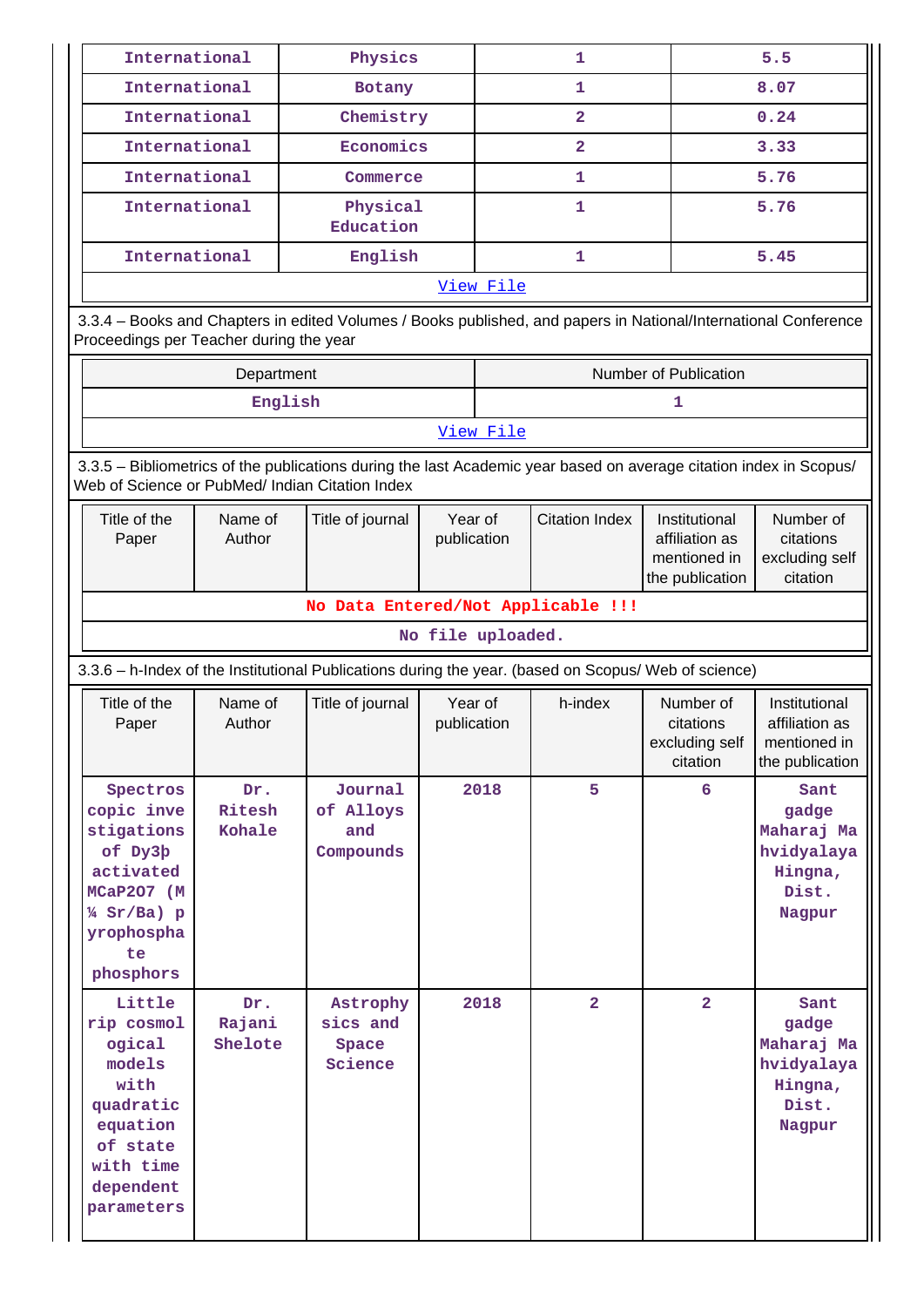| Extraction<br>and<br>isolation,<br>synthesis,<br>physiologi<br>ca1<br>activity<br>of<br>1-phenyl n<br>aphthalene<br>and its de<br>rivatives:<br>A review | Mr.<br>Rajdip<br>Utane | The<br>Pharma<br>Innovation                                                                                                                                                                                        |                   | 2018<br>View File | 1                                                        | $\overline{a}$ |  | Sant<br>gadge<br>Maharaj Ma<br>hvidyalaya<br>Hingna,<br>Dist.<br>Nagpur |
|----------------------------------------------------------------------------------------------------------------------------------------------------------|------------------------|--------------------------------------------------------------------------------------------------------------------------------------------------------------------------------------------------------------------|-------------------|-------------------|----------------------------------------------------------|----------------|--|-------------------------------------------------------------------------|
|                                                                                                                                                          |                        | 3.3.7 - Faculty participation in Seminars/Conferences and Symposia during the year:                                                                                                                                |                   |                   |                                                          |                |  |                                                                         |
| Number of Faculty                                                                                                                                        |                        | International                                                                                                                                                                                                      | National          |                   | <b>State</b>                                             |                |  | Local                                                                   |
| Attended/Semi<br>nars/Workshops                                                                                                                          |                        | 12                                                                                                                                                                                                                 |                   | 45                | $\overline{2}$                                           |                |  | 7                                                                       |
|                                                                                                                                                          |                        |                                                                                                                                                                                                                    |                   | View File         |                                                          |                |  |                                                                         |
| 3.4 - Extension Activities                                                                                                                               |                        |                                                                                                                                                                                                                    |                   |                   |                                                          |                |  |                                                                         |
|                                                                                                                                                          |                        | 3.4.1 – Number of extension and outreach programmes conducted in collaboration with industry, community and<br>Non- Government Organisations through NSS/NCC/Red cross/Youth Red Cross (YRC) etc., during the year |                   |                   |                                                          |                |  |                                                                         |
| Title of the activities                                                                                                                                  |                        | Organising unit/agency/<br>collaborating agency                                                                                                                                                                    |                   |                   | Number of teachers<br>participated in such<br>activities |                |  | Number of students<br>participated in such<br>activities                |
| Rakshabandhan<br>Celebration                                                                                                                             |                        | NSS and DNYANJYOT<br>Blind School,<br>Wadhadhaman,<br>Hingna, (MH), India                                                                                                                                          |                   |                   | 4                                                        |                |  | 12                                                                      |
| <b>Blood Donation</b><br>Camp                                                                                                                            |                        | Department of NSS<br>and Sainath blood<br>bank, Nagpur, (MH),<br>India                                                                                                                                             |                   |                   | 19                                                       |                |  | 71                                                                      |
| University level<br>NSS camp: Swachh<br>Bharat Sundar<br><b>Bharat</b>                                                                                   |                        | Department of NSS<br>and Jilha Parishad<br><b>Upper Primary</b><br>School, Junewani,<br>Tah-Hingna, (MH),<br>India                                                                                                 |                   |                   | 19                                                       |                |  | 150                                                                     |
|                                                                                                                                                          |                        |                                                                                                                                                                                                                    |                   | View File         |                                                          |                |  |                                                                         |
| during the year                                                                                                                                          |                        | 3.4.2 - Awards and recognition received for extension activities from Government and other recognized bodies                                                                                                       |                   |                   |                                                          |                |  |                                                                         |
| Name of the activity<br>Award/Recognition<br><b>Awarding Bodies</b><br>Number of students<br><b>Benefited</b>                                            |                        |                                                                                                                                                                                                                    |                   |                   |                                                          |                |  |                                                                         |
|                                                                                                                                                          |                        |                                                                                                                                                                                                                    |                   |                   | No Data Entered/Not Applicable !!!                       |                |  |                                                                         |
|                                                                                                                                                          |                        |                                                                                                                                                                                                                    | No file uploaded. |                   |                                                          |                |  |                                                                         |
|                                                                                                                                                          |                        | 3.4.3 - Students participating in extension activities with Government Organisations, Non-Government<br>Organisations and programmes such as Swachh Bharat, Aids Awareness, Gender Issue, etc. during the year     |                   |                   |                                                          |                |  |                                                                         |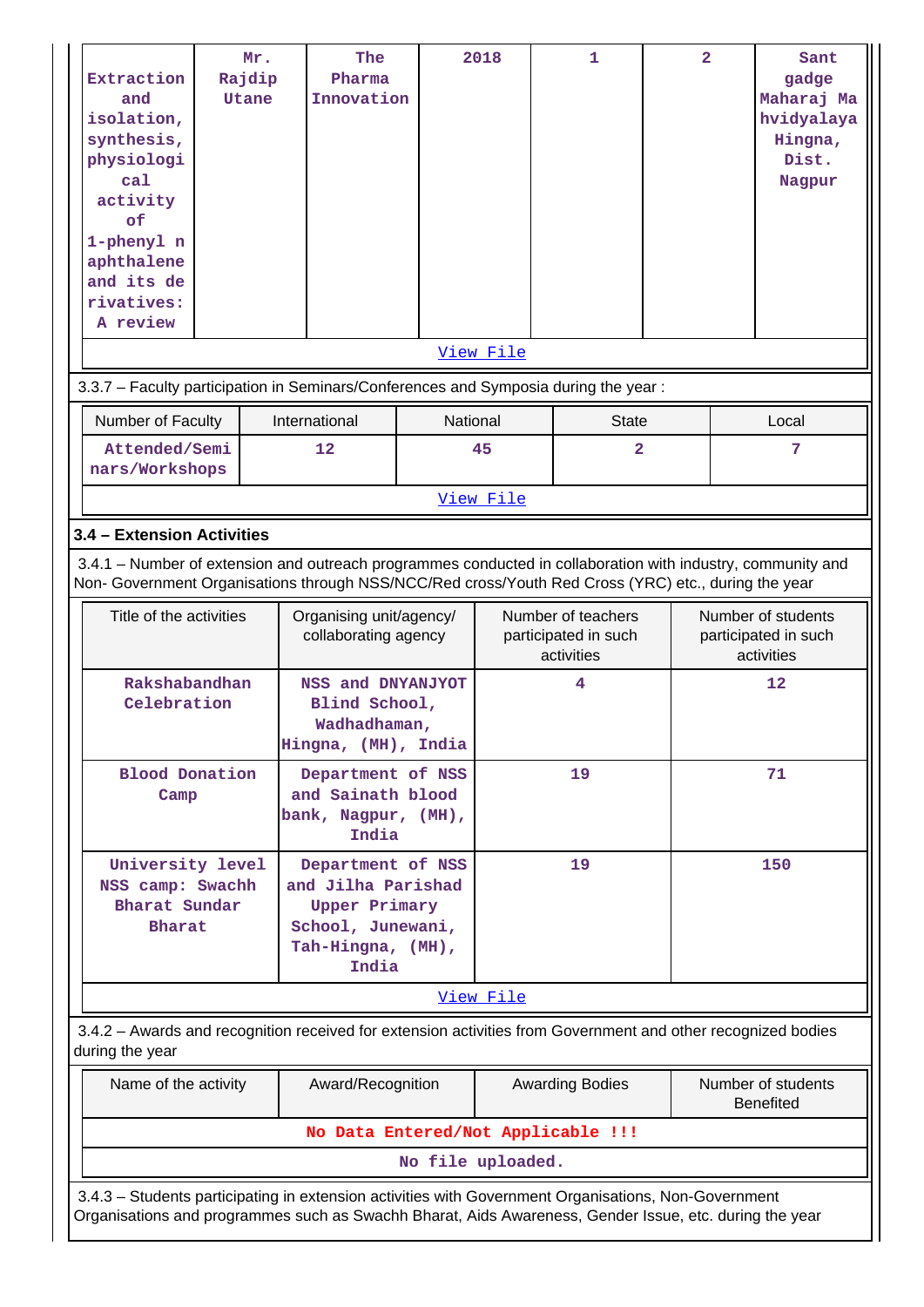| Name of the scheme                                                                                                                                       |                                          | Organising unit/Agen<br>cy/collaborating<br>agency                                |             | Name of the activity                                                                              |                             |                                            | Number of teachers<br>participated in such<br>activites |  | Number of students<br>participated in such<br>activites |
|----------------------------------------------------------------------------------------------------------------------------------------------------------|------------------------------------------|-----------------------------------------------------------------------------------|-------------|---------------------------------------------------------------------------------------------------|-----------------------------|--------------------------------------------|---------------------------------------------------------|--|---------------------------------------------------------|
| State level<br>NSS Camp                                                                                                                                  |                                          | Lemdeo Patil<br>Mahavidyalaya<br>Mandal                                           |             |                                                                                                   | Swachh Bharat               |                                            | $\overline{2}$                                          |  | 5                                                       |
| University<br>Level NSS Camp:<br>Swachh Bharat<br>Sundar Bharat                                                                                          |                                          | Department of<br><b>NSS</b>                                                       |             | Swachh Gaon<br>Abhiyan                                                                            |                             | $7\phantom{.}$                             |                                                         |  | 150                                                     |
| Plantation<br>Drive                                                                                                                                      |                                          | Sant Gadge<br>Maharaj<br>Mahavidyalaya<br>Hingna Dist.<br>nagpur                  |             | Tree<br>Plantation                                                                                |                             | 19                                         |                                                         |  | 84                                                      |
| <b>Blood</b><br>donation Camp                                                                                                                            |                                          | Department of<br>NSS in<br>collaboration<br>with Sainath<br>Blood Bank,<br>Nagpur |             | Donate Blood<br>and Save Life                                                                     |                             | 5                                          |                                                         |  | 73                                                      |
| National<br>Integration<br>Rally                                                                                                                         |                                          | Department of<br>Political<br>Science and NSS                                     |             |                                                                                                   | National<br>Integrity       |                                            | 19                                                      |  | 133                                                     |
| <b>Voters</b><br>awareness rally<br>along with<br>street play                                                                                            |                                          | Department of<br>Political<br>Science and NSS                                     |             |                                                                                                   | Social<br>awareness         |                                            | 19                                                      |  | 63                                                      |
|                                                                                                                                                          |                                          |                                                                                   |             |                                                                                                   | View File                   |                                            |                                                         |  |                                                         |
| 3.5 - Collaborations                                                                                                                                     |                                          |                                                                                   |             |                                                                                                   |                             |                                            |                                                         |  |                                                         |
| 3.5.1 – Number of Collaborative activities for research, faculty exchange, student exchange during the year                                              |                                          |                                                                                   |             |                                                                                                   |                             |                                            |                                                         |  |                                                         |
| Nature of activity                                                                                                                                       |                                          |                                                                                   | Participant |                                                                                                   | Source of financial support |                                            |                                                         |  | Duration                                                |
|                                                                                                                                                          |                                          |                                                                                   |             | No Data Entered/Not Applicable !!!                                                                |                             |                                            |                                                         |  |                                                         |
|                                                                                                                                                          |                                          |                                                                                   |             |                                                                                                   | No file uploaded.           |                                            |                                                         |  |                                                         |
| 3.5.2 - Linkages with institutions/industries for internship, on-the- job training, project work, sharing of research<br>facilities etc. during the year |                                          |                                                                                   |             |                                                                                                   |                             |                                            |                                                         |  |                                                         |
| Nature of linkage                                                                                                                                        | Title of the<br>linkage                  |                                                                                   |             | Name of the<br>partnering<br>institution/<br>industry<br>/research lab<br>with contact<br>details |                             | <b>Duration To</b><br><b>Duration From</b> |                                                         |  | Participant                                             |
|                                                                                                                                                          |                                          |                                                                                   |             | No Data Entered/Not Applicable !!!                                                                |                             |                                            |                                                         |  |                                                         |
|                                                                                                                                                          |                                          |                                                                                   |             |                                                                                                   | No file uploaded.           |                                            |                                                         |  |                                                         |
| 3.5.3 - MoUs signed with institutions of national, international importance, other universities, industries, corporate<br>houses etc. during the year    |                                          |                                                                                   |             |                                                                                                   |                             |                                            |                                                         |  |                                                         |
| Organisation                                                                                                                                             | Purpose/Activities<br>Date of MoU signed |                                                                                   |             |                                                                                                   |                             | Number of<br>students/teachers             |                                                         |  |                                                         |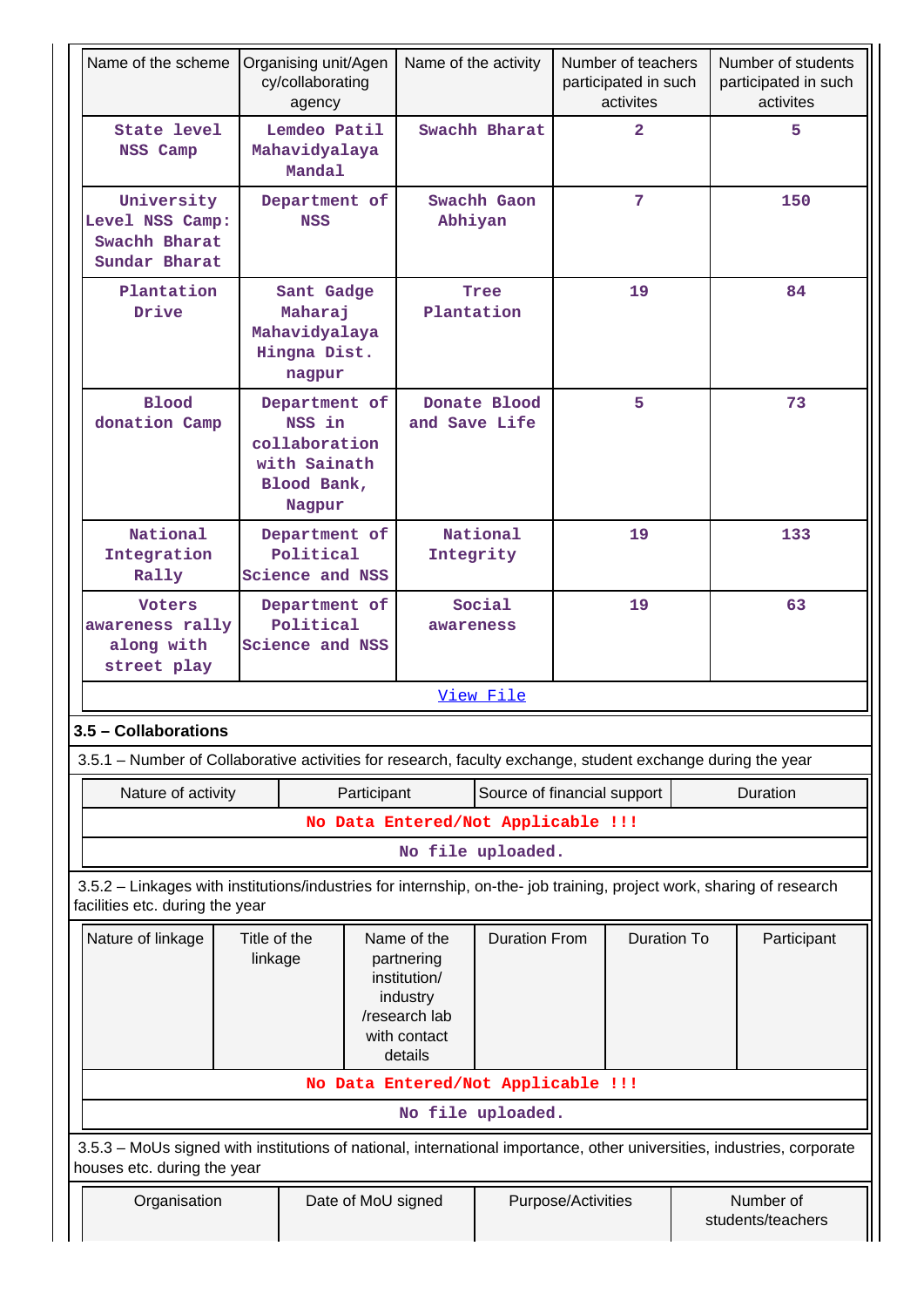|                                       |                   |                                                                                                                                                                                                                |  |                                                |                                          |                                | participated under MoUs         |
|---------------------------------------|-------------------|----------------------------------------------------------------------------------------------------------------------------------------------------------------------------------------------------------------|--|------------------------------------------------|------------------------------------------|--------------------------------|---------------------------------|
|                                       |                   | No Data Entered/Not Applicable !!!                                                                                                                                                                             |  |                                                |                                          |                                |                                 |
|                                       |                   |                                                                                                                                                                                                                |  | No file uploaded.                              |                                          |                                |                                 |
|                                       |                   | <b>CRITERION IV - INFRASTRUCTURE AND LEARNING RESOURCES</b>                                                                                                                                                    |  |                                                |                                          |                                |                                 |
| 4.1 - Physical Facilities             |                   |                                                                                                                                                                                                                |  |                                                |                                          |                                |                                 |
|                                       |                   | 4.1.1 - Budget allocation, excluding salary for infrastructure augmentation during the year                                                                                                                    |  |                                                |                                          |                                |                                 |
|                                       |                   | Budget allocated for infrastructure augmentation                                                                                                                                                               |  | Budget utilized for infrastructure development |                                          |                                |                                 |
| 32545000                              |                   |                                                                                                                                                                                                                |  |                                                |                                          | 3611541                        |                                 |
|                                       |                   | 4.1.2 - Details of augmentation in infrastructure facilities during the year                                                                                                                                   |  |                                                |                                          |                                |                                 |
|                                       | <b>Facilities</b> |                                                                                                                                                                                                                |  |                                                |                                          | <b>Existing or Newly Added</b> |                                 |
|                                       |                   | Seminar halls with ICT facilities                                                                                                                                                                              |  |                                                |                                          | Existing                       |                                 |
|                                       |                   | Classrooms with LCD facilities                                                                                                                                                                                 |  |                                                |                                          | Existing                       |                                 |
|                                       |                   | Seminar Halls                                                                                                                                                                                                  |  |                                                |                                          | Existing                       |                                 |
|                                       |                   | Laboratories                                                                                                                                                                                                   |  |                                                |                                          | Existing                       |                                 |
|                                       |                   | Class rooms                                                                                                                                                                                                    |  |                                                |                                          | Existing                       |                                 |
|                                       |                   | Campus Area                                                                                                                                                                                                    |  |                                                |                                          | Existing                       |                                 |
| View File                             |                   |                                                                                                                                                                                                                |  |                                                |                                          |                                |                                 |
| 4.2 - Library as a Learning Resource  |                   |                                                                                                                                                                                                                |  |                                                |                                          |                                |                                 |
|                                       |                   | 4.2.1 - Library is automated {Integrated Library Management System (ILMS)}                                                                                                                                     |  |                                                |                                          |                                |                                 |
| Name of the ILMS<br>software          |                   | Nature of automation (fully<br>or patially)                                                                                                                                                                    |  |                                                | Version                                  |                                | Year of automation              |
| Libman                                |                   | Partially                                                                                                                                                                                                      |  |                                                | 1.00                                     |                                | 2016                            |
| 4.2.2 - Library Services              |                   |                                                                                                                                                                                                                |  |                                                |                                          |                                |                                 |
| Library<br>Service Type               |                   | Existing                                                                                                                                                                                                       |  |                                                | Newly Added                              | Total                          |                                 |
| Text<br><b>Books</b>                  | 5089              | 650088                                                                                                                                                                                                         |  | 407                                            | 109580                                   | 5496                           | 759668                          |
| Reference<br><b>Books</b>             | 794               | 429478                                                                                                                                                                                                         |  | $\overline{\mathbf{3}}$                        | 1595                                     | 797                            | 431073                          |
| Journals                              | 14                | 34877                                                                                                                                                                                                          |  | 13                                             | 6388                                     | 27                             | 41265                           |
| Others (s)<br>pecify)                 | 2255              | 246630                                                                                                                                                                                                         |  | 96                                             | 28785                                    | 2351                           | 275415                          |
|                                       |                   |                                                                                                                                                                                                                |  | View File                                      |                                          |                                |                                 |
| (Learning Management System (LMS) etc |                   | 4.2.3 - E-content developed by teachers such as: e-PG- Pathshala, CEC (under e-PG- Pathshala CEC (Under<br>Graduate) SWAYAM other MOOCs platform NPTEL/NMEICT/any other Government initiatives & institutional |  |                                                |                                          |                                |                                 |
| Name of the Teacher                   |                   | Name of the Module                                                                                                                                                                                             |  |                                                | Platform on which module<br>is developed |                                | Date of launching e-<br>content |
| Dr. Ritesh Kohale                     |                   | Parikaha Pe<br>Charcha                                                                                                                                                                                         |  |                                                | Google site                              | 29/01/2019                     |                                 |

View File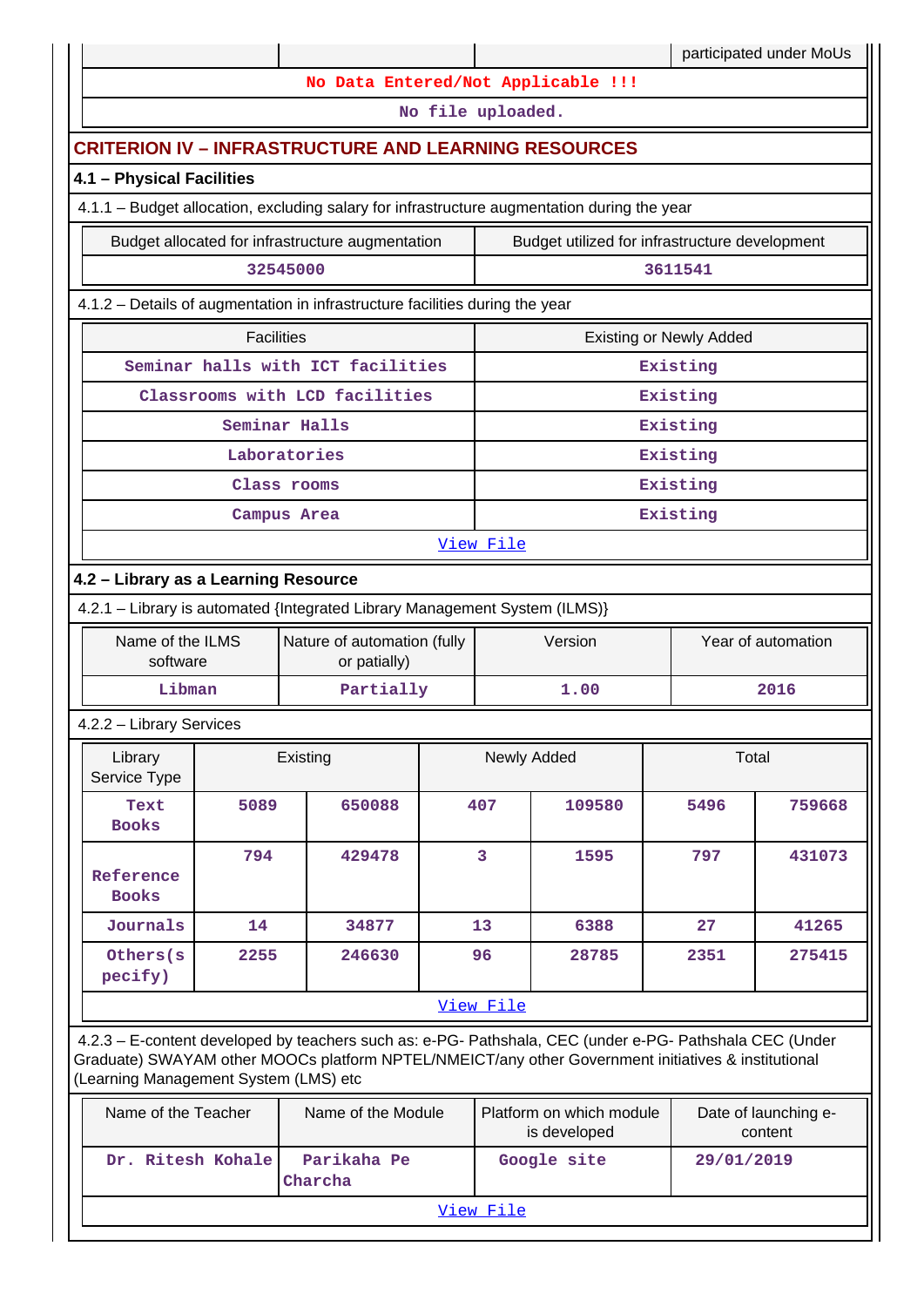|                                                                                     | 4.3 - IT Infrastructure                    |                 |             |                                                                           |                                                |                                         |                                         |                                                   |               |
|-------------------------------------------------------------------------------------|--------------------------------------------|-----------------|-------------|---------------------------------------------------------------------------|------------------------------------------------|-----------------------------------------|-----------------------------------------|---------------------------------------------------|---------------|
| 4.3.1 - Technology Upgradation (overall)                                            |                                            |                 |             |                                                                           |                                                |                                         |                                         |                                                   |               |
| Type                                                                                | <b>Total Co</b><br>mputers                 | Computer<br>Lab | Internet    | <b>Browsing</b><br>centers                                                | Computer<br>Centers                            | Office                                  | Departme<br>nts                         | Available<br><b>Bandwidt</b><br>h (MBPS/<br>GBPS) | <b>Others</b> |
| Existin<br>g                                                                        | 44                                         | 16              | 44          | 3                                                                         | 9                                              | 7                                       | 6                                       | 60                                                | 7             |
| Added                                                                               | $\mathbf 0$                                | $\mathbf{O}$    | $\mathbf 0$ | $\mathbf 0$                                                               | 0                                              | $\mathbf 0$                             | $\mathbf{O}$                            | $\mathbf 0$                                       | $\mathbf{O}$  |
| Total                                                                               | 44                                         | 16              | 44          | 3                                                                         | 9                                              | 7                                       | 6                                       | 60                                                | 7             |
| 4.3.2 - Bandwidth available of internet connection in the Institution (Leased line) |                                            |                 |             |                                                                           |                                                |                                         |                                         |                                                   |               |
|                                                                                     |                                            |                 |             |                                                                           | 60 MBPS/ GBPS                                  |                                         |                                         |                                                   |               |
| 4.3.3 - Facility for e-content                                                      |                                            |                 |             |                                                                           |                                                |                                         |                                         |                                                   |               |
|                                                                                     | Name of the e-content development facility |                 |             | Provide the link of the videos and media centre and<br>recording facility |                                                |                                         |                                         |                                                   |               |
|                                                                                     | Language Lab                               |                 |             |                                                                           | http://www.sqmmhingna.org/language-<br>lab.php |                                         |                                         |                                                   |               |
|                                                                                     | Smart Class Room                           |                 |             |                                                                           |                                                | p#                                      | http://www.sqmmhingna.org/facilities.ph |                                                   |               |
| Computer Lab                                                                        |                                            |                 |             |                                                                           | hp                                             | http://www.sgmmhingna.org/ComputerLab.p |                                         |                                                   |               |
|                                                                                     | Learning Resource centre (LRC)             |                 |             |                                                                           | http://www.sqmmhingna.org/library.php          |                                         |                                         |                                                   |               |
| Network Resource Centre (NRC)                                                       |                                            |                 |             | http://www.sgmmhingna.org/library.php                                     |                                                |                                         |                                         |                                                   |               |
|                                                                                     | 4.4 - Maintenance of Campus Infrastructure |                 |             |                                                                           |                                                |                                         |                                         |                                                   |               |

 4.4.1 – Expenditure incurred on maintenance of physical facilities and academic support facilities, excluding salary component, during the year

| Assigned Budget on<br>academic facilities | Expenditure incurred on<br>maintenance of academic<br>facilities | Assigned budget on<br>physical facilities | Expenditure incurredon<br>maintenance of physical<br>facilites |  |
|-------------------------------------------|------------------------------------------------------------------|-------------------------------------------|----------------------------------------------------------------|--|
| 3800000                                   | 3444968                                                          | 200000                                    | 166573                                                         |  |

 4.4.2 – Procedures and policies for maintaining and utilizing physical, academic and support facilities - laboratory, library, sports complex, computers, classrooms etc. (maximum 500 words) (information to be available in institutional Website, provide link)

 **The Procedure and policy for maintaining and utilizing physical, academic and the support facility, the college insures optimal allocation and utilization of the available financial recourses for maintains and upkeep of different facilities by holding regular meetings of various committee such as library advisory committee, sports and games advisory committee, Academic maintenance committee, college development committee, etc. constituted for this purpose. Laboratories: Record of maintenance of instrument and equipment is maintain by lab attendant and supervised by Head of the concerned department. The**

**Calibration, repairing and maintains of sophisticated lab equipments are done by the technician of related owner enterprises. The instruments and equipments used for experiment are annually clean and maintained by concern department and record of maintenance is maintained by lab technician and supervised by head of**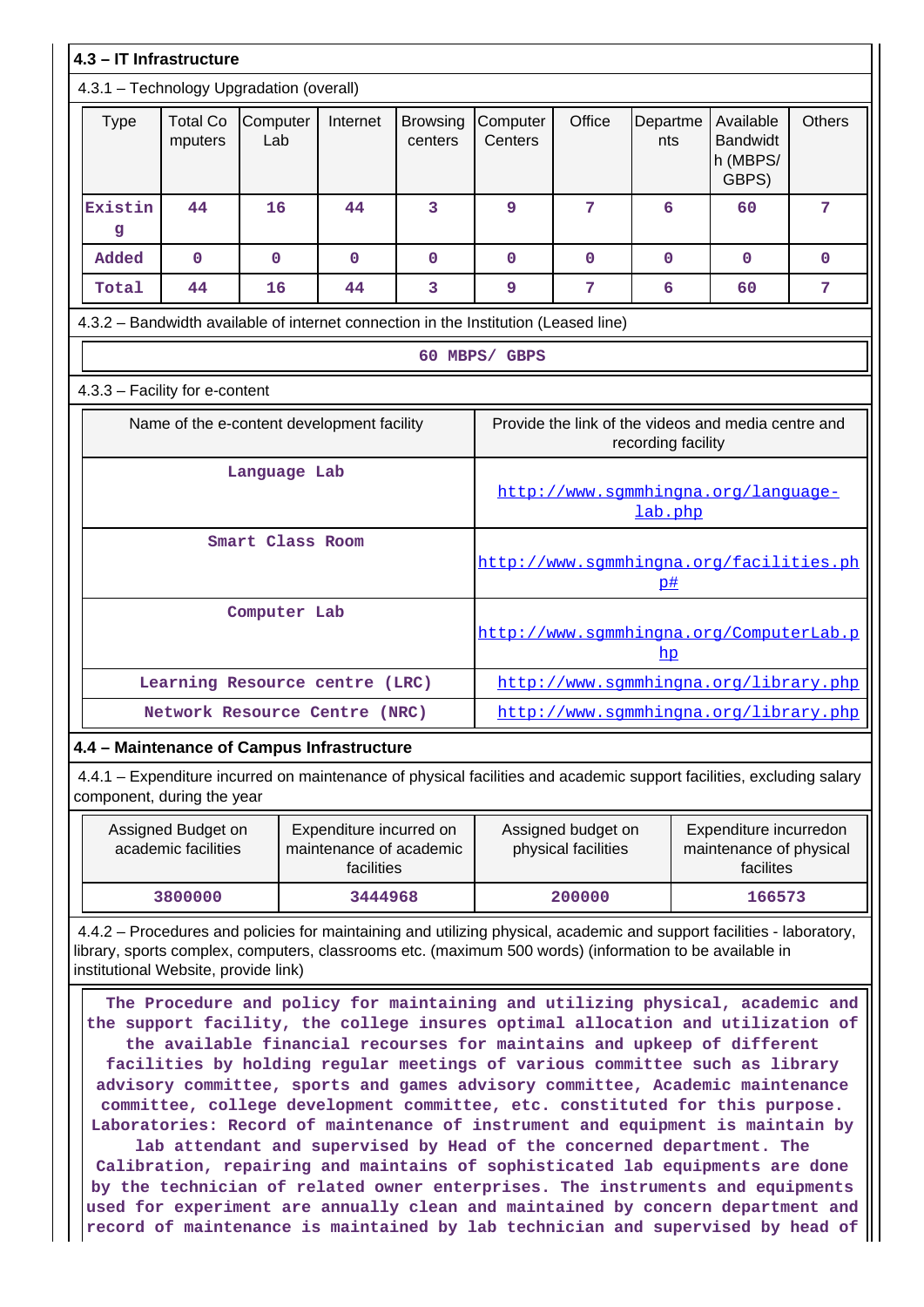**concern department. Manually stock book entries are updated annually. There is systematic disposal of waste of all types such as biodegradable chemicals, hazardous chemical and e-waste materials. Library requirements and list of books is taken from the concern department. The finalized list is dually approved by the principal. The library advisory committee meets periodically to review the needs of the library. The library has special facility of NRC. To ensure return of books, 'no dues' from the library is mandatory of students before appearing in university examination. The proper account of visitors (Student and staff) on daily basis is maintained. Other issues such as weeding out of old titles, schedule of issues, return of books, University paper set, magazine, newspaper, etc. are chalked out/ resolved by the library advisory committee. Computer maintenance through Academic Maintenance Committee (AMC) is done regularly by the college staff and non reparable systems are disposed off. Software and hardware are periodically reviewed and upgraded as per requirement. The ICT classrooms and language lab are maintained with AMC by hiring the service provider. The college website is maintained and updated regularly by AMC with Procreation web designer and animations software, Nagpur. The college has beautification and maintenance committee for maintenance and upkeep of the infrastructure. At the departmental level, HOD submit their requirements to the principal regarding classroom furniture and other. The college development fund is utilized for maintenance and minor repair of furniture and other electrical equipment. Students are sensitized regarding cleanliness and motivated for energy conservation by careful use of electricity in classrooms. The maintenance and cleaning of classroom and the laboratories are done with the efforts of the cleaning services employed on contract. There are technician, masons, plumber, carpenter deputed by management who ensure the maintenance of classrooms and related infra-structure. Sport facilities: the college has its sports ground i.e. is maintain and upgraded regularly with the help of ground staff and other contracting agency. Indoor game facilities such as Table-tennis table, Chess board, Carom board are maintained by ground staff.**

http://www.sgmmhingna.org/pdf/Infrastructure-Procedures%20and%20policies%20for%20maintaining.pdf

## **CRITERION V – STUDENT SUPPORT AND PROGRESSION**

#### **5.1 – Student Support**

5.1.1 – Scholarships and Financial Support

|                                         | Name/Title of the scheme                                                                                                                                                      | Number of students | <b>Amount in Rupees</b> |
|-----------------------------------------|-------------------------------------------------------------------------------------------------------------------------------------------------------------------------------|--------------------|-------------------------|
| Financial Support<br>from institution   | Late Manjusha<br>Hadap Memorial<br>award, Late<br>Prabhakar Anwane<br>Memorial Award,<br>Late Gunbai Gedam<br>Memorial Award,<br>Late Rajaramaji<br>Atakari Memorial<br>Award | 6                  | 6000                    |
| Financial Support<br>from Other Sources |                                                                                                                                                                               |                    |                         |
| a) National                             | • Rajarshi Shahu<br>Maharaj Scholarship<br>$(14)$ • Govt. of<br>India Post Matric<br>Scholarship to OBC<br>$(158)$ , . Govt. of<br>India Post Matric                          | 333                | 1618812                 |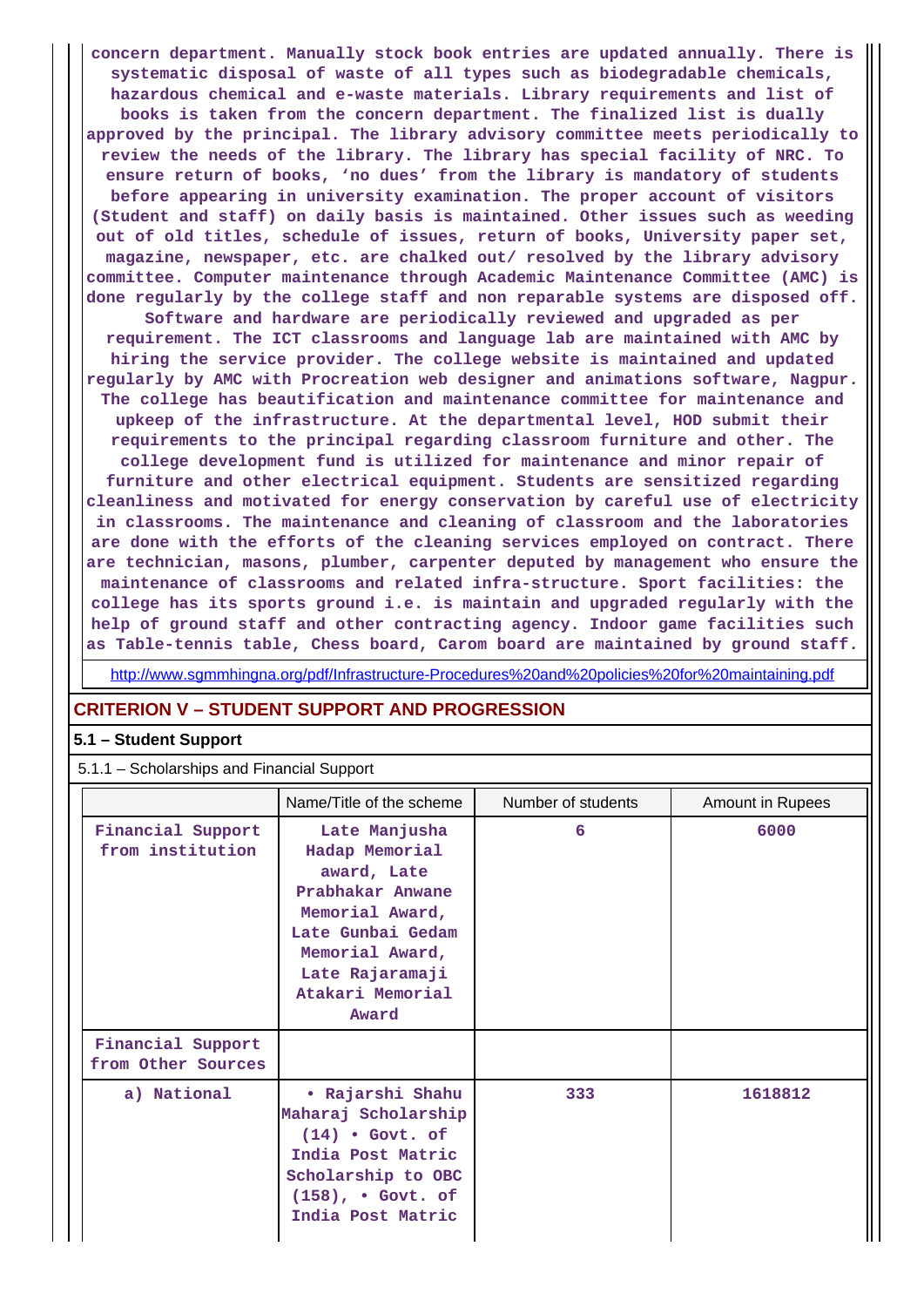| Scholarship to SC<br>$(69)$ , . Govt. of<br>India Post Matric<br>Scholarship to SBC<br>$(17)$ , . Govt. of<br>India Post Matric<br>Scholarshi<br>b) International<br><b>Nill</b>                                |                                                             |                                                                                                                |                                                                             |                                                              |                                     |
|-----------------------------------------------------------------------------------------------------------------------------------------------------------------------------------------------------------------|-------------------------------------------------------------|----------------------------------------------------------------------------------------------------------------|-----------------------------------------------------------------------------|--------------------------------------------------------------|-------------------------------------|
|                                                                                                                                                                                                                 |                                                             |                                                                                                                | Nill                                                                        |                                                              | <b>Nill</b>                         |
|                                                                                                                                                                                                                 |                                                             |                                                                                                                | View File                                                                   |                                                              |                                     |
| 5.1.2 - Number of capability enhancement and development schemes such as Soft skill development, Remedial<br>coaching, Language lab, Bridge courses, Yoga, Meditation, Personal Counselling and Mentoring etc., |                                                             |                                                                                                                |                                                                             |                                                              |                                     |
| Name of the capability<br>enhancement scheme                                                                                                                                                                    |                                                             | Date of implemetation                                                                                          | Number of students<br>enrolled                                              |                                                              | Agencies involved                   |
| International<br>Yoga Day                                                                                                                                                                                       |                                                             | 21/06/2018                                                                                                     | 34                                                                          |                                                              | Department of<br>Physical Education |
| Language lab                                                                                                                                                                                                    |                                                             | 12/02/2019                                                                                                     | 21                                                                          |                                                              | Department of<br>English            |
|                                                                                                                                                                                                                 |                                                             |                                                                                                                | No file uploaded.                                                           |                                                              |                                     |
| institution during the year                                                                                                                                                                                     |                                                             | 5.1.3 – Students benefited by guidance for competitive examinations and career counselling offered by the      |                                                                             |                                                              |                                     |
| Year                                                                                                                                                                                                            | Name of the<br>scheme                                       | Number of<br>benefited<br>students for<br>competitive<br>examination                                           | Number of<br>benefited<br>students by<br>career<br>counseling<br>activities | Number of<br>students who<br>have passedin<br>the comp. exam | Number of<br>studentsp placed       |
|                                                                                                                                                                                                                 |                                                             | No Data Entered/Not Applicable !!!                                                                             |                                                                             |                                                              |                                     |
|                                                                                                                                                                                                                 |                                                             |                                                                                                                | No file uploaded.                                                           |                                                              |                                     |
| harassment and ragging cases during the year                                                                                                                                                                    |                                                             | 5.1.4 – Institutional mechanism for transparency, timely redressal of student grievances, Prevention of sexual |                                                                             |                                                              |                                     |
| Total grievances received                                                                                                                                                                                       |                                                             | Number of grievances redressed                                                                                 |                                                                             | Avg. number of days for grievance<br>redressal               |                                     |
|                                                                                                                                                                                                                 | <b>Nill</b>                                                 |                                                                                                                | <b>Nill</b>                                                                 | Nill                                                         |                                     |
| 5.2 - Student Progression                                                                                                                                                                                       |                                                             |                                                                                                                |                                                                             |                                                              |                                     |
| 5.2.1 - Details of campus placement during the year                                                                                                                                                             |                                                             |                                                                                                                |                                                                             |                                                              |                                     |
|                                                                                                                                                                                                                 | On campus                                                   |                                                                                                                |                                                                             | Off campus                                                   |                                     |
| Nameof<br>organizations<br>visited                                                                                                                                                                              | Number of<br>students<br>participated                       | Number of<br>stduents placed                                                                                   | Nameof<br>organizations<br>visited                                          | Number of<br>students<br>participated                        | Number of<br>stduents placed        |
|                                                                                                                                                                                                                 |                                                             | No Data Entered/Not Applicable !!!                                                                             |                                                                             |                                                              |                                     |
| No file uploaded.                                                                                                                                                                                               |                                                             |                                                                                                                |                                                                             |                                                              |                                     |
|                                                                                                                                                                                                                 |                                                             | 5.2.2 - Student progression to higher education in percentage during the year                                  |                                                                             |                                                              |                                     |
| Year                                                                                                                                                                                                            | Number of<br>students<br>enrolling into<br>higher education | Programme<br>graduated from                                                                                    | Depratment<br>graduated from                                                | Name of<br>institution joined                                | Name of<br>programme<br>admitted to |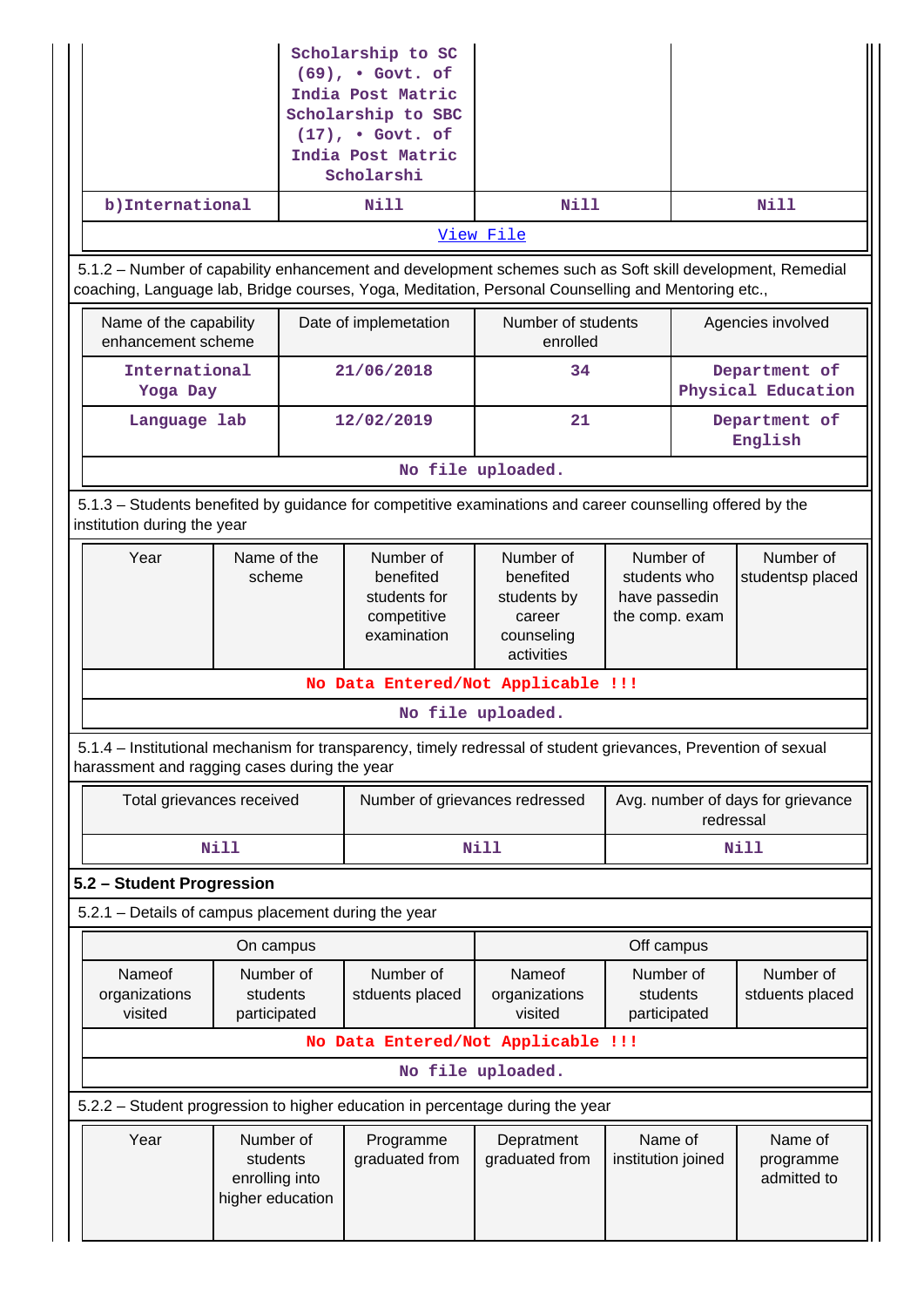| 2019<br>$\overline{\mathbf{4}}$<br>J.N.<br>B.Com.<br>Commerce<br>College,<br>Wadi,<br>Nagpur, (MH)                                          | M.Com.                                                                             |  |  |  |  |  |
|---------------------------------------------------------------------------------------------------------------------------------------------|------------------------------------------------------------------------------------|--|--|--|--|--|
| 2019<br>Physics<br>1<br>B.Sc<br>Shivaji<br>Science,<br>College,<br>Nagpur, MH,<br>India                                                     | M.Sc. in<br>Physics                                                                |  |  |  |  |  |
| 2019<br>$\mathbf{1}$<br>Chemistry<br>Nabira Mah<br>B.Sc<br>avidyalaya,<br>Katol, MH,<br>India                                               | M.Sc in<br>Chemistry                                                               |  |  |  |  |  |
| 2019<br>$\mathbf{1}$<br>B.Sc.<br>N.S.<br>Mathematics<br>Shinde<br>College,<br>Bhadravati,<br>MH, India                                      | M.Sc. in<br>Mathematics                                                            |  |  |  |  |  |
| $\mathbf{1}$<br>B.A.<br>English<br>2019<br>Vasantrao<br>Naik<br>Government<br>Institute of<br>Arts and<br>Social<br>Sciences,<br>Nagpur     | M.A. in<br>English                                                                 |  |  |  |  |  |
| 2019<br>B.A.<br>Marathi<br>Vasantrao<br>6<br>Naik<br>Government<br>Institute of<br>Arts and<br>Social<br>Sciences,<br>Nagpur                | M.A. in<br>Marathi<br>Literature                                                   |  |  |  |  |  |
| $\overline{2}$<br>Economics<br>2019<br>B.A.<br>Vasantrao<br>Naik<br>Government<br>Institute of<br>Arts and<br>Social<br>Sciences,<br>Nagpur | M.A. in<br>Economics                                                               |  |  |  |  |  |
| View File                                                                                                                                   |                                                                                    |  |  |  |  |  |
| 5.2.3 - Students qualifying in state/ national/ international level examinations during the year                                            | (eg:NET/SET/SLET/GATE/GMAT/CAT/GRE/TOFEL/Civil Services/State Government Services) |  |  |  |  |  |
| Items                                                                                                                                       | Number of students selected/ qualifying                                            |  |  |  |  |  |
| 3<br>Any Other                                                                                                                              |                                                                                    |  |  |  |  |  |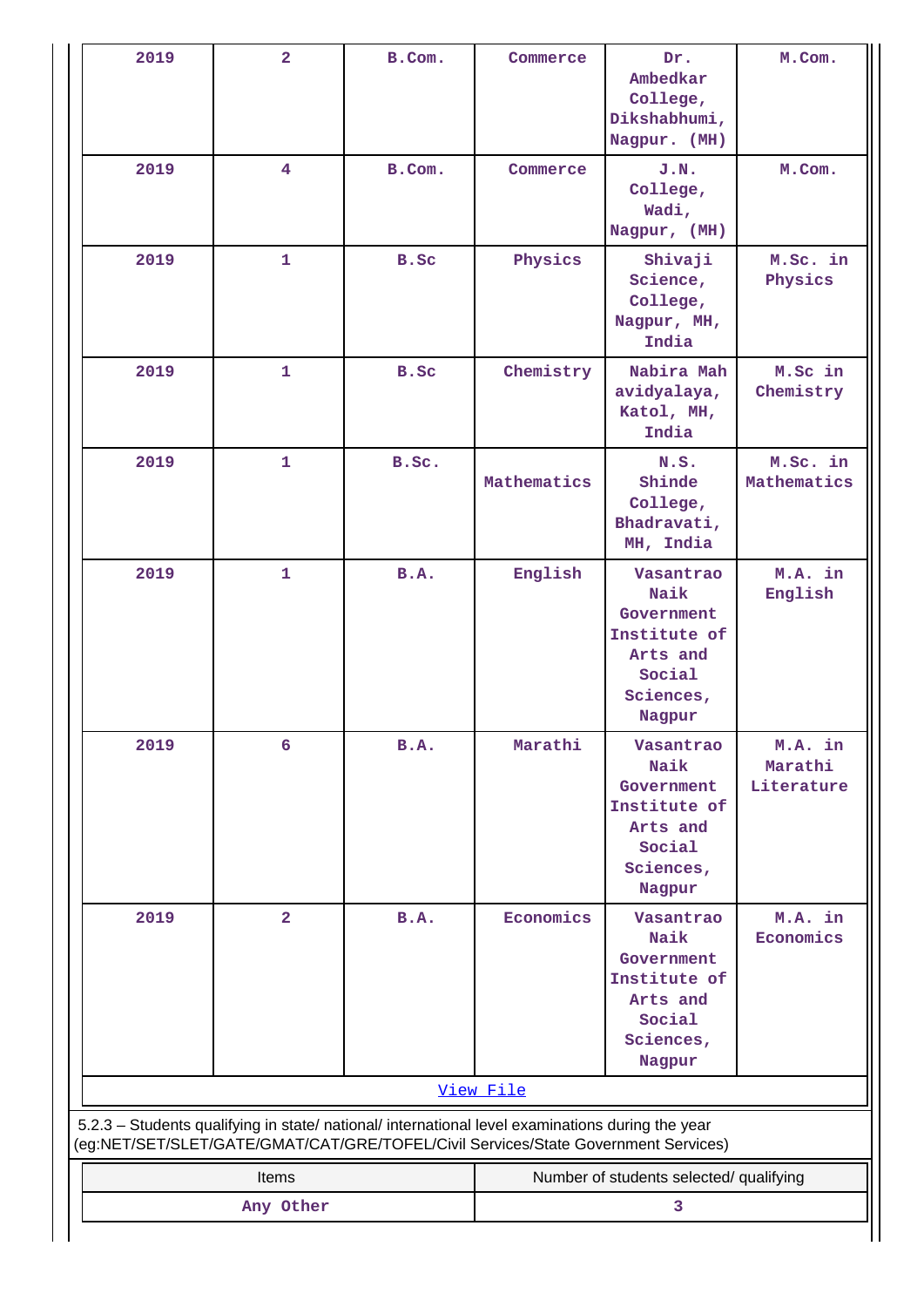|                                          | View File                                                                                                |                        |  |  |  |
|------------------------------------------|----------------------------------------------------------------------------------------------------------|------------------------|--|--|--|
|                                          | 5.2.4 – Sports and cultural activities / competitions organised at the institution level during the year |                        |  |  |  |
| Activity                                 | Level                                                                                                    | Number of Participants |  |  |  |
| Guest lecture on<br>national Integration | Intercollegiate                                                                                          | 76                     |  |  |  |
| Agricultural Day                         | Intercollegiate                                                                                          | 145                    |  |  |  |
| Running (boys)                           | Intercollegiate                                                                                          | $12 \overline{ }$      |  |  |  |
| Kabaddi (Girls)                          | Intercollegiate                                                                                          | 117                    |  |  |  |
| Musical chair                            | Intercollegiate                                                                                          | 27                     |  |  |  |
| In the tank off the<br>tank              | Intercollegiate                                                                                          | 22                     |  |  |  |
| Tug of War (boys)                        | Intercollegiate                                                                                          | 98                     |  |  |  |
| Running (Girls)                          | Intercollegiate                                                                                          | 14                     |  |  |  |
| Kabaddi (boys)                           | Intercollegiate                                                                                          | 113                    |  |  |  |
| Tug of War (Girls)                       | Intercollegiate                                                                                          | 16                     |  |  |  |
|                                          | View File                                                                                                |                        |  |  |  |

# **5.3 – Student Participation and Activities**

 5.3.1 – Number of awards/medals for outstanding performance in sports/cultural activities at national/international level (award for a team event should be counted as one)

| Year | Name of the<br>award/medal                     | National/<br>Internaional | Number of<br>awards for<br>Sports | Number of<br>awards for<br>Cultural | Student ID<br>number | Name of the<br>student                                                 |
|------|------------------------------------------------|---------------------------|-----------------------------------|-------------------------------------|----------------------|------------------------------------------------------------------------|
| 2019 | West<br>Zone Inter<br>University               | National                  | 1                                 | <b>Nill</b>                         | 8153                 | Ms.<br>Varsha<br>Patle                                                 |
| 2018 | A11<br>India<br>Inter<br>University<br>Archery | National                  | $\overline{a}$                    | <b>Nill</b>                         | 7828721              | Ms.<br>Shruti<br>Narad<br>Suraj<br>Singh                               |
| 2018 | A11<br>India<br>Inter<br>University            | National                  | $\mathbf{1}$                      | <b>Nill</b>                         | 7029                 | Mr.<br>Hitesh<br>patle                                                 |
| 2018 | Elocution<br>Competitio<br>n                   | National                  | <b>Nill</b>                       | 3                                   | Nill                 | Ms.<br>Ankita<br>Tiple Mr.<br>Rahul<br>Bagade Ms.<br>Varsha<br>Thavkar |
|      |                                                |                           | View File                         |                                     |                      |                                                                        |

 5.3.2 – Activity of Student Council & representation of students on academic & administrative bodies/committees of the institution (maximum 500 words)

**No Data Entered/Not Applicable !!!**

**5.4 – Alumni Engagement**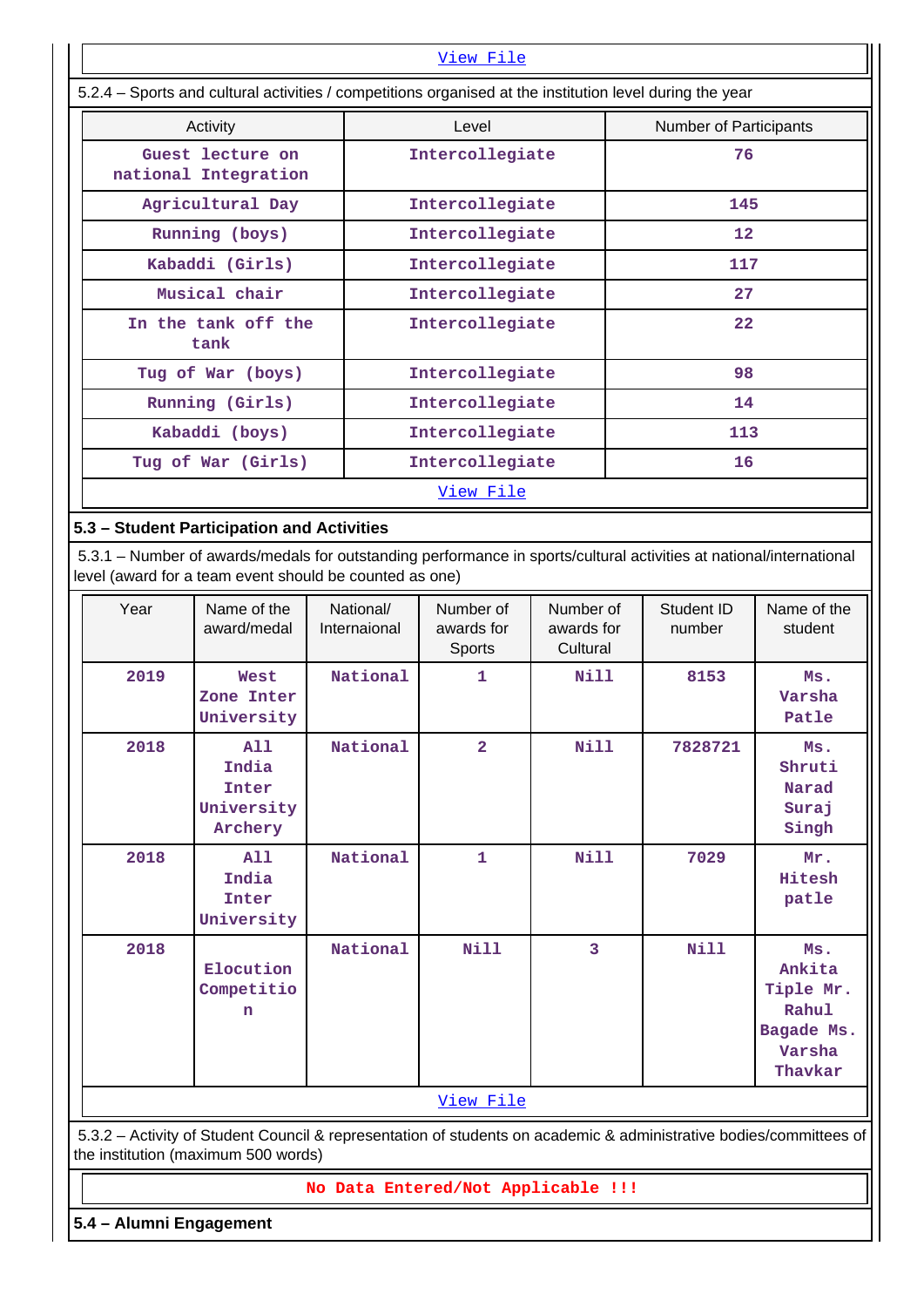5.4.1 – Whether the institution has registered Alumni Association?

 **No**

5.4.2 – No. of enrolled Alumni:

**33** 

5.4.3 – Alumni contribution during the year (in Rupees) :

**No Data Entered/Not Applicable !!!**

5.4.4 – Meetings/activities organized by Alumni Association :

 **Meeting: 1 Activities: college organized general alumni meet on 18th march 2019. Principal of the college addressed to the alumni and felicitated. Feedback on overall development taken, guidance by the alumni. At this occasion alumni donated sound system and photo frame of Sant Gadge Maharaj and Rashtrasant Tukadoji Maharaj.**

### **CRITERION VI – GOVERNANCE, LEADERSHIP AND MANAGEMENT**

**6.1 – Institutional Vision and Leadership**

 6.1.1 – Mention two practices of decentralization and participative management during the last year (maximum 500 words)

 **The decentralization and participative administration principal being the statutory leaders of the all departments, cell and committees appreciates concealed rights with no mediation of any of the executives management representatives. All the major administrative and academic decision taken by college development committee and supervised by principal solely. Our college anticipates keep on providing the academic needs of the understudies' students of Hingna as well as to the rural students of connecting region. For this reason we adopt decentralized pattern with ordinary consolation with respect to the administration as well as Principal. The various cells are supervised by senior faculty members as coordinators who are able to choose their committee members. The IQAC is at the focal point of all academic and extra co-curricular accomplishments of the college and acts as a Liaoning impetus among Principal and from one perspective and furthermore between the administrations alongside the different cells and committees. The retired teachers are often invited to attained college events and activities and are also consulted whenever the need arises. Conversely in the case of severe issues principal counsels the administration whenever required, for inward at appropriate decision**

**unanimously.**

| $6.1.2$ – Does the institution have a Management Information System (MIS)?                                            |                                                                                                                                                                                           |  |  |  |
|-----------------------------------------------------------------------------------------------------------------------|-------------------------------------------------------------------------------------------------------------------------------------------------------------------------------------------|--|--|--|
| Yes                                                                                                                   |                                                                                                                                                                                           |  |  |  |
| 6.2 – Strategy Development and Deployment                                                                             |                                                                                                                                                                                           |  |  |  |
| 6.2.1 – Quality improvement strategies adopted by the institution for each of the following (with in 100 words each): |                                                                                                                                                                                           |  |  |  |
| <b>Strategy Type</b>                                                                                                  | Details                                                                                                                                                                                   |  |  |  |
| Industry Interaction / Collaboration                                                                                  | Hingna Town is limited in the scope<br>of industrialization and hence the<br>opportunities in this sphere are<br>numerically lesser in comparison to<br>other cities. However the college |  |  |  |

**ensures regular input from industry by conducting lectures by experts in the**

6.1.2 – Does the institution have a Management Information System (MIS)?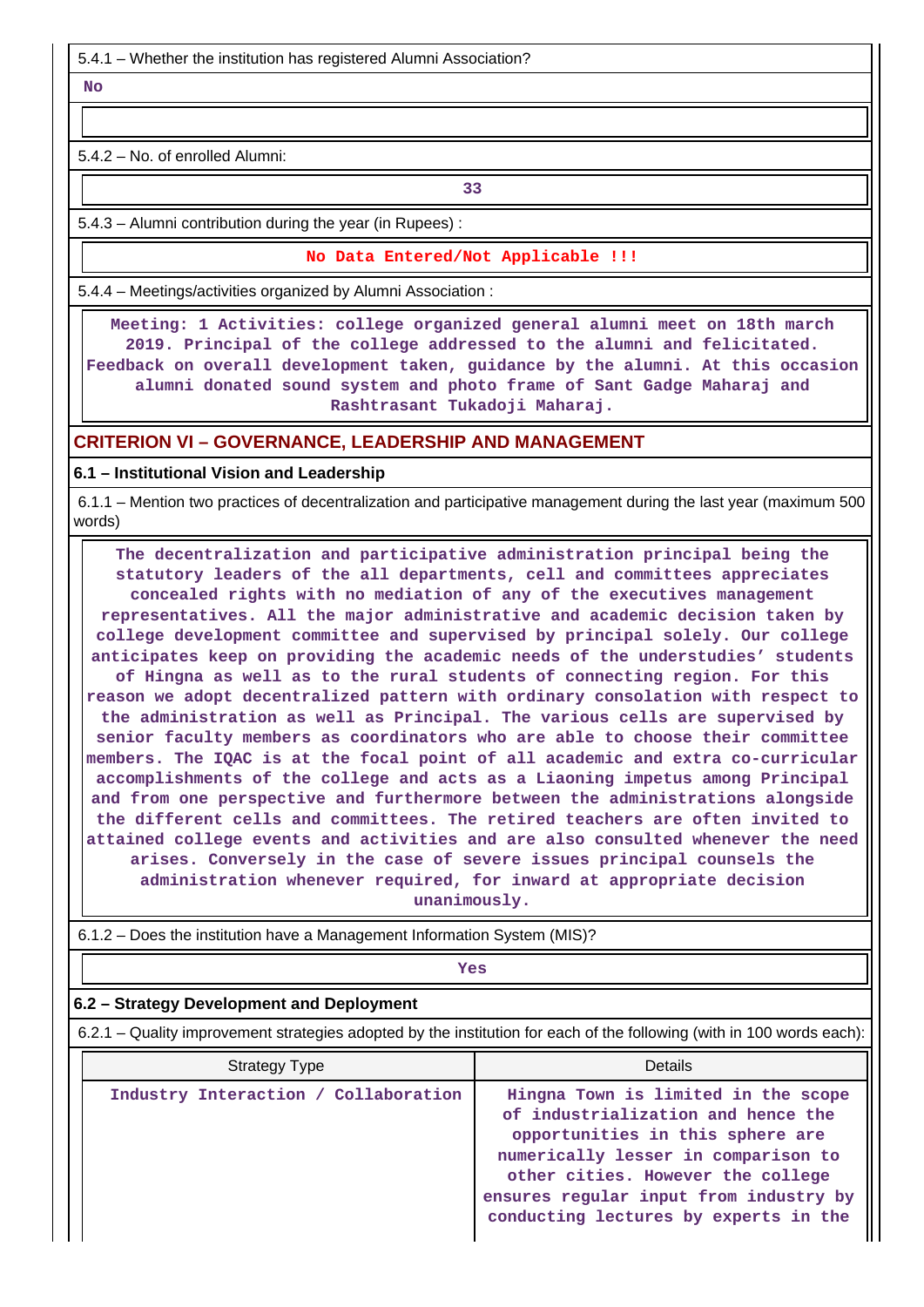|  |                                                               | industries. The career guidance and<br>counselling regularly invites dignified<br>personality from the society to<br>encourage the students.                                                                                                                                                                                                                                                                                                                                                                                                                                                                                                                                                                                                                                                                                             |
|--|---------------------------------------------------------------|------------------------------------------------------------------------------------------------------------------------------------------------------------------------------------------------------------------------------------------------------------------------------------------------------------------------------------------------------------------------------------------------------------------------------------------------------------------------------------------------------------------------------------------------------------------------------------------------------------------------------------------------------------------------------------------------------------------------------------------------------------------------------------------------------------------------------------------|
|  | Library, ICT and Physical<br>Infrastructure / Instrumentation | To keep pace with technology and its<br>advancement the institution has 4 Smart<br>class rooms with Over Head projector<br>(OHP). LCD is also provided with audio<br>visible system in the auditorium for<br>special, power point presentation,<br>seminar workshops and conferences.<br>There is one language laboratory for<br>interactive teaching. The entire<br>college is Wi-Fi enabled and most of<br>the departments are equipped with<br>Internet connected computers. The<br>library is equipped with LIBMAN<br>software and Network Resource Centre<br>(NRC). A library advisory committee<br>headed by the principal and consisting<br>of representative members of all<br>faculties along with the librarian and<br>student representative conducts<br>periodical meeting to improve library<br>facilities and equipment's. |
|  | Examination and Evaluation                                    | Every Department adopts continuous<br>evaluation process in different<br>evaluative methods such as unit test,<br>topic based assignments, quiz, surprize<br>test, open book test, preliminary exams<br>etc. are taken periodically in each<br>semester in each subject to prepare and<br>evaluate the performs of students are<br>monitored by Internal and External<br>examiner committee of the college.                                                                                                                                                                                                                                                                                                                                                                                                                              |
|  | Curriculum Development                                        | Each Department prepares an annual<br>academic calendar and the same included<br>in annual academic calendar of the<br>college by principal in coordination<br>with IQAC. All the teachers prepare an<br>annual teaching plan and submit course<br>completion certificate at the end of<br>session supervised and monitored by<br>curriculum delivery committee.                                                                                                                                                                                                                                                                                                                                                                                                                                                                         |
|  | Teaching and Learning                                         | Learning is made student centric and<br>IT facility are provided to the teacher<br>to make teaching learning more<br>effective. Student centric strategy<br>adopted by teachers to prove and<br>develop skills like interactive<br>learning, collaborative and independent<br>learning. Critical thinking is nurture<br>among the student to transform them<br>into lifelong innovators through brain<br>activities like group discussion,<br>problem solving, case studies, poster                                                                                                                                                                                                                                                                                                                                                      |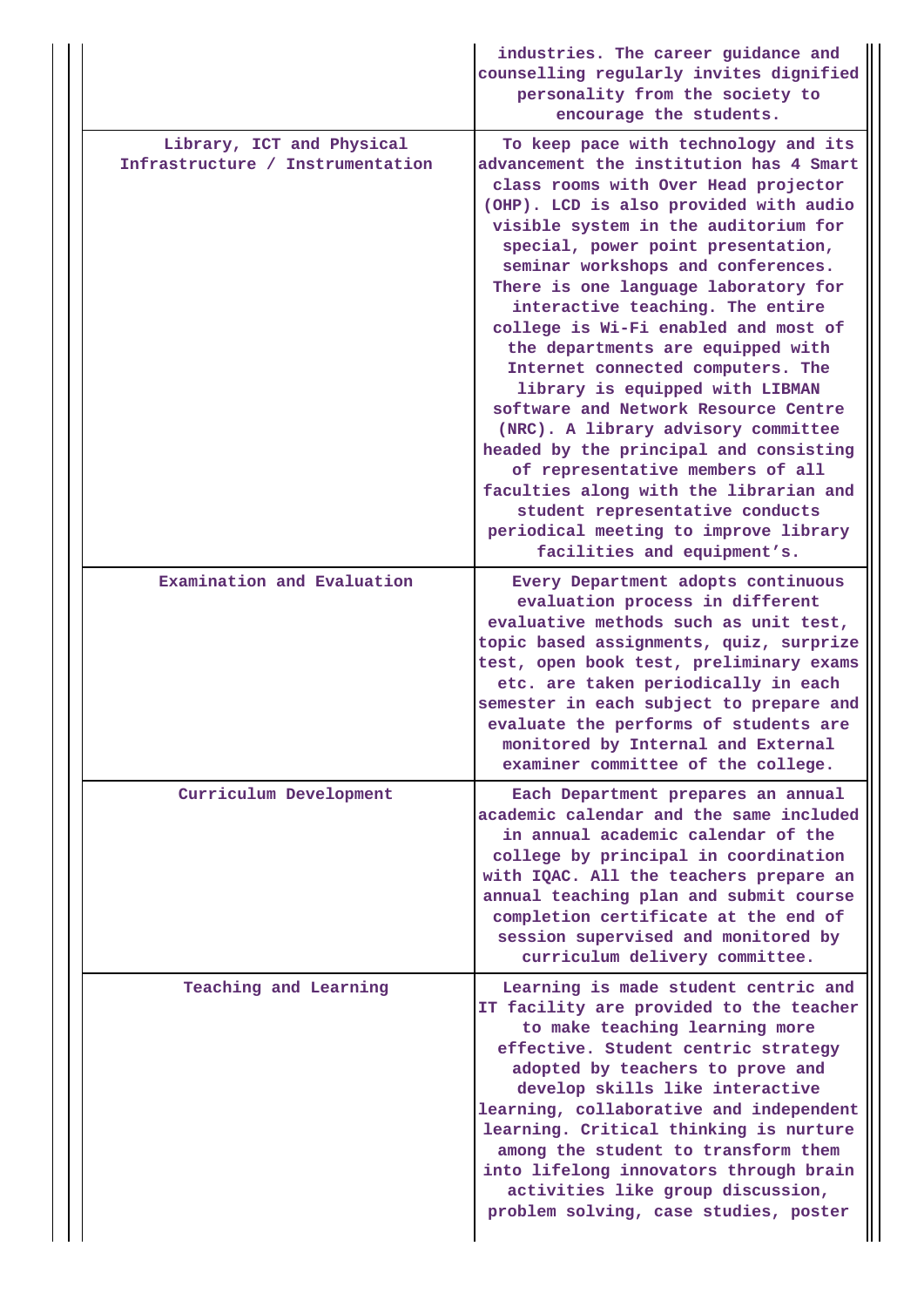|                           | presentation, class syllabi seminar,<br>question-answer sessions, etc. students<br>are motivated to participate and<br>contribute for college magazine and<br>other cultural and sports activities.                                                                                                                                                                                                                                                                                                                                                                                                                                         |
|---------------------------|---------------------------------------------------------------------------------------------------------------------------------------------------------------------------------------------------------------------------------------------------------------------------------------------------------------------------------------------------------------------------------------------------------------------------------------------------------------------------------------------------------------------------------------------------------------------------------------------------------------------------------------------|
| Research and Development  | Scientific temperament of the student<br>encourage through activities such as<br>poster and model presentation during<br>science day celebration. Department of<br>science conducts planetary visit at<br>vedshala, visit to research<br>laboratories and excursion tours, etc.<br>the institution organizes regular guest<br>lecture of experts on scientific topics<br>in order to make the student acquaint<br>with recent researches.                                                                                                                                                                                                   |
| Human Resource Management | The management selects the best of<br>candidate for the teaching and<br>nonteaching post while recruiting them.<br>The norms and guidelines formulated by<br>government rules, UGC regulations and<br>Management standards are followed for<br>the appointment of teaching and<br>nonteaching staff. Senior faculty<br>member are given the charge of<br>responsible and important academic<br>functions such as coordinator ship of<br>the various cells and committees in the<br>college. The institution encourages<br>teachers to attained seminar<br>conferences workshops training program<br>for enhancing their academic expertise. |
| Admission of Students     | The college follows the university<br>scheduled and guidelines for the<br>process of admission basis on merit<br>list. The policy of reservations and<br>merit is followed during the admission<br>process. Students are given fair chance<br>to be admitted in the college and<br>economical weaker students are provided<br>scholarship facility of the government.                                                                                                                                                                                                                                                                       |

# 6.2.2 – Implementation of e-governance in areas of operations:

| E-governace area              | <b>Details</b>                                                                                                                                                                                                                                                                                                                                                                                                                                                                                 |
|-------------------------------|------------------------------------------------------------------------------------------------------------------------------------------------------------------------------------------------------------------------------------------------------------------------------------------------------------------------------------------------------------------------------------------------------------------------------------------------------------------------------------------------|
| Student Admission and Support | College admission information<br>prospectus provides details of various<br>courses conducted in the college, Total<br>Approved seats, faculty wise Academic<br>information including physical and<br>cultural activities. College Prospectus<br>provides details of students enrolled<br>and students availing scholarship of<br>the college. Administration software<br>helps to manage and prepare registers<br>of entries, students seek help about<br>the admission process from the given |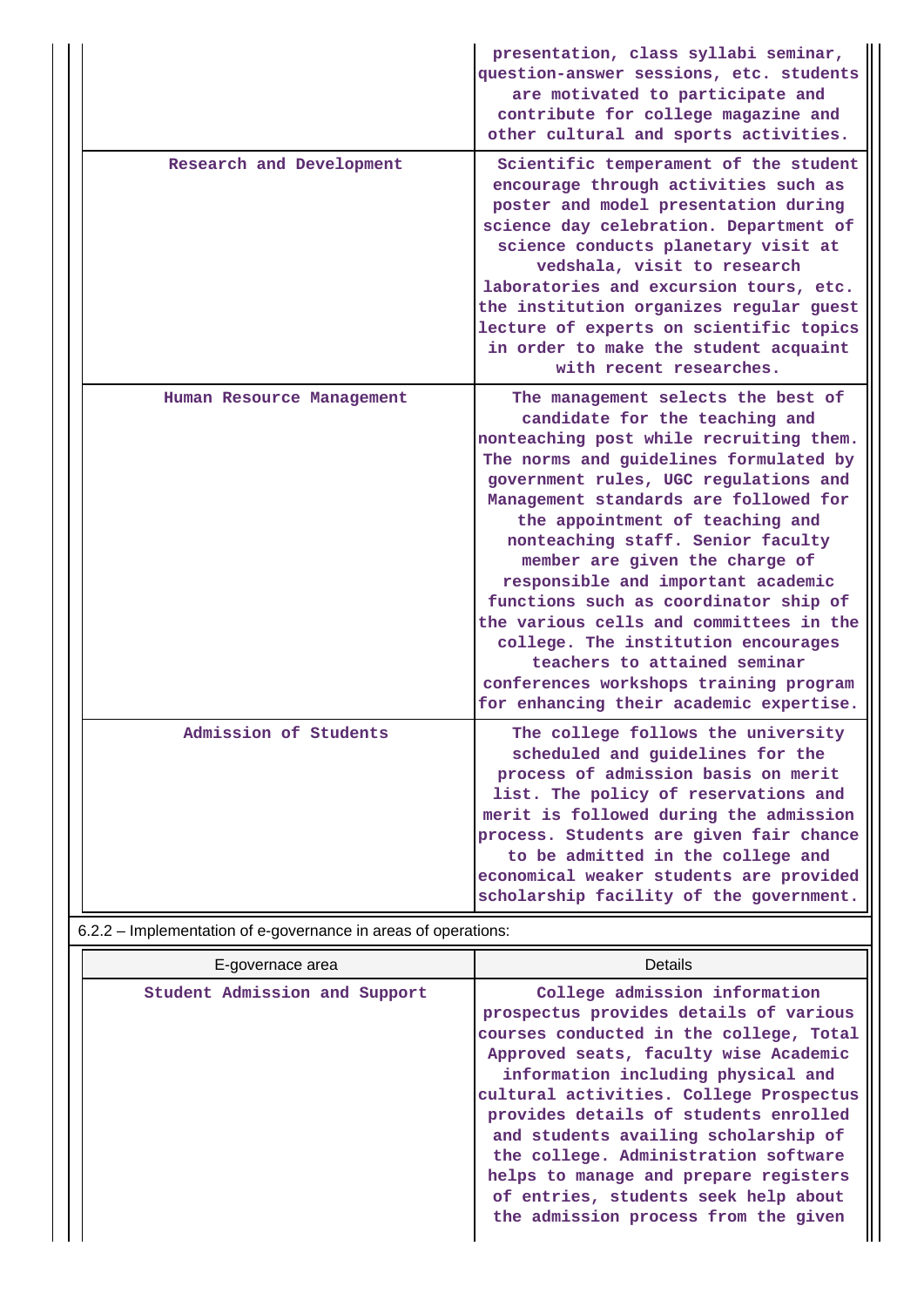|                                      | college website<br>http://www.sgmmhingna.org/                                                                                                                                                                                                                                                                                                                                                                                                                                                                                       |  |  |  |  |  |
|--------------------------------------|-------------------------------------------------------------------------------------------------------------------------------------------------------------------------------------------------------------------------------------------------------------------------------------------------------------------------------------------------------------------------------------------------------------------------------------------------------------------------------------------------------------------------------------|--|--|--|--|--|
| Examination                          | Continues evaluation of the students<br>are taken by all the departments time<br>to time. Unit test, open book test,<br>surprize test, preliminary examination<br>are conducted by respective department<br>teachers before university examination.                                                                                                                                                                                                                                                                                 |  |  |  |  |  |
| Planning and Development             | According to university academic<br>calendar, college prepares its own<br>academic calendar and suggest to the<br>respective departments of the college<br>to prepare their academic calendar for<br>smooth conduction of academic session<br>and it is supervised by IQAC and<br>Principal of the college. All the<br>teachers prepare their Annual Teaching<br>Plan and it is supervised by HOD's and<br>Principal.                                                                                                               |  |  |  |  |  |
| Administration                       | Administration department of the<br>college is the centralised department.<br>It supervises all other departments of<br>institution. It plays noteworthy role<br>for students, teacher, non-teaching<br>staff and organizes all activities such<br>as students management system (SMS),<br>online admission process, library<br>management system (LMS), examination<br>management system, online salary<br>management through Pay Roll Software.<br>College Management System (CMS)<br>Software helps in office<br>administration. |  |  |  |  |  |
| Finance and Accounts                 | The institution has CMS software<br>which manages all kinds of accounts.<br>The salary is distributed to the<br>faculties online through Pay Roll<br>Software. It gets its data from<br>relevant system of the institution such<br>as admission fees, examination fees<br>maintenance of the institution, etc.<br>account creation and maintenance is<br>done through these modules like various<br>incomes and expenditure account.                                                                                                |  |  |  |  |  |
| 6.3 - Faculty Empowerment Strategies |                                                                                                                                                                                                                                                                                                                                                                                                                                                                                                                                     |  |  |  |  |  |

 6.3.1 – Teachers provided with financial support to attend conferences / workshops and towards membership fee of professional bodies during the year

| Year              | Name of Teacher | Name of conference/<br>workshop attended<br>for which financial<br>support provided | Name of the<br>professional body for<br>which membership<br>fee is provided | Amount of support |  |
|-------------------|-----------------|-------------------------------------------------------------------------------------|-----------------------------------------------------------------------------|-------------------|--|
|                   |                 | No Data Entered/Not Applicable !!!                                                  |                                                                             |                   |  |
| No file uploaded. |                 |                                                                                     |                                                                             |                   |  |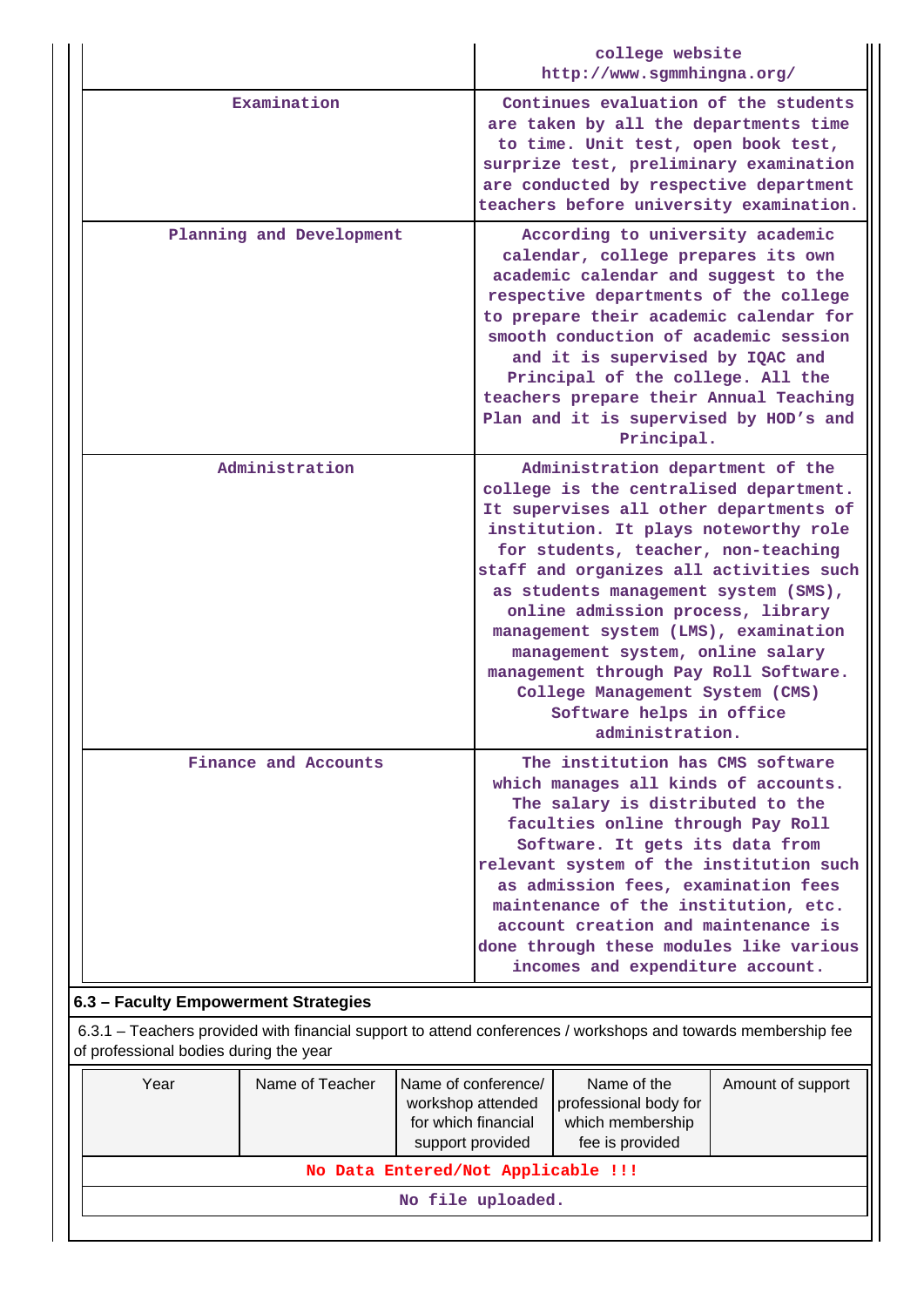6.3.2 – Number of professional development / administrative training programmes organized by the College for teaching and non teaching staff during the year

| Year                                                                                                         | Title of the<br>professional<br>development<br>programme<br>organised for<br>teaching staff | Title of the<br>administrative<br>training<br>programme<br>organised for<br>non-teaching<br>staff | From date                                                                 | To Date    | Number of<br>participants<br>(Teaching<br>staff) | Number of<br>participants<br>(non-teaching<br>staff)                                                          |
|--------------------------------------------------------------------------------------------------------------|---------------------------------------------------------------------------------------------|---------------------------------------------------------------------------------------------------|---------------------------------------------------------------------------|------------|--------------------------------------------------|---------------------------------------------------------------------------------------------------------------|
| 2018                                                                                                         | Intellec<br>tual<br>Property<br>Rights                                                      | <b>Nill</b>                                                                                       | 15/10/2018                                                                | 15/10/2018 | 28                                               | <b>Nill</b>                                                                                                   |
| 2019                                                                                                         | Hands on<br>Training<br>Programme<br>on ICT                                                 | Nill                                                                                              | 18/01/2019                                                                | 18/01/2019 | 28                                               | Nill                                                                                                          |
| 2019                                                                                                         | <b>Nill</b>                                                                                 | One day<br>Master<br>soft<br>training<br>Programme<br>for non-<br>teaching                        | 18/01/2019                                                                | 18/01/2019 | Nill                                             | 9                                                                                                             |
|                                                                                                              |                                                                                             |                                                                                                   | View File                                                                 |            |                                                  |                                                                                                               |
|                                                                                                              |                                                                                             |                                                                                                   | Course, Short Term Course, Faculty Development Programmes during the year |            |                                                  | 6.3.3 - No. of teachers attending professional development programmes, viz., Orientation Programme, Refresher |
| Title of the<br>professional<br>development<br>programme                                                     |                                                                                             | Number of teachers<br>who attended                                                                | From Date                                                                 | To date    |                                                  | Duration                                                                                                      |
| Faculty<br>Development<br>Programme, RUSA<br>in<br>collaboration<br>with RTM Nagpur<br>University,<br>Nagpur |                                                                                             | $\overline{\mathbf{2}}$                                                                           | 04/12/2018                                                                | 06/12/2018 |                                                  | 3                                                                                                             |
| Orientation<br>Programme,<br>HRDC, Academic<br>Staff College,<br><b>RTM Nagpur</b><br>University<br>Nagpur.  |                                                                                             | 3                                                                                                 | 20/06/2018                                                                | 17/07/2018 |                                                  | 21                                                                                                            |
| Short-term<br>Course, HRDC,<br>Academic Staff<br>College, RTM                                                |                                                                                             | 1                                                                                                 | 01/10/2018                                                                | 06/10/2018 |                                                  | 6                                                                                                             |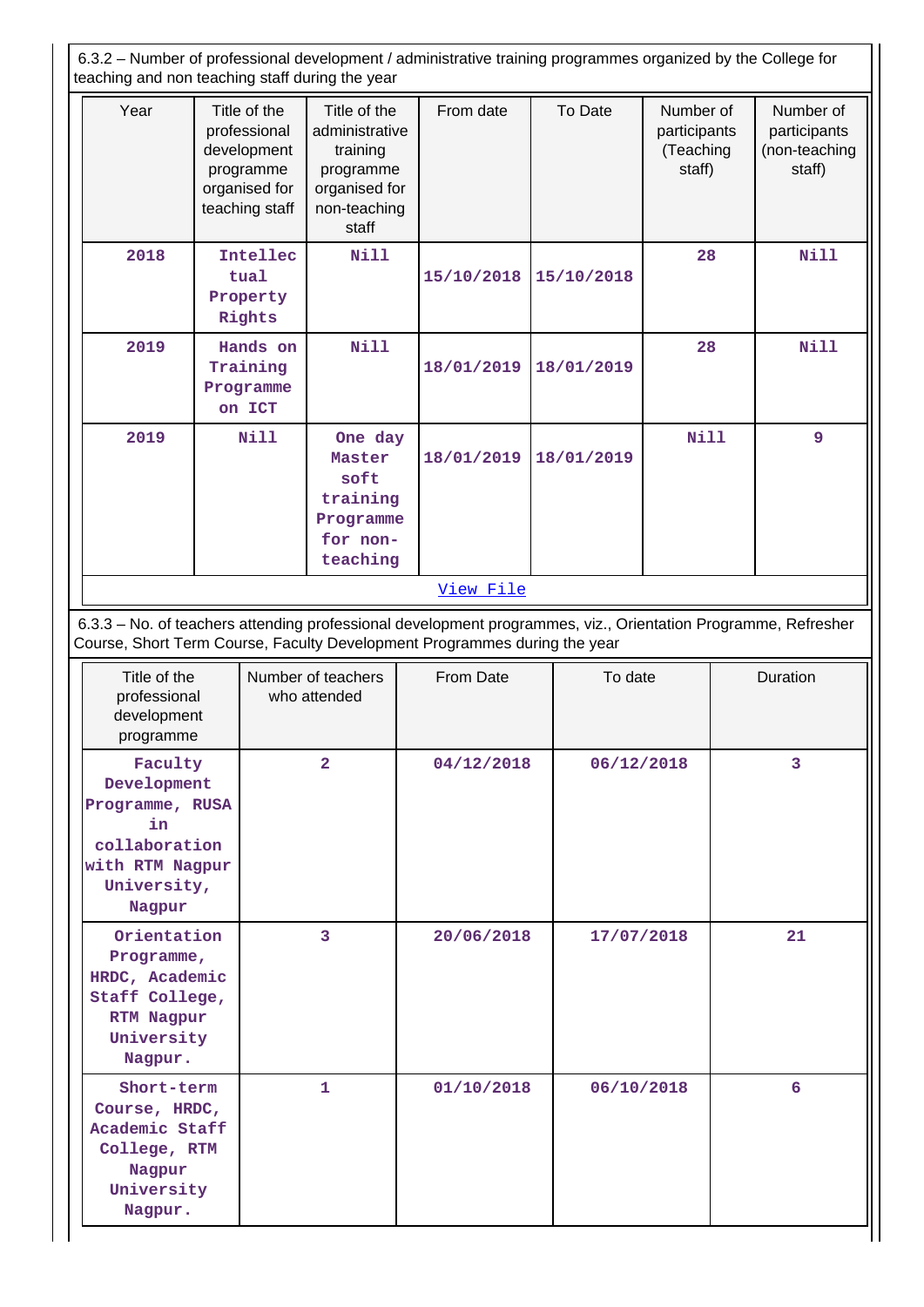| View File                                                                                                                                                                            |          |                                          |                             |           |              |                                                                                                                                                                                                                                                                                                                                                                                                                |
|--------------------------------------------------------------------------------------------------------------------------------------------------------------------------------------|----------|------------------------------------------|-----------------------------|-----------|--------------|----------------------------------------------------------------------------------------------------------------------------------------------------------------------------------------------------------------------------------------------------------------------------------------------------------------------------------------------------------------------------------------------------------------|
| 6.3.4 - Faculty and Staff recruitment (no. for permanent recruitment):                                                                                                               |          |                                          |                             |           |              |                                                                                                                                                                                                                                                                                                                                                                                                                |
|                                                                                                                                                                                      | Teaching |                                          |                             |           | Non-teaching |                                                                                                                                                                                                                                                                                                                                                                                                                |
| Permanent                                                                                                                                                                            |          | <b>Full Time</b>                         |                             | Permanent |              | <b>Full Time</b>                                                                                                                                                                                                                                                                                                                                                                                               |
| Nill                                                                                                                                                                                 |          | 10                                       |                             | Nill      |              | 5                                                                                                                                                                                                                                                                                                                                                                                                              |
| $6.3.5$ – Welfare schemes for                                                                                                                                                        |          |                                          |                             |           |              |                                                                                                                                                                                                                                                                                                                                                                                                                |
| Teaching                                                                                                                                                                             |          | Non-teaching                             |                             |           |              | <b>Students</b>                                                                                                                                                                                                                                                                                                                                                                                                |
| <b>Nill</b>                                                                                                                                                                          |          |                                          | <b>Nill</b>                 |           |              | Book Bank Scheme,<br>organized by Department<br>of Library, SGMM, Hingna.                                                                                                                                                                                                                                                                                                                                      |
| 6.4 - Financial Management and Resource Mobilization                                                                                                                                 |          |                                          |                             |           |              |                                                                                                                                                                                                                                                                                                                                                                                                                |
| 6.4.1 – Institution conducts internal and external financial audits regularly (with in 100 words each)                                                                               |          |                                          |                             |           |              |                                                                                                                                                                                                                                                                                                                                                                                                                |
|                                                                                                                                                                                      |          | Auditor, Mr. Vilas Gadewar (CA), Nagpur. |                             |           |              | Financial audit is conducted every year. Internal audit is done by Private                                                                                                                                                                                                                                                                                                                                     |
| year(not covered in Criterion III)                                                                                                                                                   |          |                                          |                             |           |              | 6.4.2 – Funds / Grants received from management, non-government bodies, individuals, philanthropies during the                                                                                                                                                                                                                                                                                                 |
| Name of the non government<br>funding agencies /individuals                                                                                                                          |          | Funds/ Grnats received in Rs.            |                             |           |              | Purpose                                                                                                                                                                                                                                                                                                                                                                                                        |
|                                                                                                                                                                                      |          | No Data Entered/Not Applicable !!!       |                             |           |              |                                                                                                                                                                                                                                                                                                                                                                                                                |
|                                                                                                                                                                                      |          |                                          | No file uploaded.           |           |              |                                                                                                                                                                                                                                                                                                                                                                                                                |
| 6.4.3 - Total corpus fund generated                                                                                                                                                  |          |                                          |                             |           |              |                                                                                                                                                                                                                                                                                                                                                                                                                |
|                                                                                                                                                                                      |          | No Data Entered/Not Applicable !!!       |                             |           |              |                                                                                                                                                                                                                                                                                                                                                                                                                |
| 6.5 - Internal Quality Assurance System                                                                                                                                              |          |                                          |                             |           |              |                                                                                                                                                                                                                                                                                                                                                                                                                |
| 6.5.1 - Whether Academic and Administrative Audit (AAA) has been done?                                                                                                               |          |                                          |                             |           |              |                                                                                                                                                                                                                                                                                                                                                                                                                |
| Audit Type                                                                                                                                                                           |          | External                                 |                             |           |              | Internal                                                                                                                                                                                                                                                                                                                                                                                                       |
|                                                                                                                                                                                      | Yes/No   |                                          | Agency                      |           | Yes/No       | Authority                                                                                                                                                                                                                                                                                                                                                                                                      |
| Academic                                                                                                                                                                             | Yes      |                                          | University                  |           | Yes          | $IQAC$ /<br>Principal                                                                                                                                                                                                                                                                                                                                                                                          |
| Administrative                                                                                                                                                                       | Yes      |                                          | Chartered<br>Accountant (CA |           | Yes          | Principal<br>BES, Nagpur                                                                                                                                                                                                                                                                                                                                                                                       |
| 6.5.2 – Activities and support from the Parent – Teacher Association (at least three)                                                                                                |          |                                          |                             |           |              |                                                                                                                                                                                                                                                                                                                                                                                                                |
| Parent teacher meeting for students of BA on 18/03/2019, Parent teacher meeting<br>for students of B.Com on 18/03/2019, Parent teacher meeting for students of BSc<br>on 18/03/2019. |          |                                          |                             |           |              |                                                                                                                                                                                                                                                                                                                                                                                                                |
| 6.5.3 – Development programmes for support staff (at least three)                                                                                                                    |          |                                          |                             |           |              |                                                                                                                                                                                                                                                                                                                                                                                                                |
|                                                                                                                                                                                      |          | No Data Entered/Not Applicable !!!       |                             |           |              |                                                                                                                                                                                                                                                                                                                                                                                                                |
| 6.5.4 – Post Accreditation initiative(s) (mention at least three)                                                                                                                    |          |                                          |                             |           |              |                                                                                                                                                                                                                                                                                                                                                                                                                |
|                                                                                                                                                                                      |          |                                          |                             |           |              | ? Organized one day National Conference on 'Impact of GST on Indian Economy' by<br>Department of commerce and Economics, SGMM Hingna. ? Expert lecture on carrier<br>based medical science and clinical research organized by department of zoology<br>on dated 09/04/2019. Guest lecture on topic Time Management and Thinking<br>Process organized by Department of Mathematics on dated 02 /03 / 2019. ? 14 |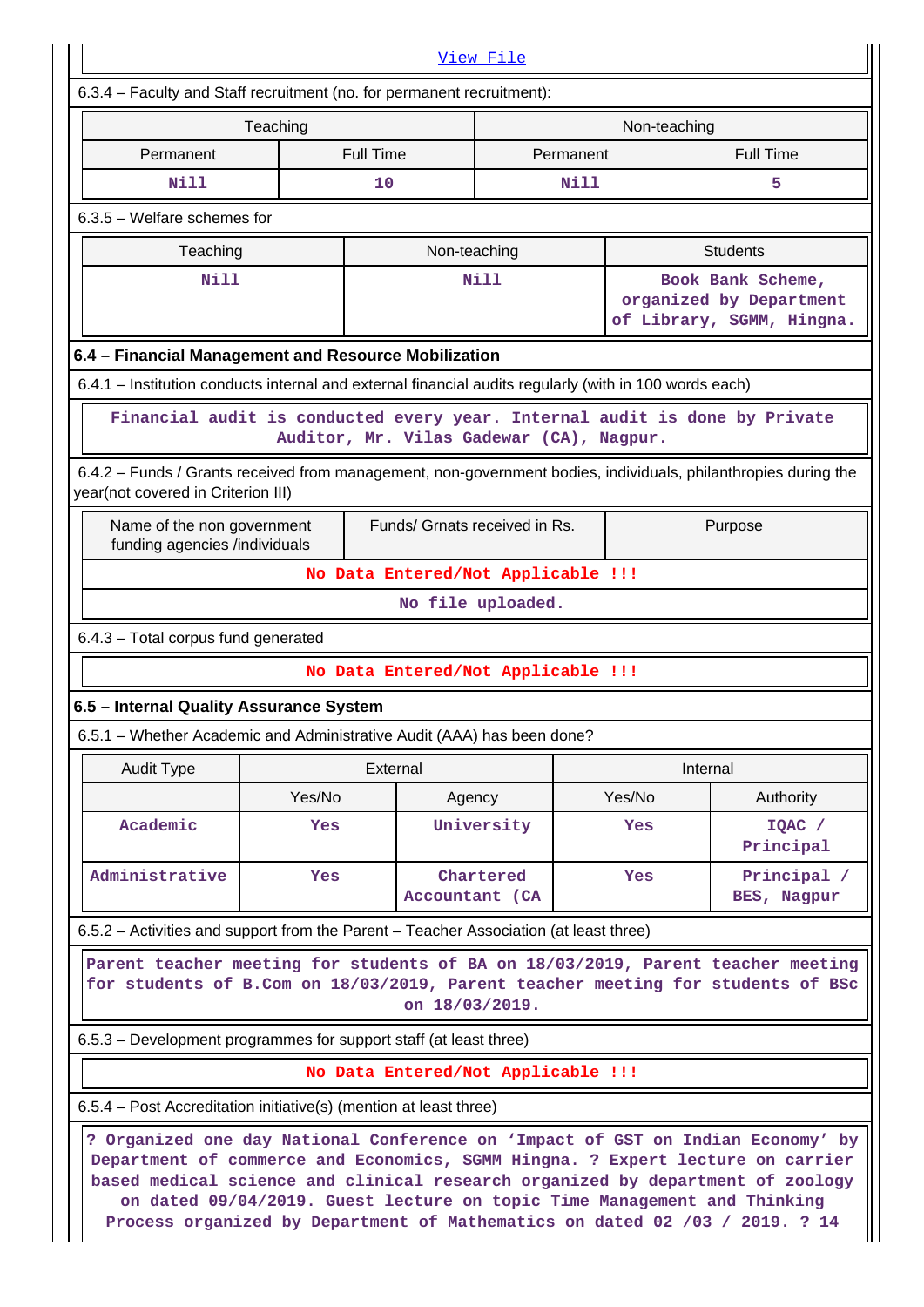| Research papers published by teachers in national and international journals,<br>Peer reviewed, UGC care enlisted. ? Use of ICT by teachers strengthened |                                                                                                                        |                            |                      |                    |                           |  |  |  |
|----------------------------------------------------------------------------------------------------------------------------------------------------------|------------------------------------------------------------------------------------------------------------------------|----------------------------|----------------------|--------------------|---------------------------|--|--|--|
| 6.5.5 - Internal Quality Assurance System Details                                                                                                        |                                                                                                                        |                            |                      |                    |                           |  |  |  |
|                                                                                                                                                          | a) Submission of Data for AISHE portal                                                                                 |                            |                      | Yes                |                           |  |  |  |
|                                                                                                                                                          | b) Participation in NIRF                                                                                               |                            |                      | No                 |                           |  |  |  |
|                                                                                                                                                          | c)ISO certification                                                                                                    |                            |                      | No                 |                           |  |  |  |
|                                                                                                                                                          | d)NBA or any other quality audit                                                                                       |                            |                      | <b>No</b>          |                           |  |  |  |
|                                                                                                                                                          | 6.5.6 - Number of Quality Initiatives undertaken during the year                                                       |                            |                      |                    |                           |  |  |  |
| Year                                                                                                                                                     | Name of quality<br>initiative by IQAC                                                                                  | Date of<br>conducting IQAC | <b>Duration From</b> | <b>Duration To</b> | Number of<br>participants |  |  |  |
| 2018                                                                                                                                                     | Conducted<br>One Day<br>Workshop on<br>Intellectual<br>Property<br>Rights<br>$(IPR-2018)$                              | 15/10/2018                 | 15/10/2018           | 15/10/2018         | 29                        |  |  |  |
| 2019                                                                                                                                                     | Conducted<br>one day<br>training<br>programme on<br>ICT for<br>teaching<br>staff                                       | 18/01/2019                 | 18/01/2019           | 18/01/2019         | 29                        |  |  |  |
| 2019                                                                                                                                                     | Conducted<br>one day<br>Master<br>Software<br>training<br>programme<br>for<br>nonteaching<br>faculty of<br>the college | 18/01/2019                 | 18/01/2019           | 18/01/2019         | 14                        |  |  |  |
|                                                                                                                                                          |                                                                                                                        |                            | View File            |                    |                           |  |  |  |
|                                                                                                                                                          | <b>CRITERION VII - INSTITUTIONAL VALUES AND BEST PRACTICES</b>                                                         |                            |                      |                    |                           |  |  |  |

# **7.1 – Institutional Values and Social Responsibilities**

 7.1.1 – Gender Equity (Number of gender equity promotion programmes organized by the institution during the year)

| Title of the<br>programme                      | Period from | Period To  | Number of Participants |      |
|------------------------------------------------|-------------|------------|------------------------|------|
|                                                |             |            | Female                 | Male |
| Stri Vad Ani<br>Marathi Kavya                  | 13/01/2019  | 13/01/2019 | 79                     | 71   |
| Samajkranti<br>Chya Janani-<br>Savitribai Fule | 15/01/2019  | 15/01/2019 | 79                     | 71   |
| Women Day<br>Celebrations                      | 08/03/2019  | 08/03/2019 | $12 \overline{ }$      | 15   |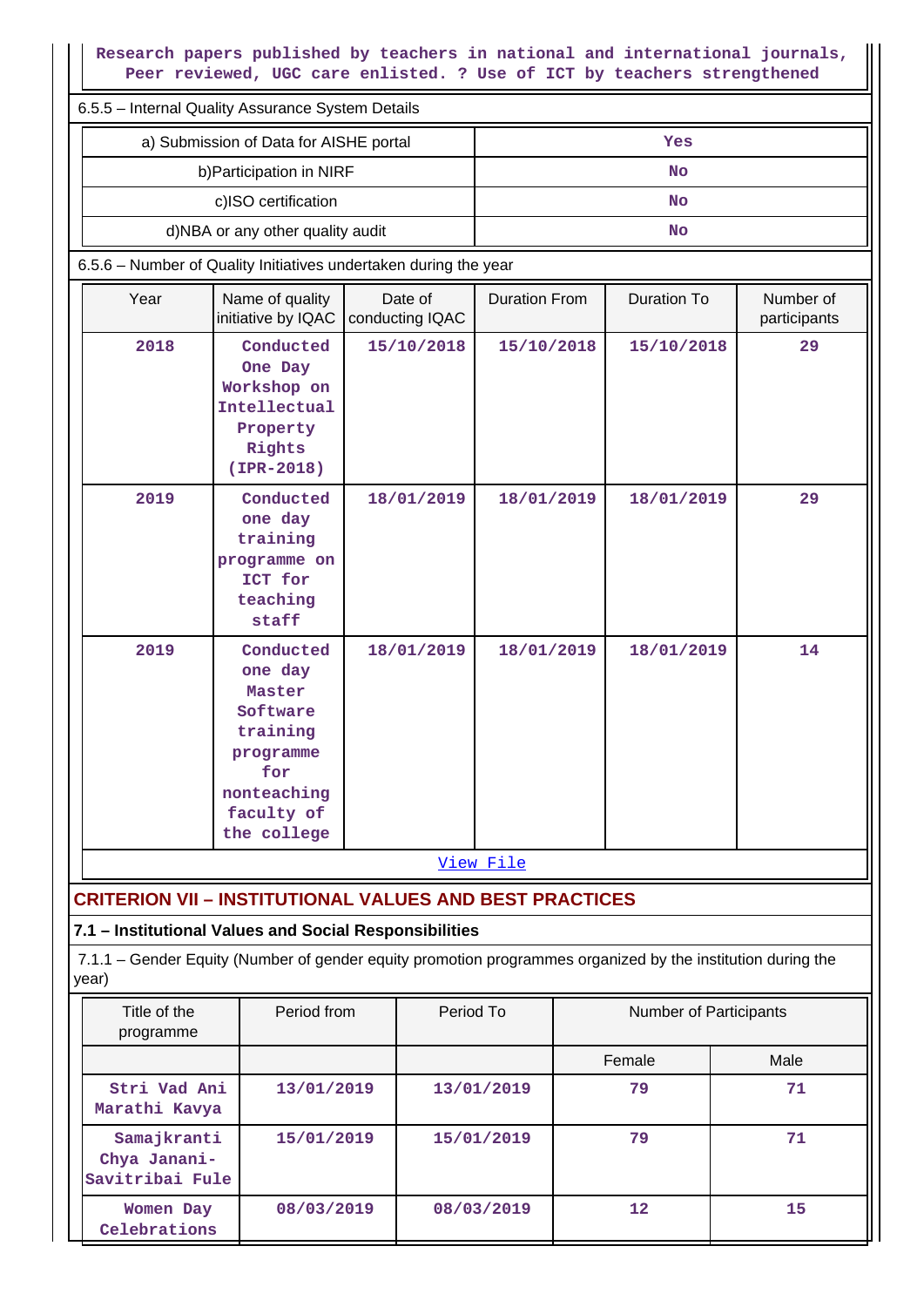7.1.2 – Environmental Consciousness and Sustainability/Alternate Energy initiatives such as:

Percentage of power requirement of the University met by the reserves of power requirement of the University met by the renewable energy sources of power requirement of the University met by the renewable of the University

| source of energy.<br>Item facilities<br>Yes/No<br>Number of beneficiaries<br>Physical facilities<br>3<br>Yes<br>Provision for lift<br><b>Nill</b><br>No<br>3<br>Ramp/Rails<br>Yes<br><b>Nill</b><br><b>Braille</b><br><b>No</b><br>Software/facilities<br>$\overline{\mathbf{3}}$<br><b>Rest Rooms</b><br>Yes<br>Scribes for examination<br>Nill<br><b>No</b><br>Special skill<br><b>Nill</b><br><b>No</b><br>development for<br>differently abled<br>students<br>3<br>Any other similar<br>Yes<br>facility<br>7.1.4 - Inclusion and Situatedness<br>Year<br>Number of<br>Duration<br>Name of<br>Number of<br>Number of<br>Date<br><b>Issues</b><br>initiatives to<br>initiatives<br>initiative<br>addressed<br>participating<br>students<br>address<br>taken to<br>locational<br>and staff<br>engage with<br>advantages<br>and<br>and disadva<br>contribute to<br>local<br>ntages<br>community<br>2018<br>$\overline{\mathbf{2}}$<br>15/10/2<br>1<br>78<br>1<br>Donate<br>018<br>Organized Blood and<br><b>Blood</b><br>Save Life<br>Donation<br>Camp<br>$\mathbf{1}$<br>2019<br>$\overline{2}$<br>17/01/2<br>152<br>$\mathbf{1}$<br>019<br>Organized<br>National<br>National<br>Integrity<br>Integrati<br>on Rally<br>$\mathbf{1}$<br>$\overline{2}$<br>09/04/2<br>82<br>2018<br>$\mathbf{1}$<br>Social<br>019<br>Organized awareness<br>Voters<br>awareness<br>rally<br>along<br>with<br>street<br>play<br>No file uploaded. |                                                                            | Percentage of power requirement of the University met by the renewable energy sources |  |  |  |  |  |  |  |  |
|---------------------------------------------------------------------------------------------------------------------------------------------------------------------------------------------------------------------------------------------------------------------------------------------------------------------------------------------------------------------------------------------------------------------------------------------------------------------------------------------------------------------------------------------------------------------------------------------------------------------------------------------------------------------------------------------------------------------------------------------------------------------------------------------------------------------------------------------------------------------------------------------------------------------------------------------------------------------------------------------------------------------------------------------------------------------------------------------------------------------------------------------------------------------------------------------------------------------------------------------------------------------------------------------------------------------------------------------------------------------------------------------------------------------------------|----------------------------------------------------------------------------|---------------------------------------------------------------------------------------|--|--|--|--|--|--|--|--|
|                                                                                                                                                                                                                                                                                                                                                                                                                                                                                                                                                                                                                                                                                                                                                                                                                                                                                                                                                                                                                                                                                                                                                                                                                                                                                                                                                                                                                                 | We are planing to install solar panels to use solar energy as an alternate |                                                                                       |  |  |  |  |  |  |  |  |
|                                                                                                                                                                                                                                                                                                                                                                                                                                                                                                                                                                                                                                                                                                                                                                                                                                                                                                                                                                                                                                                                                                                                                                                                                                                                                                                                                                                                                                 |                                                                            | 7.1.3 - Differently abled (Divyangjan) friendliness                                   |  |  |  |  |  |  |  |  |
|                                                                                                                                                                                                                                                                                                                                                                                                                                                                                                                                                                                                                                                                                                                                                                                                                                                                                                                                                                                                                                                                                                                                                                                                                                                                                                                                                                                                                                 |                                                                            |                                                                                       |  |  |  |  |  |  |  |  |
|                                                                                                                                                                                                                                                                                                                                                                                                                                                                                                                                                                                                                                                                                                                                                                                                                                                                                                                                                                                                                                                                                                                                                                                                                                                                                                                                                                                                                                 |                                                                            |                                                                                       |  |  |  |  |  |  |  |  |
|                                                                                                                                                                                                                                                                                                                                                                                                                                                                                                                                                                                                                                                                                                                                                                                                                                                                                                                                                                                                                                                                                                                                                                                                                                                                                                                                                                                                                                 |                                                                            |                                                                                       |  |  |  |  |  |  |  |  |
|                                                                                                                                                                                                                                                                                                                                                                                                                                                                                                                                                                                                                                                                                                                                                                                                                                                                                                                                                                                                                                                                                                                                                                                                                                                                                                                                                                                                                                 |                                                                            |                                                                                       |  |  |  |  |  |  |  |  |
|                                                                                                                                                                                                                                                                                                                                                                                                                                                                                                                                                                                                                                                                                                                                                                                                                                                                                                                                                                                                                                                                                                                                                                                                                                                                                                                                                                                                                                 |                                                                            |                                                                                       |  |  |  |  |  |  |  |  |
|                                                                                                                                                                                                                                                                                                                                                                                                                                                                                                                                                                                                                                                                                                                                                                                                                                                                                                                                                                                                                                                                                                                                                                                                                                                                                                                                                                                                                                 |                                                                            |                                                                                       |  |  |  |  |  |  |  |  |
|                                                                                                                                                                                                                                                                                                                                                                                                                                                                                                                                                                                                                                                                                                                                                                                                                                                                                                                                                                                                                                                                                                                                                                                                                                                                                                                                                                                                                                 |                                                                            |                                                                                       |  |  |  |  |  |  |  |  |
|                                                                                                                                                                                                                                                                                                                                                                                                                                                                                                                                                                                                                                                                                                                                                                                                                                                                                                                                                                                                                                                                                                                                                                                                                                                                                                                                                                                                                                 |                                                                            |                                                                                       |  |  |  |  |  |  |  |  |
|                                                                                                                                                                                                                                                                                                                                                                                                                                                                                                                                                                                                                                                                                                                                                                                                                                                                                                                                                                                                                                                                                                                                                                                                                                                                                                                                                                                                                                 |                                                                            |                                                                                       |  |  |  |  |  |  |  |  |
|                                                                                                                                                                                                                                                                                                                                                                                                                                                                                                                                                                                                                                                                                                                                                                                                                                                                                                                                                                                                                                                                                                                                                                                                                                                                                                                                                                                                                                 |                                                                            |                                                                                       |  |  |  |  |  |  |  |  |
|                                                                                                                                                                                                                                                                                                                                                                                                                                                                                                                                                                                                                                                                                                                                                                                                                                                                                                                                                                                                                                                                                                                                                                                                                                                                                                                                                                                                                                 |                                                                            |                                                                                       |  |  |  |  |  |  |  |  |
|                                                                                                                                                                                                                                                                                                                                                                                                                                                                                                                                                                                                                                                                                                                                                                                                                                                                                                                                                                                                                                                                                                                                                                                                                                                                                                                                                                                                                                 |                                                                            |                                                                                       |  |  |  |  |  |  |  |  |
|                                                                                                                                                                                                                                                                                                                                                                                                                                                                                                                                                                                                                                                                                                                                                                                                                                                                                                                                                                                                                                                                                                                                                                                                                                                                                                                                                                                                                                 |                                                                            |                                                                                       |  |  |  |  |  |  |  |  |
|                                                                                                                                                                                                                                                                                                                                                                                                                                                                                                                                                                                                                                                                                                                                                                                                                                                                                                                                                                                                                                                                                                                                                                                                                                                                                                                                                                                                                                 |                                                                            |                                                                                       |  |  |  |  |  |  |  |  |
|                                                                                                                                                                                                                                                                                                                                                                                                                                                                                                                                                                                                                                                                                                                                                                                                                                                                                                                                                                                                                                                                                                                                                                                                                                                                                                                                                                                                                                 |                                                                            |                                                                                       |  |  |  |  |  |  |  |  |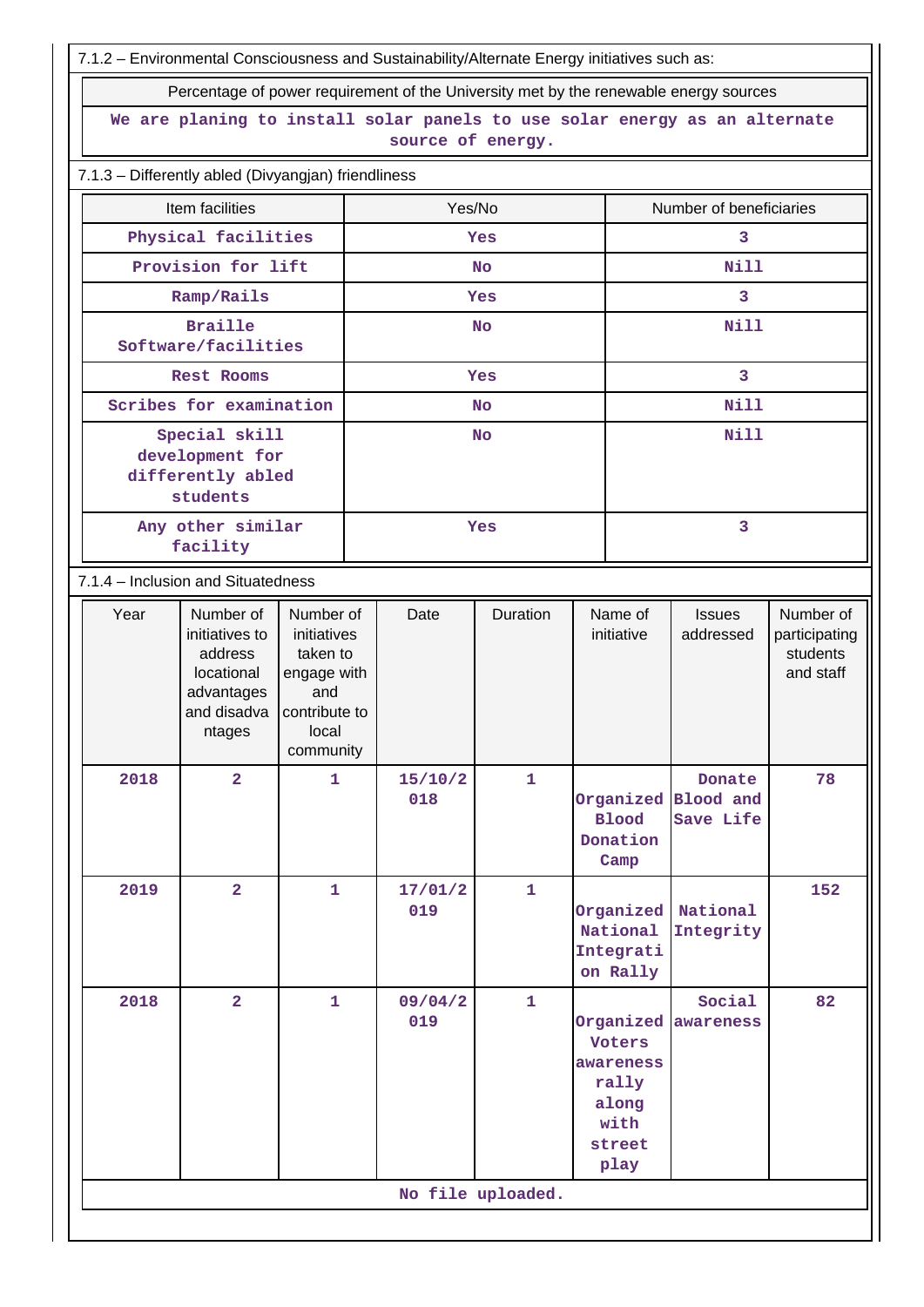| 7.1.5 - Human Values and Professional Ethics Code of conduct (handbooks) for various stakeholders |                     |                                                                                                                                                                                                                                                                                                                                                                                                                                                                                                                                                                                                                                                                                                                                                              |  |  |  |
|---------------------------------------------------------------------------------------------------|---------------------|--------------------------------------------------------------------------------------------------------------------------------------------------------------------------------------------------------------------------------------------------------------------------------------------------------------------------------------------------------------------------------------------------------------------------------------------------------------------------------------------------------------------------------------------------------------------------------------------------------------------------------------------------------------------------------------------------------------------------------------------------------------|--|--|--|
| <b>Title</b>                                                                                      | Date of publication | Follow up(max 100 words)                                                                                                                                                                                                                                                                                                                                                                                                                                                                                                                                                                                                                                                                                                                                     |  |  |  |
| Code of Conduct for Non-<br>Teaching staff                                                        | 30/07/2018          | It is mandatory for<br>nonteaching staff to<br>present in the college,<br>at least 30 min before<br>the start of college and<br>shall not leave the<br>College premises without<br>prior permission of<br>principal, viceprincipal<br>and should mention<br>purpose on Hachal<br>Register before leaving<br>the campus. Instructions<br>are given to the staff<br>working in laboratories<br>to keep proper<br>maintenance and<br>cleanliness in the<br>laboratories. NonTeaching<br>Staff working in the<br>Laboratory maintain a<br>stock register for all<br>the articles, equipments,<br>chemicals, etc.<br>Institution has<br>constituted stock<br>verification committee<br>which verify stock<br>register at the beginning<br>of every academic year. |  |  |  |
| Code of Conduct For<br>Principal                                                                  | 30/07/2018          | 1. The Principal is the<br>academic and<br>administrative head of<br>the college. 2. The<br>Principal monitors<br>admissions, examinations<br>and evaluation for smooth<br>functioning of the tasks<br>in the college. 3. The<br>Principal is nominated<br>chairperson of academic<br>and administrative<br>committees of the<br>college. 4. The Principal<br>co-ordinates, supports<br>and motivates the<br>faculties, administrative<br>authorities and non-<br>teaching staff to perform<br>their respective duties.<br>5. The Principal is the<br>spokesperson of the<br>college and should take<br>part in conventions for<br>serving in the                                                                                                            |  |  |  |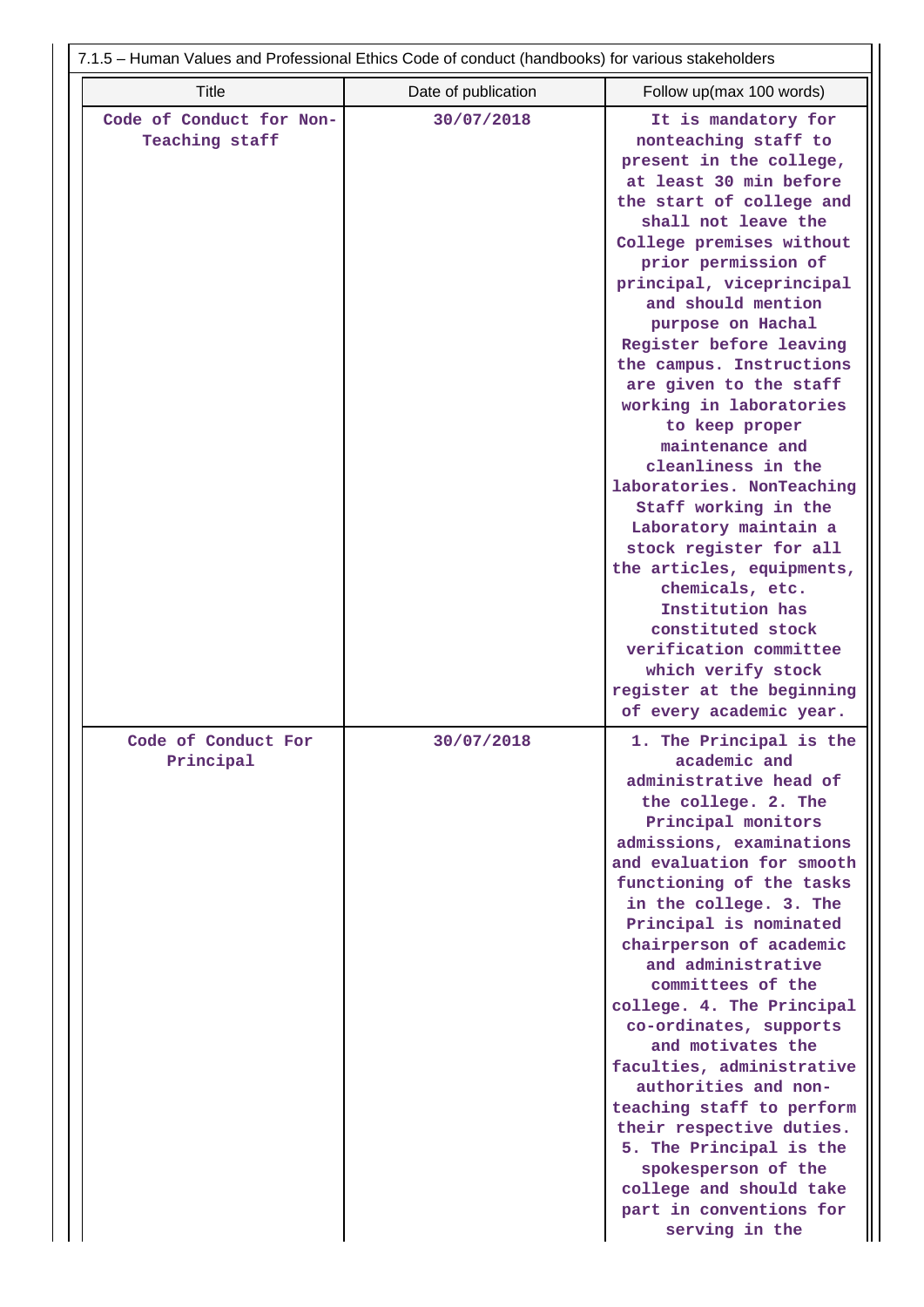|                                 |            | development of the<br>college.                                        |
|---------------------------------|------------|-----------------------------------------------------------------------|
|                                 |            |                                                                       |
| Code of Conduct for<br>students | 30/07/2018 | • DISCIPLINE 1. The<br>admitted student should<br>strictly follow the |
|                                 |            | discipline and                                                        |
|                                 |            | regulations set by the<br>Institution. 2.                             |
|                                 |            | Disciplinary action will                                              |
|                                 |            | be taken against students                                             |
|                                 |            | indulging into ragging,                                               |
|                                 |            | harassment, or any kind                                               |
|                                 |            | of malpractices. 3.                                                   |
|                                 |            | Engagement of the<br>students in Anti-                                |
|                                 |            | institutional, Anti-                                                  |
|                                 |            | national, Anti-social,                                                |
|                                 |            | Communal, Immoral or                                                  |
|                                 |            | Political expressions and                                             |
|                                 |            | activities within the                                                 |
|                                 |            | Campus are strictly<br>allowed. 4. The student                        |
|                                 |            | should follow the                                                     |
|                                 |            | academic calendar                                                     |
|                                 |            | provided in the                                                       |
|                                 |            | prospectus. 5. Students                                               |
|                                 |            | must employ the USE ME                                                |
|                                 |            | for waste materials to<br>make the plastic free and                   |
|                                 |            | clean campus. 6. Students<br>should park their two                    |
|                                 |            | wheelers and cycles or                                                |
|                                 |            | vehicles in parking shed                                              |
|                                 |            | only. 7. Any case of                                                  |
|                                 |            | criminal activity or<br>violation of law and                          |
|                                 |            | order in the College                                                  |
|                                 |            | Campus will be reported                                               |
|                                 |            | to the police. . RAGGING                                              |
|                                 |            | 1. ACTION TO BE TAKEN<br><b>AGAINST STUDENTS</b>                      |
|                                 |            | INDULGING AND ABETTING IN                                             |
|                                 |            | RAGGING AS PER THE<br>DIRECTIONS OF HON'BLE                           |
|                                 |            | SUPREME COURT OF INDIA.<br>MAHARASHTRA ACT NO.                        |
|                                 |            | XXXIII OF 1999, THE                                                   |
|                                 |            | <b>MAHARASHTRA PROHIBITION</b>                                        |
|                                 |            | OF RAGGING ACT, 1999. (As                                             |
|                                 |            | modified up to the 29th<br>August 2012) 2.                            |
|                                 |            | Cancellation of admission                                             |
|                                 |            | and also debarred from                                                |
|                                 |            | taking admission in any                                               |
|                                 |            | institution in India. 3.                                              |
|                                 |            | Debarred from<br>representing the                                     |
|                                 |            | institution in any                                                    |
|                                 |            |                                                                       |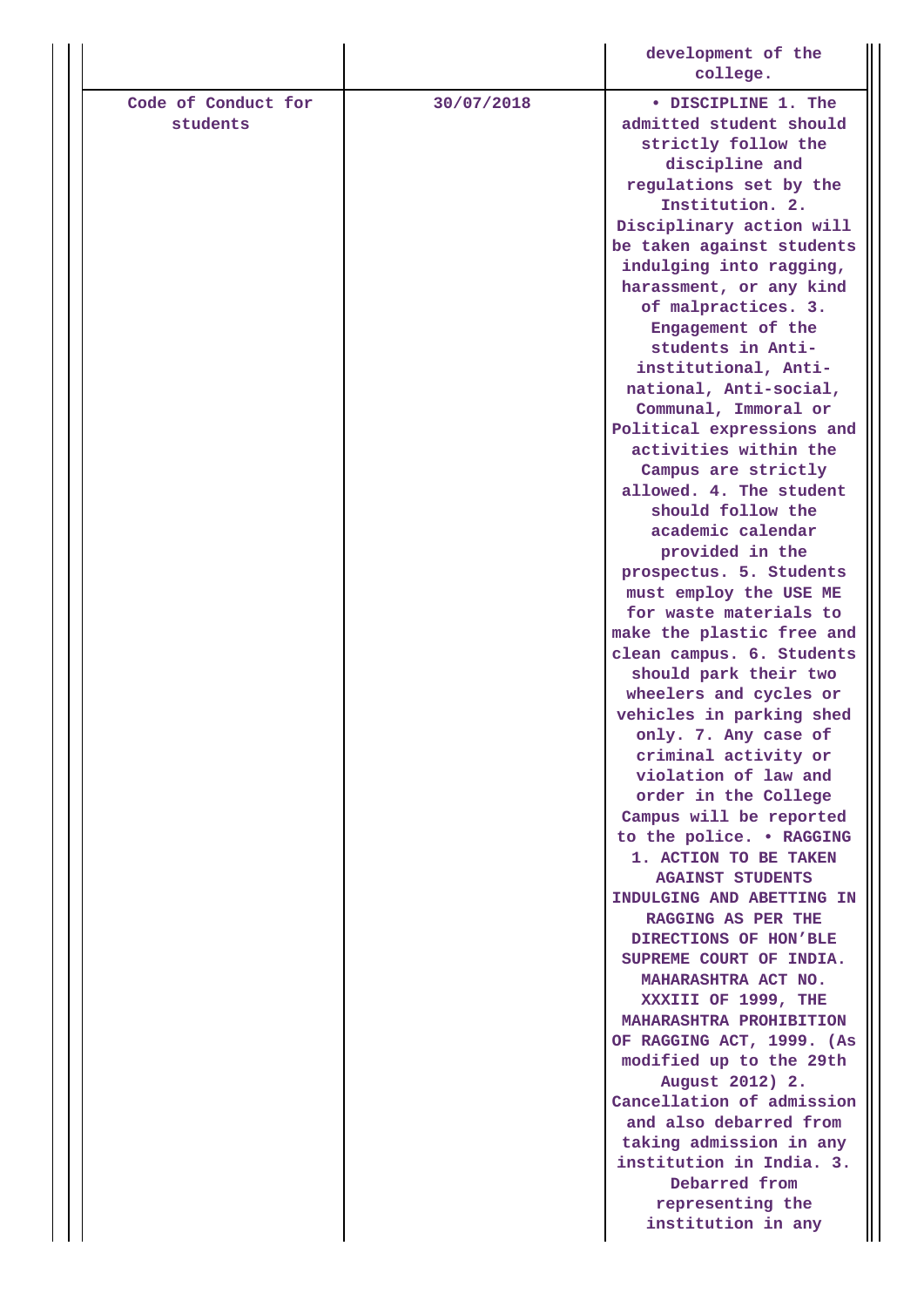**regional, national or international meet, tournament, youth festival etc. 4. Suspension from attending classes. 5. Debarring from appearing in any test/examination or other evaluation process. 6. Withholding/Withdrawing scholarship / fellowship and other benefits. 7. Suspension from the college. 8. Collective punishment if larger numbers of students are involved in the act of ragging. 9. An FIR filed without any exception with local police station. • UNIFORM I-CARD 1. The student must wear only his/her uniform in the college. 2. The student must bring their I-card every day with him / her in the college 3. The student should collect his / her I- Card within 15 days from the date of admission. 4. At the time of issuing a book, the Identity Card must be presented along with the Library card. 5. If student has lost library card or I-card. He/She should be reported immediately to the librarian with an application. • ATTENDANCE 1. Student should be regular in attendance for all sessions of the college. 2. Student should have at least 75 attendance in the Lectures of every subject and 100 overall performance. 3. The student must report about the sickness to the Institution. 4. If the student is found irregular in attendance, disciplinary action will be taken. 5. The student will be entirely**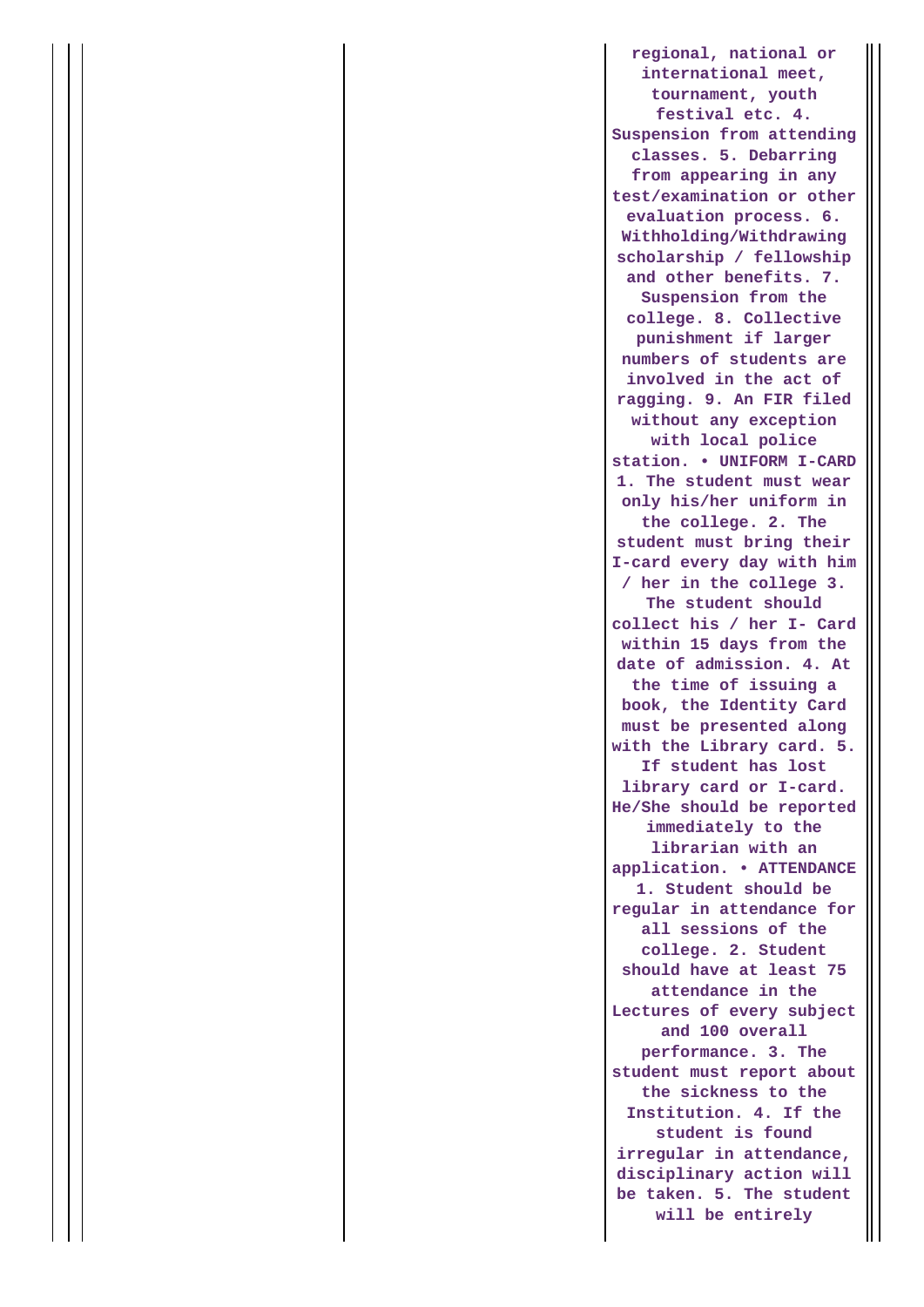|                                       |            | responsible for academic<br>loss. . EXAMINATION 1.<br>Candidates must appear at<br>the examination hall half<br>an hour before the<br>commencement of the<br>examination. 2. Mobile<br>phone is strictly<br>prohibited in the exam<br>hall during the<br>examination. 3.<br>Candidates should not<br>communicate, transfer and<br>pass on any cheating /<br>copy / writing material<br>to one another in any<br>manner during the<br>examination. 4. A<br>candidate is permitted to<br>bring the following items<br>to an exam: pen, pencil,<br>and, if specifically<br>permitted, non<br>programmable calculators.<br>5. All equipments brought<br>to the examination must<br>be placed on the<br>candidate's desk and kept<br>in view during the<br>examination. . MOBILE<br>PHONE 1. Mobile phones<br>are strictly prohibited<br>in the classroom,<br>Laboratory and Library<br>for the Students. 2.<br>Mobile phones are<br>strictly prohibited in<br>the exam hall during the<br>examination. Loss or<br>theft of mobiles, modern<br>means of communications,<br>valuables and other |
|---------------------------------------|------------|-------------------------------------------------------------------------------------------------------------------------------------------------------------------------------------------------------------------------------------------------------------------------------------------------------------------------------------------------------------------------------------------------------------------------------------------------------------------------------------------------------------------------------------------------------------------------------------------------------------------------------------------------------------------------------------------------------------------------------------------------------------------------------------------------------------------------------------------------------------------------------------------------------------------------------------------------------------------------------------------------------------------------------------------------------------------------------------------|
|                                       |            | belongings are at<br>students' risk.                                                                                                                                                                                                                                                                                                                                                                                                                                                                                                                                                                                                                                                                                                                                                                                                                                                                                                                                                                                                                                                      |
| Code of Conduct for<br>Teaching staff | 30/07/2018 | 1. All the staff<br>Members should follow the<br>rules and regulations of<br>the Institution. 2. All<br>staff shall devote their<br>time and their best<br>efforts for the progress<br>of the Institution. 3.<br>Staff should contribute<br>to the vision and mission<br>of the Institution. 4.<br>Staff must be punctual,<br>sincere and regular in<br>their duties. 5. The                                                                                                                                                                                                                                                                                                                                                                                                                                                                                                                                                                                                                                                                                                              |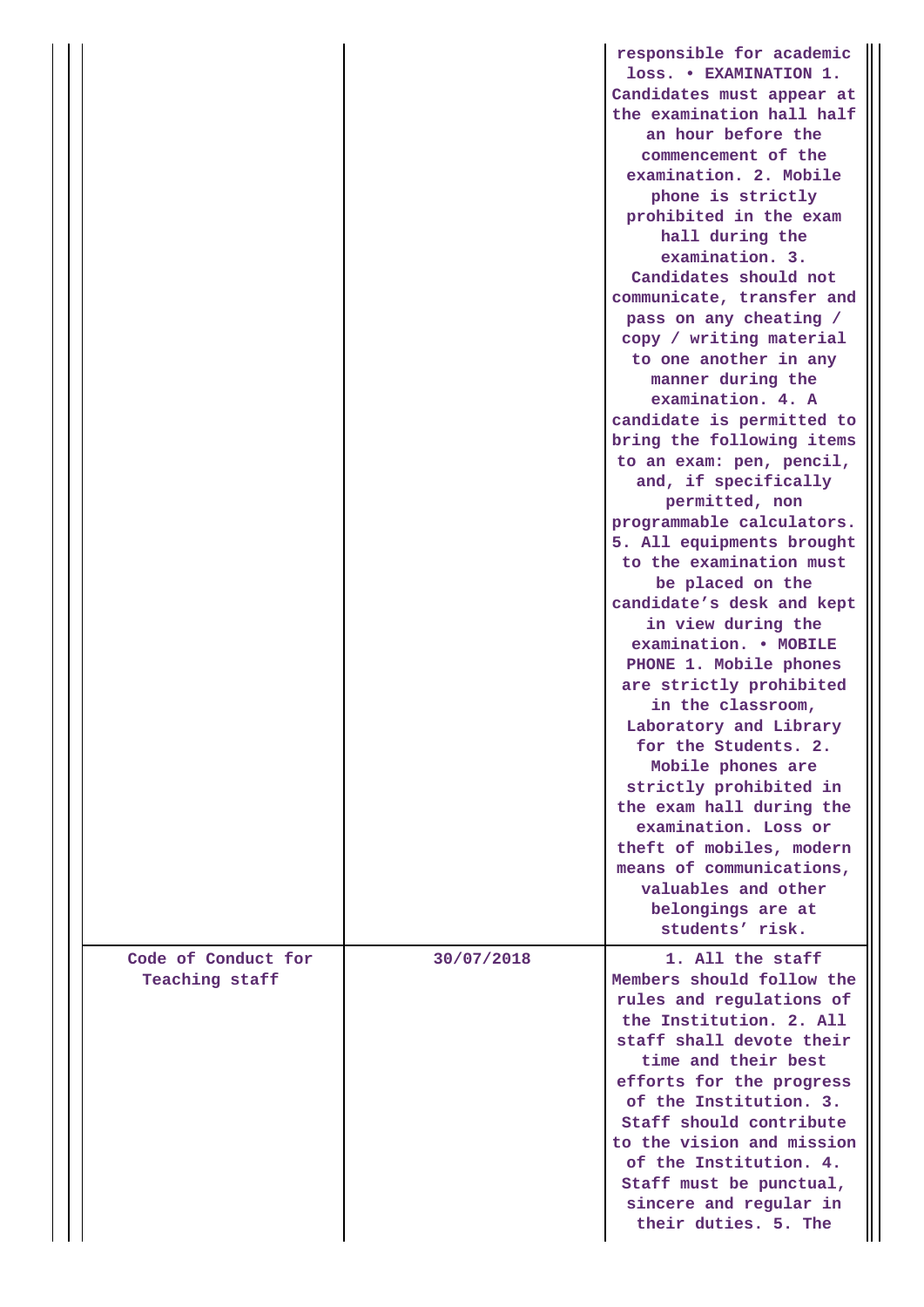|                                                                           | Faculty Member should     |
|---------------------------------------------------------------------------|---------------------------|
|                                                                           | report to the college at  |
|                                                                           | least 10 minutes before   |
|                                                                           | the commencement of       |
|                                                                           | college timing. 6. Staff  |
|                                                                           | must attend all functions |
|                                                                           | of the college as per the |
|                                                                           | instructions. 7. Staff    |
|                                                                           | should work in            |
|                                                                           | cooperation and           |
|                                                                           | collaborative manner with |
|                                                                           | others in academic and    |
|                                                                           | administrative            |
|                                                                           | activities. 8. Staff must |
|                                                                           | refrain from any form of  |
|                                                                           | harassment or unlawful    |
|                                                                           | discrimination based on   |
|                                                                           | Caste/ Creed/             |
|                                                                           | Race/Religion or          |
|                                                                           | Language. 9. Every staff  |
|                                                                           | should maintain the       |
|                                                                           | confidentiality regarding |
|                                                                           | the College's affairs.    |
|                                                                           | 10. Once the subject is   |
|                                                                           | allotted the staff should |
|                                                                           | prepare lecture wise      |
|                                                                           | lesson plan. 11. The      |
|                                                                           | staff should get the      |
|                                                                           | feedback from students    |
|                                                                           | and act / adjust the      |
|                                                                           | teaching appropriately.   |
|                                                                           | 12. The Staff should not  |
|                                                                           | involve himself/herself   |
|                                                                           | in any unethical practice |
|                                                                           | while doing continuous    |
|                                                                           | assessment. 13. The staff |
|                                                                           | should use "Information   |
|                                                                           | Communication Technology  |
|                                                                           | (ICT) for effective       |
|                                                                           | curriculum transactions.  |
|                                                                           | 14. Every teaching staff  |
|                                                                           | demonstrate a high        |
|                                                                           | standard in teaching and  |
|                                                                           | learning by engaging      |
|                                                                           | students in their         |
|                                                                           | learning to achieve high  |
|                                                                           | level outcomes for all    |
|                                                                           | students                  |
|                                                                           |                           |
| 7.1.6 - Activities conducted for promotion of universal Values and Ethics |                           |

| Activity                                | Duration From | Duration To | Number of participants |
|-----------------------------------------|---------------|-------------|------------------------|
| Birth Anniversary<br>of Vasantarao Naik | 01/07/2018    | 01/07/2018  | 117                    |
| Birth Anniversary<br>of Mahatma Gandhi  | 03/10/2018    | 03/10/2018  | 120                    |
| Mahaparinirvan<br>Din.                  | 06/12/2018    | 06/12/2018  | 110                    |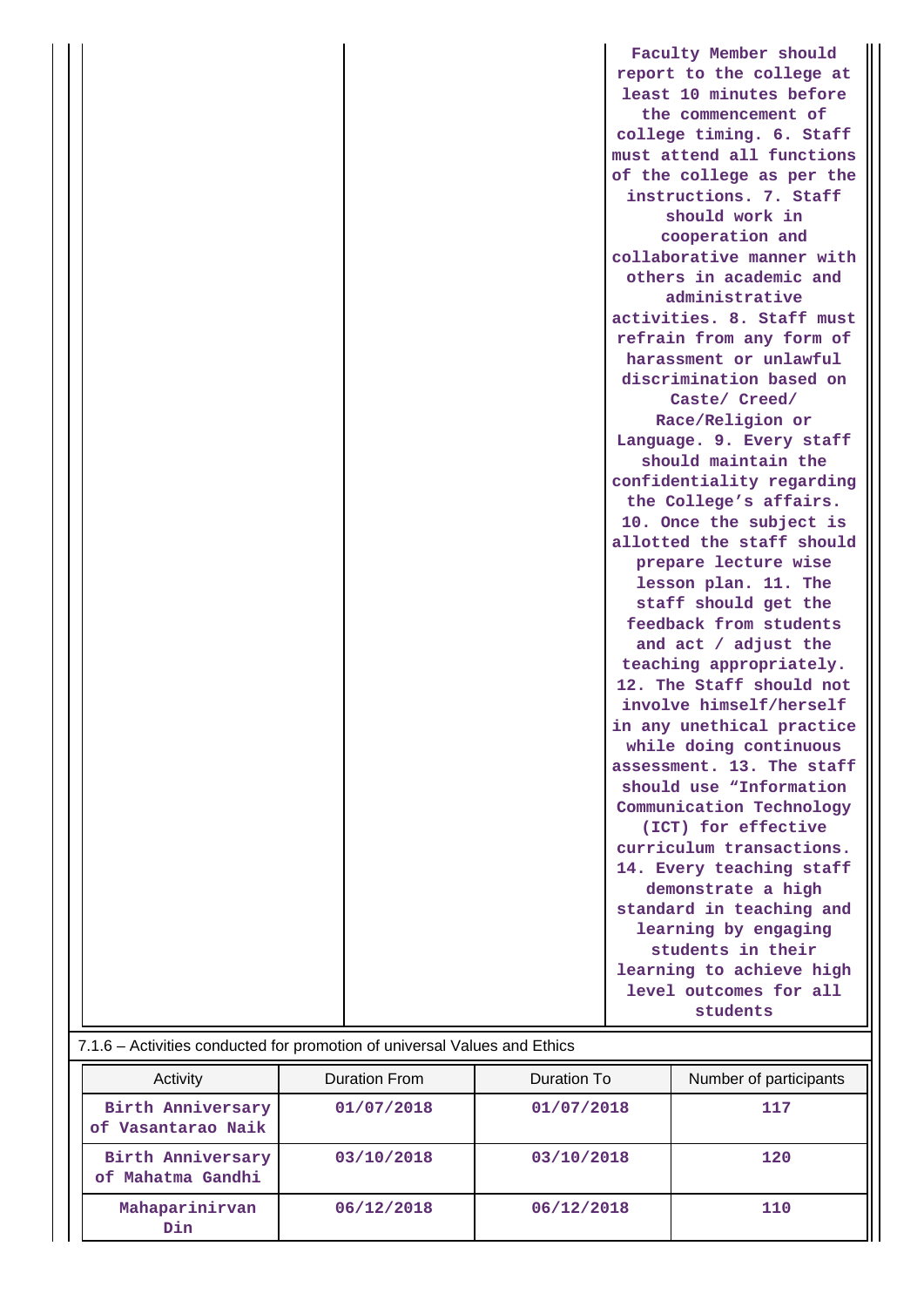| Birth Anniversary<br>of Savitribai Fule         | 03/01/2019 | 03/01/2019 | 91  |
|-------------------------------------------------|------------|------------|-----|
| Birth Anniversary<br>of Sant Sewalal<br>Maharaj | 15/02/2019 | 15/02/2019 | 120 |
| Chatrapati<br>shivaji maharaj<br>Jayanti        | 20/02/2019 | 20/02/2019 | 108 |
| Sant Gadge<br>Maharaj Punyatithi<br>mohatsav    | 13/12/2018 | 20/12/2018 | 438 |
| Celebration of<br>Teacher's Day                 | 05/09/2018 | 05/09/2018 | 129 |
| NSS Foundation<br>Day                           | 24/09/2018 | 24/09/2018 | 293 |
| National<br>Festival-<br>Independence day       | 15/08/2018 | 15/08/2018 | 67  |
| <u>View File</u>                                |            |            |     |

7.1.7 – Initiatives taken by the institution to make the campus eco-friendly (at least five)

 **1. Green audit 2. Tobacco free campus 3. Plastic free campus 4. Create campus garden 5. Be smart about transportation 6. Go digital 7. Paper less work 8. Disposable of waste properly 9. Switch off all appliances when not in used. 10. Reusable of Tupper wear and PET water bottle 11. Used old or unused material for other purposes**

# **7.2 – Best Practices**

7.2.1 – Describe at least two institutional best practices

 **1. Book Bank Scheme, 2. Beautification maintenance nurturing of Botanical Garden, 3.Blood Donation camp, 4. Tree plantation**

 Upload details of two best practices successfully implemented by the institution as per NAAC format in your institution website, provide the link

http://www.sgmmhingna.org/pdf/Best%20Practices.pdf

## **7.3 – Institutional Distinctiveness**

 7.3.1 – Provide the details of the performance of the institution in one area distinctive to its vision, priority and thrust in not more than 500 words

 **The simultaneously advancement of college to cultivate competence and efficiency along with character, mankind and integrity of youth. Establishment is focused on society for advantage of social upliftment of the nearby network. The college caters to both urban and the rural populace in and around Hingna tehsil and thus we are centred on including the monetarily more fragile portion understudies into the standard. College has productively execute this inclusiveness for various institutional and government scholarships to the students. An endowment fund for payment of fees of the very needy students is also set up in the college alongside student's welfare scheme to take care of understudy needs. Planetary visit at Vedshala: the students of science faculty actively participated in a workshop on the topic of "career in space" under the ages of carrier counselling cell organized by department of science at dated 13/03/2019, Dr. Vedprakash Borkar (Astronomist) sculpting future in space for their career security. Lab to land: Department of science organize study tour**